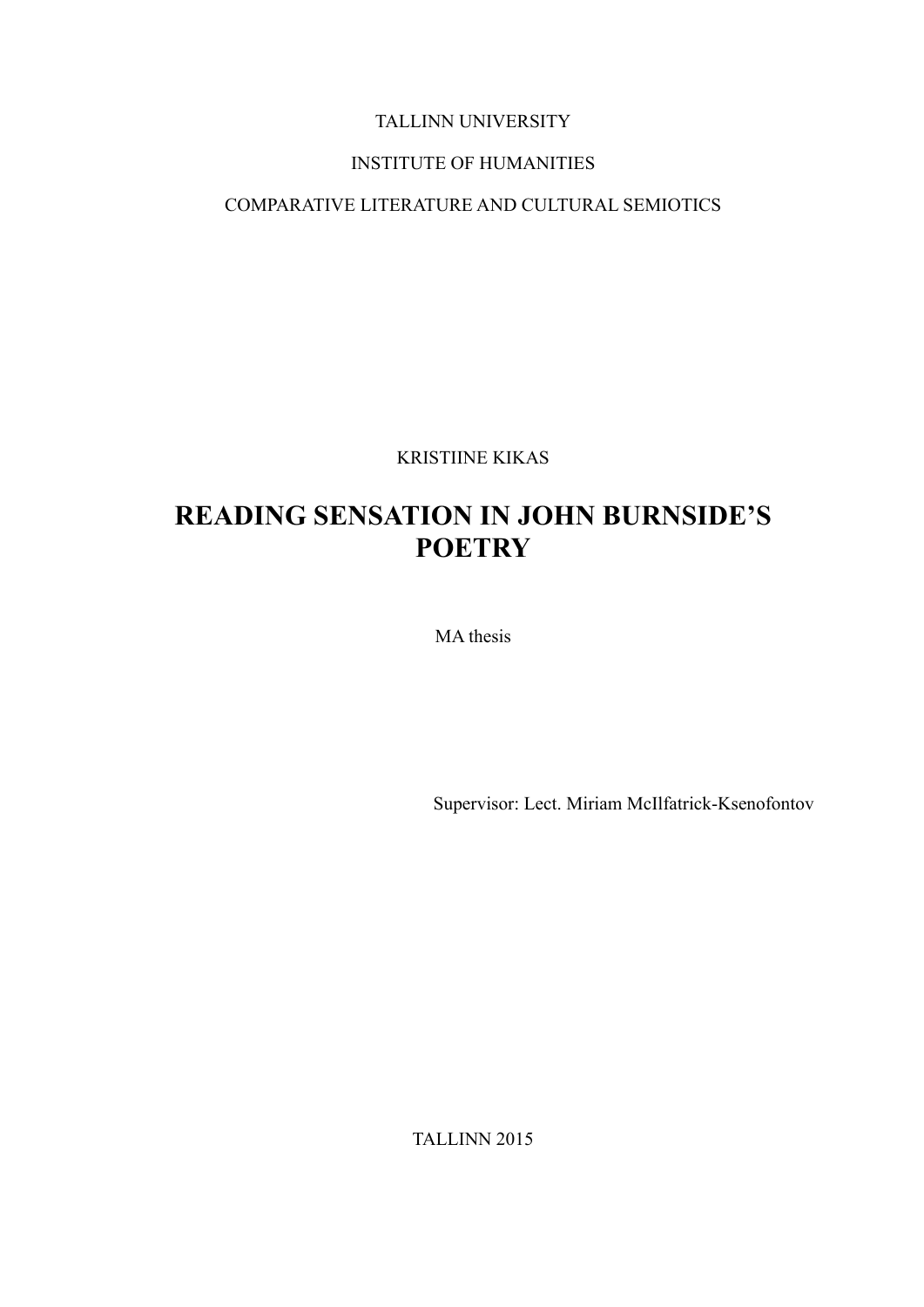I declare that this thesis is my own original work. Where texts by other authors, their fundamental ideas, sources and data has been used, this has been properly acknowledged and referenced in accordance with departmental requirements.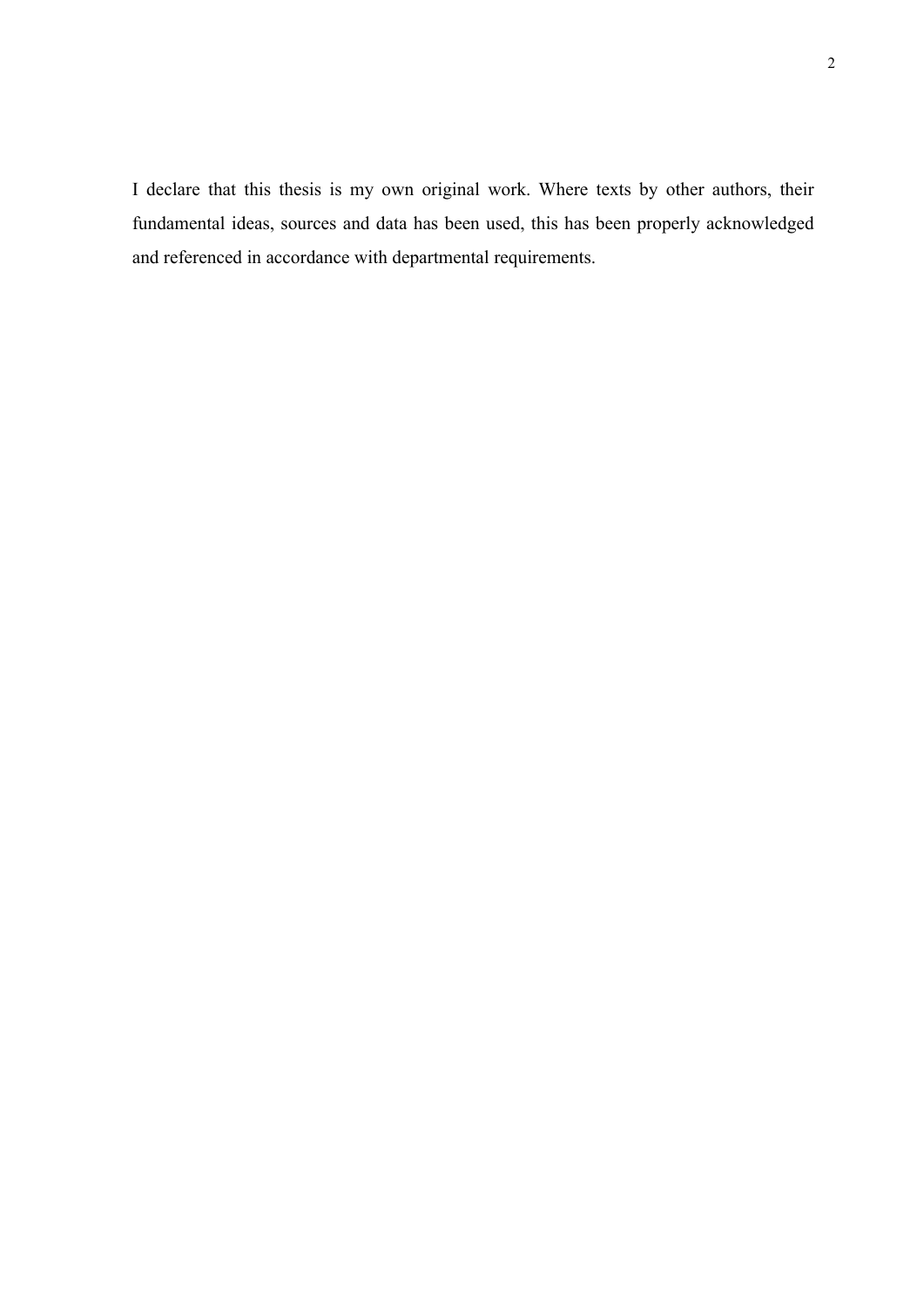## **CONTENTS**

| 1. GILLES DELEUZE'S PHILOSOPHY OF SENSATION AND HIS APPROACH |  |
|--------------------------------------------------------------|--|
|                                                              |  |
|                                                              |  |
|                                                              |  |
| 1.2.1 The Immanent Metaphysics of Gilles Deleuze 12          |  |
|                                                              |  |
|                                                              |  |
| 2. THE READING OF SENSATION IN JOHN BURNSIDE'S POETRY23      |  |
|                                                              |  |
|                                                              |  |
|                                                              |  |
|                                                              |  |
|                                                              |  |
|                                                              |  |
|                                                              |  |
|                                                              |  |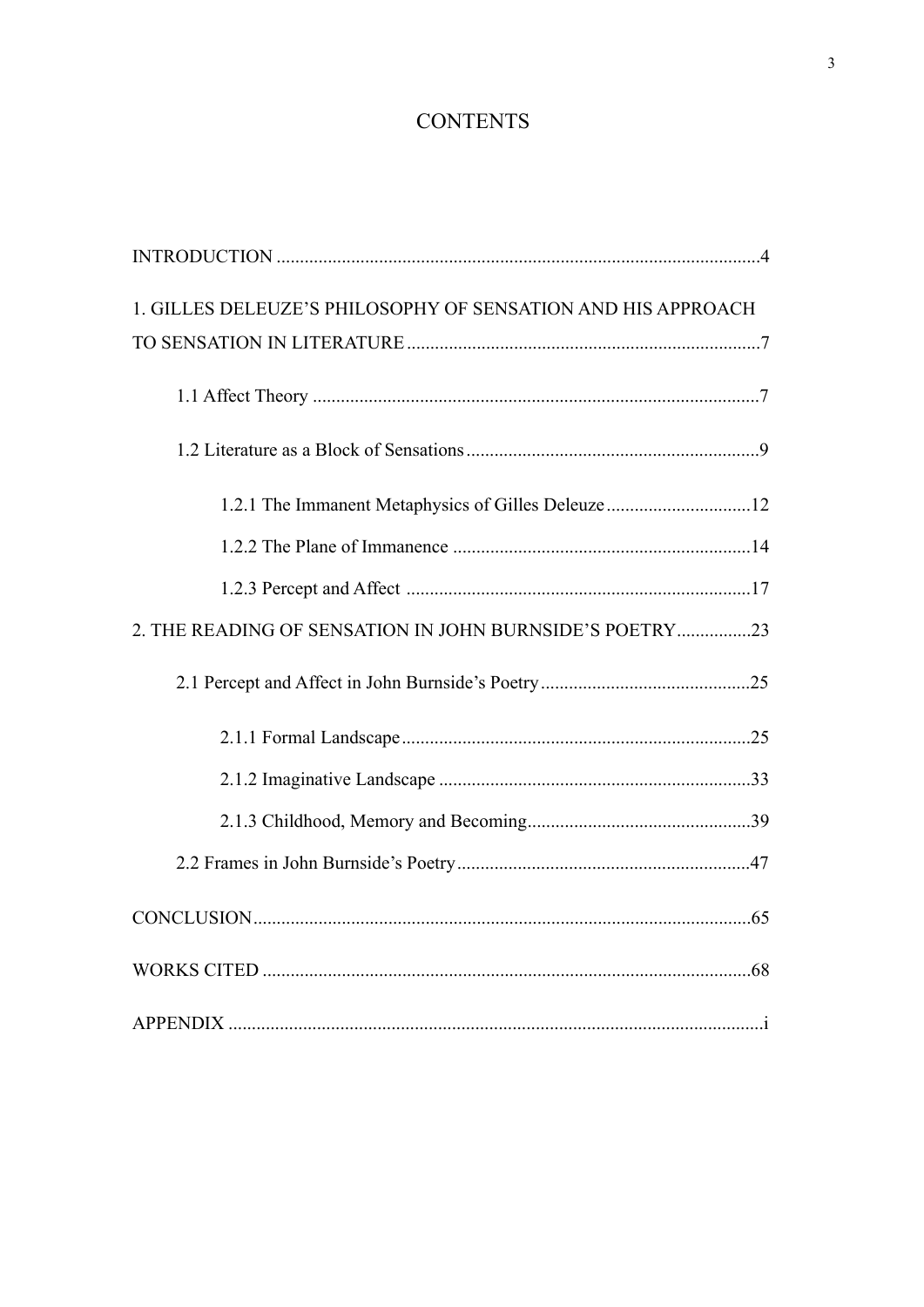#### <span id="page-3-0"></span>INTRODUCTION

'Listen, without worrying too quickly about whether you understand or not. Give yourself over to a poem the way you give yourself over to your own night dreaming, or to a beloved's tales of the day. And then, try to listen first to a poem the way you might listen to a piece of music – the meaning of music isn't some note by note analysis or paraphrase, it's to find yourself moved' (Fallon).

This is the response of the poet Jane Hirshfield when she was asked what is the most important thing to do when reading a poem. What makes a poem a poem and how to understand one has been debated since Aristotelian times. To ask what kind of elements account for meaning in a poem is a standard point of departure and procedure in literary theory. However, often before understanding or attempting to understand a poem, the reader senses its impact, finds him or herself affected by it. On the basis of a reading of the poetry of the contemporary Scottish author John Burnside, the aim of the current thesis is to illuminate what happens in the encounter between the reader and the poem and to establish whether this sphere of sensation is noteworthy only in conjunction with meaningbased analysis or if it can be regarded as a self-sufficient approach.

John Burnside was born in 1955 in Dunfermline, Fife. His first published collection of poetry, *The Hoop* (1988), won a Scottish Arts Council Book Award. Since then he has published seven novels, three memoirs, three collections of short stories, and fourteen collections of poetry. The material for the current research comprises the collections *The Light Trap* (2002), *The Good Neighbour* (2005), and *Black Cat Bone* (2011). By the time the collection *The Light Trap* was published, it had already been established that the same characteristic sensation had evolved as a single movement in Burnside's poetry; hence the choice of this collection along with two others from the following ten-year period of Burnside's creative output.

John Burnside's poetry is often characterised as evoking a sense of the numinous, playing in the gap between 'self' and 'other' by obscuring the boundaries between these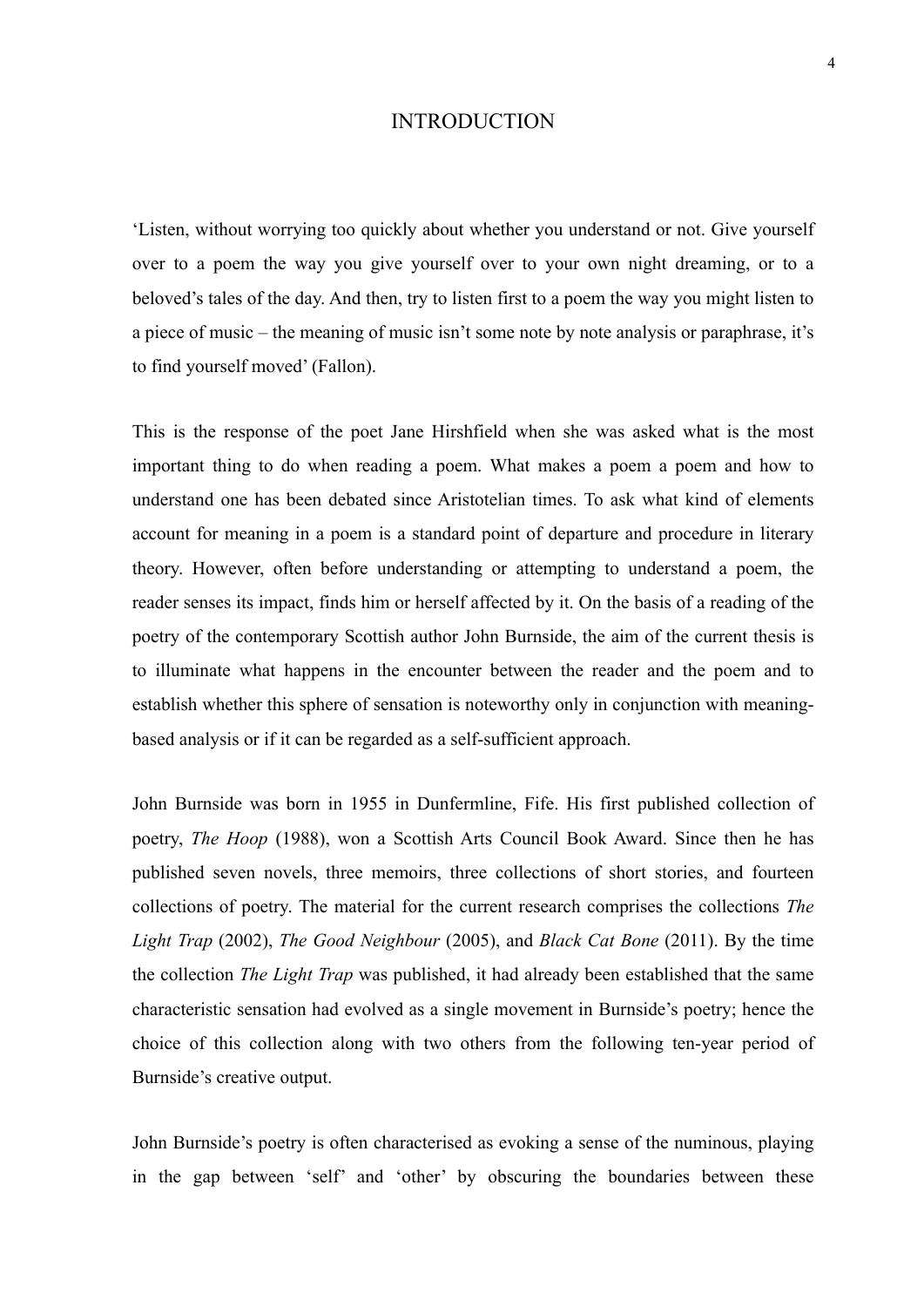oppositions through the use of compelling images. Yet, attempts to pinpoint what his poems are about uncover nothing that is obviously otherworldly. Burnside writes about things that are known to all of us: love, pain, childhood, home and, above all, nature. He employs spatial and temporal thresholds. The physical borders may coincide with personal and sensual ones. The common in-between spaces represented in his work are suburbs, seashores, windows, doors and hedges. What adds mysteriousness is the temporal liminality, twilight and dawn, 'the small hours.' Furthermore, the poetic *I* often muses about liminal creatures. While an animal stealing through the hedge is, if not common, then certainly not otherworldly, the same cannot be said of the shapeshifters, half-men, halfanimals. More unexpected are the casual encounters with the 'true self' of the poetic *I* 'in the fit between sleep and wakefulness,' or the flight of a bird or the sound of the rain that act as portals to an other world. Merely stating that such phenomena are present in the poems and attributing creative power and imaginativeness to them does not facilitate an understanding of the effect that they have on the reader. How, then, could this inexpressible sense be approached? In order to attempt an answer to that question, the current paper turns to affect theory, more precisely, to sensation as viewed by the French philosopher, Gilles Deleuze.

Burnside's poetry has previously mostly been analyzed from an ecocritical perspective, identifying poetic responses to landscape and dwelling (Louisa Gairn, Ben Smith, David Brothwick, Tom Bristow, etc.). The sensations evoked by his poetry seem to inspire constant debate in most of the current research, but what unites all so far has been the application of either representational or phenomenological methods. The insufficiency of meaning-centred and normative approaches in describing the attempt to interconnect consciousness and the world, the presence of which in Burnside's poetry is generally agreed upon, has also been implied (e.g. Bristow 55). Although the aim of the current work is to propose if not an alternative, then a method complementary to the previous approaches, it also claims that the meaning- and representation-centred approaches are not sufficient. This is what Deleuze's theory allows us to do: to establish how and what sensation is produced in and effected by the poems, as well as to explicate what poetry does.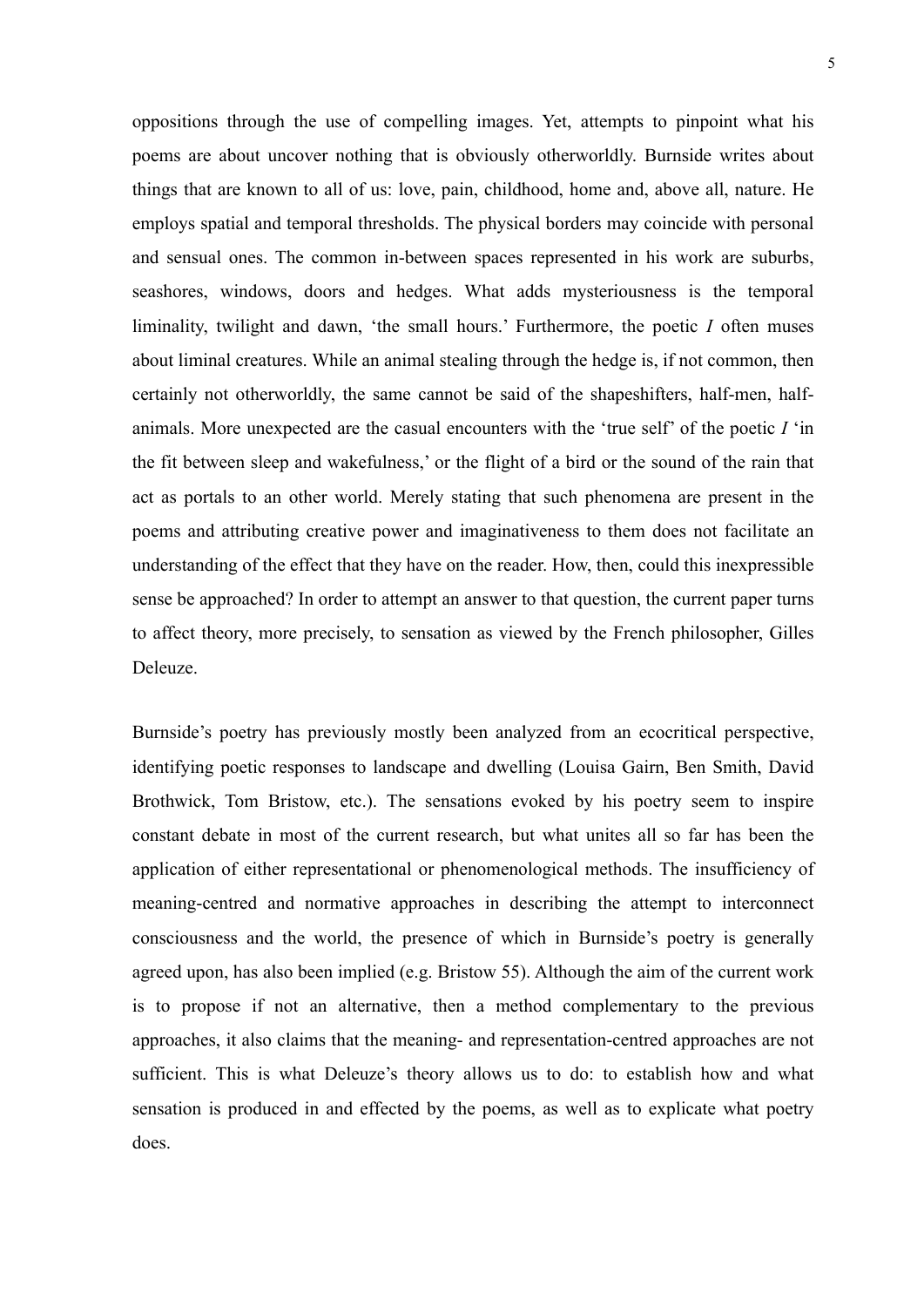The thesis is divided into two main chapters. The first part of chapter one provides a brief introduction to affect theory in general and is informed by the views of the Estonian literary scholar Epp Annus. Annus suggests that the currently meaning- and metaphorcentred social and cultural studies would benefit from making space for and paying more attention to the affective spheres, as they can usefully broaden the scope of research and support or enhance the resulting normative/meaning-based data.

A close examination of how affect is presented in the theory of literature of Gilles Deleuze, and how it is informed by his philosophy follows in part 1.2 where, first, the impersonal nature of sensation is established, then parts 1.2.1 and 1.2.2 show how Deleuze's immanent metaphysics, inspired by the philosophy of Baruch Spinoza, renders such impersonality possible. Part 1.2.3 defines the terms 'affect' and 'percept,' the intensities that form a block of sensation – the essential core of a work of literature.

The second chapter proposes a reading of John Burnside's poetry from the three named collections, presenting possible ways of extracting affective intensities from his poetry, and explicating how the different forces identified act. Parts 2.1 and 2.2 explore affect and percept within the dimensions of formal and imaginative landscape, a classification proposed by John Clay, a literary scholar who has employed Deleuze's complex theory of literature extensively in his readings of British innovative poetry. The sensations evoked by the formal landscape are viewed according to Deleuze's theory of language and the imaginative landscape according to Deleuze's own readings of a variety of authors. While both approaches are concomitant with Deleuze's immanent metaphysics, the chapter also resorts to the ideas of other radical empiricist authors such as William James and Henri Bergson.

In part 2.3 sensations are discussed in terms of their capacities to affect in either deterritorializing or reterritorializing ways. More specifically, the discussion centres on sensations that act as a framework that keeps a work of literature grounded. Finally, within that context, an attempt is made to unite the reading of sensation and the representational approach, by establishing a connection between the philosophy of Gilles Deleuze and ecocriticism through the underlying theories of the Romantic movement and Spinoza.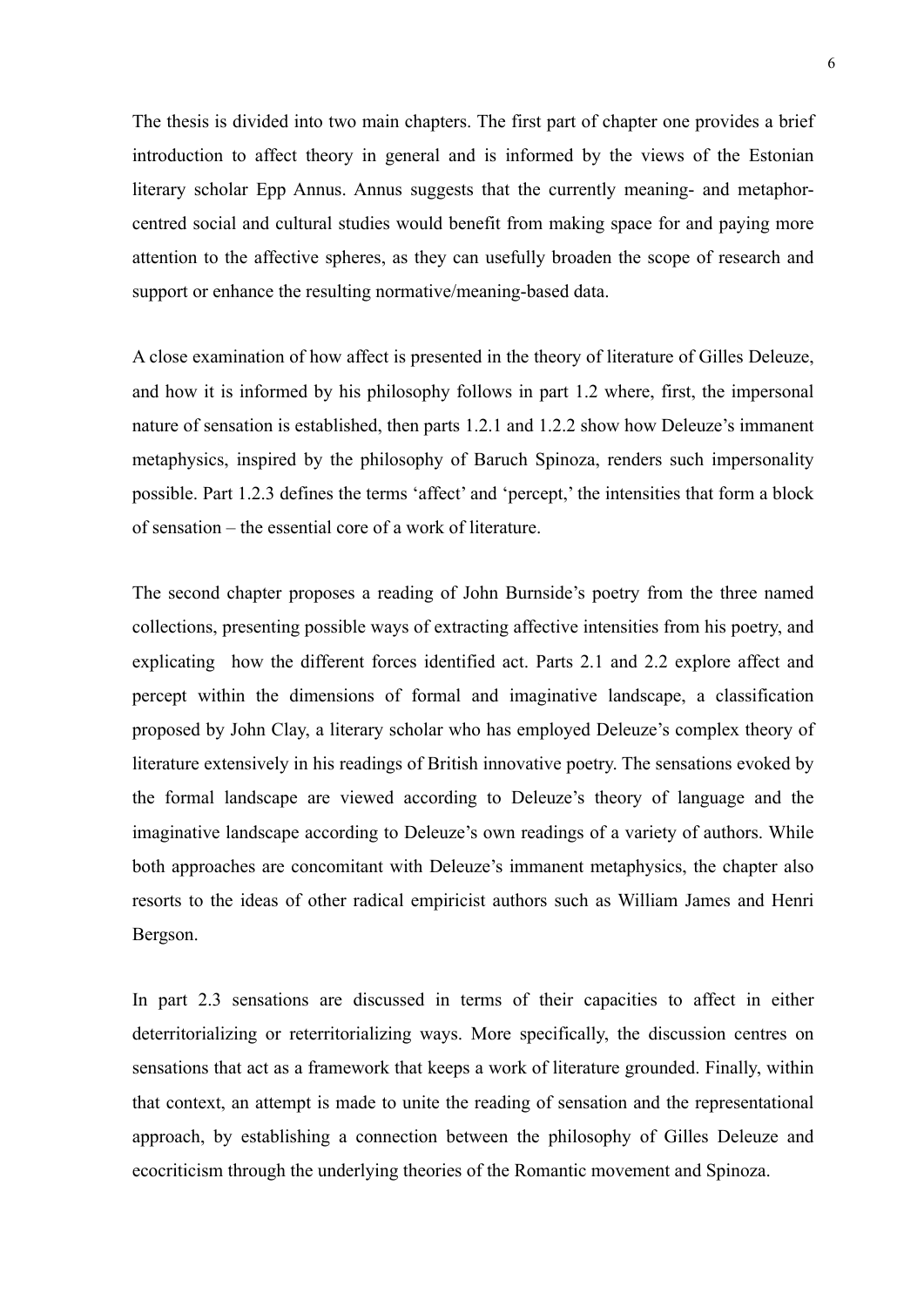## <span id="page-6-0"></span>1. GILLES DELEUZE'S PHILOSOPHY OF SENSATION AND HIS APPROACH TO SENSATION IN LITERATURE

## <span id="page-6-1"></span>**1.1 Affect Theory**

Affects have been explained as the intensities that arise from the in-between of bodily encounters, when not necessarily regarding a body purely as a material entity delimited by the skin, but also non-human, part-body, and otherwise. They are seen as forces and resonances that move around bodies, as if an excess of the encountered; as forces, the effect of which may not be conscious, yet also not unconscious: 'visceral forces beneath, alongside, or generally *other than* conscious knowing' (Gregg and Seigworth 1). These affective forces, regardless of their intensity, may urge or trigger us into movement or suspend us motionless through reciprocal effect; thus, they also, have an impact on our relations with the world (Gregg and Seigworth 2). Gregg and Seigworth seem to believe that Baruch Spinoza's idea of the indeterminateness of the capacities of the body<sup>[1](#page-6-2)</sup> is what best explains and drives research in the field of affect theory (2).

The general interest in affect theory has also been seen as a move towards simplicity; as a reaction to the complex reasonings of poststructuralist thought after the linguistic turn, the impact of which exceeded even the subsequent minor (e.g. spatial, ethical) turns. Nevertheless, the ethical turn and the emergence of cultural studies paved the way for affect theory, particularly by drawing attention to the local and the quotidian, alongside the global and the historical (Annus, 'Afektiivne pööre' 173). The new millennium has seen the expansion of this rather vague and ambiguous theory to a considerable number of spheres ranging from philosophy to cybernetics. It is not, however, so much a surprising explosion of a new mode of thinking as the rise of one that has always been present in the 'preceding [logocentric] paradigm' (Annus, 'Afekt, kunst,' 66).

<span id="page-6-2"></span><sup>1</sup> Baruch Spinoza's often cited idea from *Ethics* : 'No one has yet determined what the body can do' (qtd. in Gregg and Seigworth 2).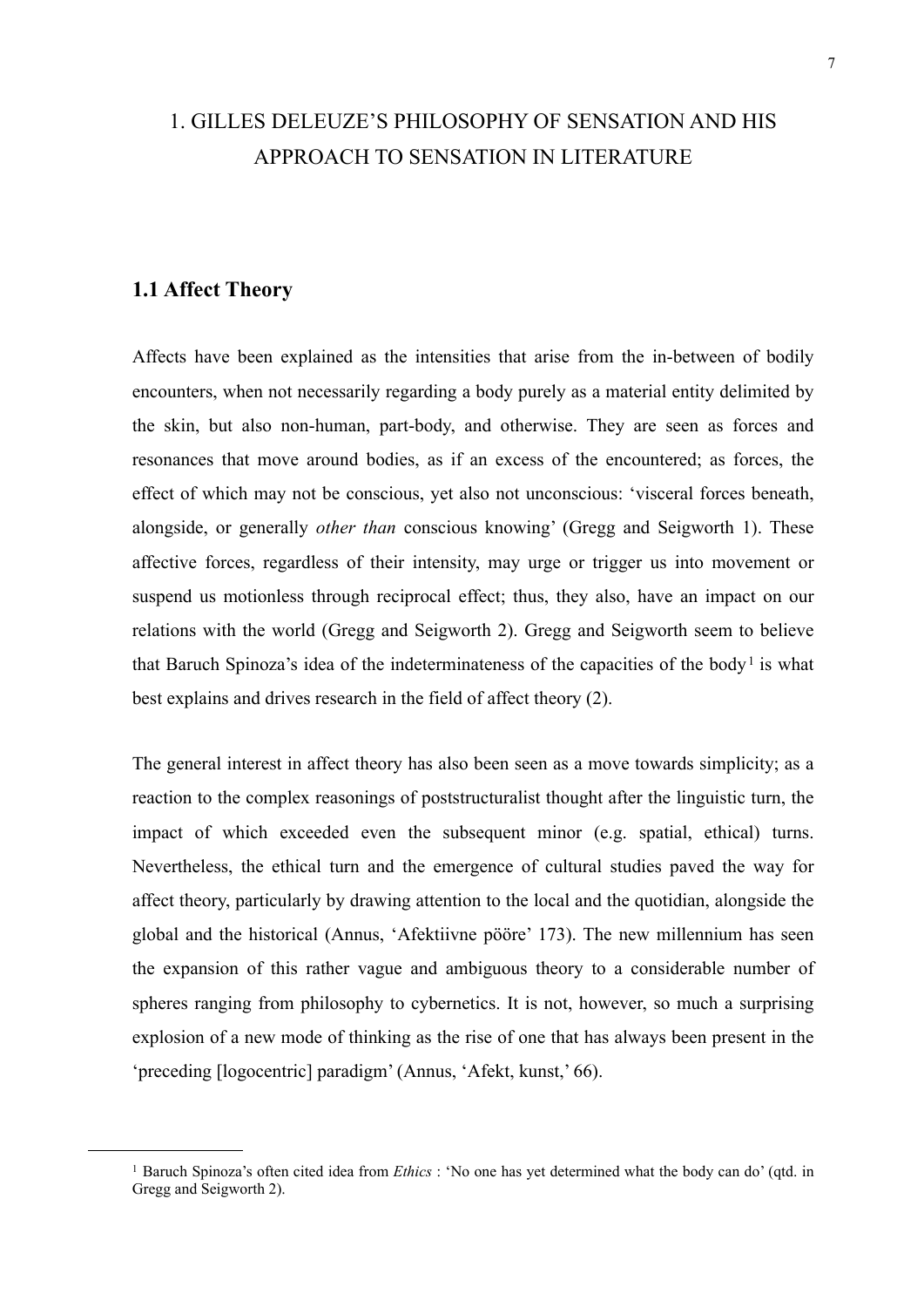Although affect theory has in some cases been seen as a complete dismissal of the poststructuralist epistemology and an aspiration towards an autonomous postdeconstructivist ontology that would provide an alternative to the reflective or political judgment of the dominant social norms, (e.g. Hemmings 557), it has been noted by many researchers in the humanities that the aim of affect studies is not to gain a dominant position in place of the currently still predominant language and discourse centred mode of thinking[.2](#page-7-0) Epp Annus suggests that the system of fixed meanings is, perhaps, sufficient for describing the social and cultural processes in modern society, yet it leaves no room for the role that bodily, or extra-discursive, experiences play ('Afekt, kunst,' 67). In poetry, the sensation effected by meter, the variation in stanza combined with aural qualities, the effect of rhyme or phonetic rhetoric devices and their impact on the content of the poem have certainly been considered relevant probably longer than in any other area of research. The analysis of the content of the poem, however, to a large extent corresponds to what has been said by Annus.

Amongst the most influential theorists in the affect theory in cultural studies are Brian Massumi, Sarah Ahmed, Lauren Berlant and Nigel Thrift whose research interests range from fear, trauma, happiness, and the quotidian aesthetics to capitalist consumerism, politics and economy. Kathleen Stewart's work is noteworthy for its blurring of the line between the scientific and the poetic, creating a new, affective methodology. In Estonia, affect theory has been introduced by Epp Annus in cultural studies and the poetics of the quotidian.

The influence of Gilles Deleuze's<sup>[3](#page-7-1)</sup> theory in research on affect has been considerable. What is mostly elaborated on is either his notion of sensation in general or affect alone. Yet his rather more complex approach to sensation caught in and evoked by the work of art has been extensively applied in Jon Clay's work on innovative poetry and will also provide the ground for this paper. How the notion of affect informs Deleuze's philosophy, and how it

<span id="page-7-0"></span><sup>2</sup> According to Epp Annus ('Afekt, kunst,' 66-7), although the aim of deconstruction was to diffuse the subject and fixed meanings, it still retained the view that society is a 'discursive formation and that reality can be regarded as a complex system of representation.'

<span id="page-7-1"></span><sup>&</sup>lt;sup>3</sup> Although the present thesis will draw on books co-written with other authors, due to the prevalent use of material of his authorship alone, the theory can be regarded as Deleuzian.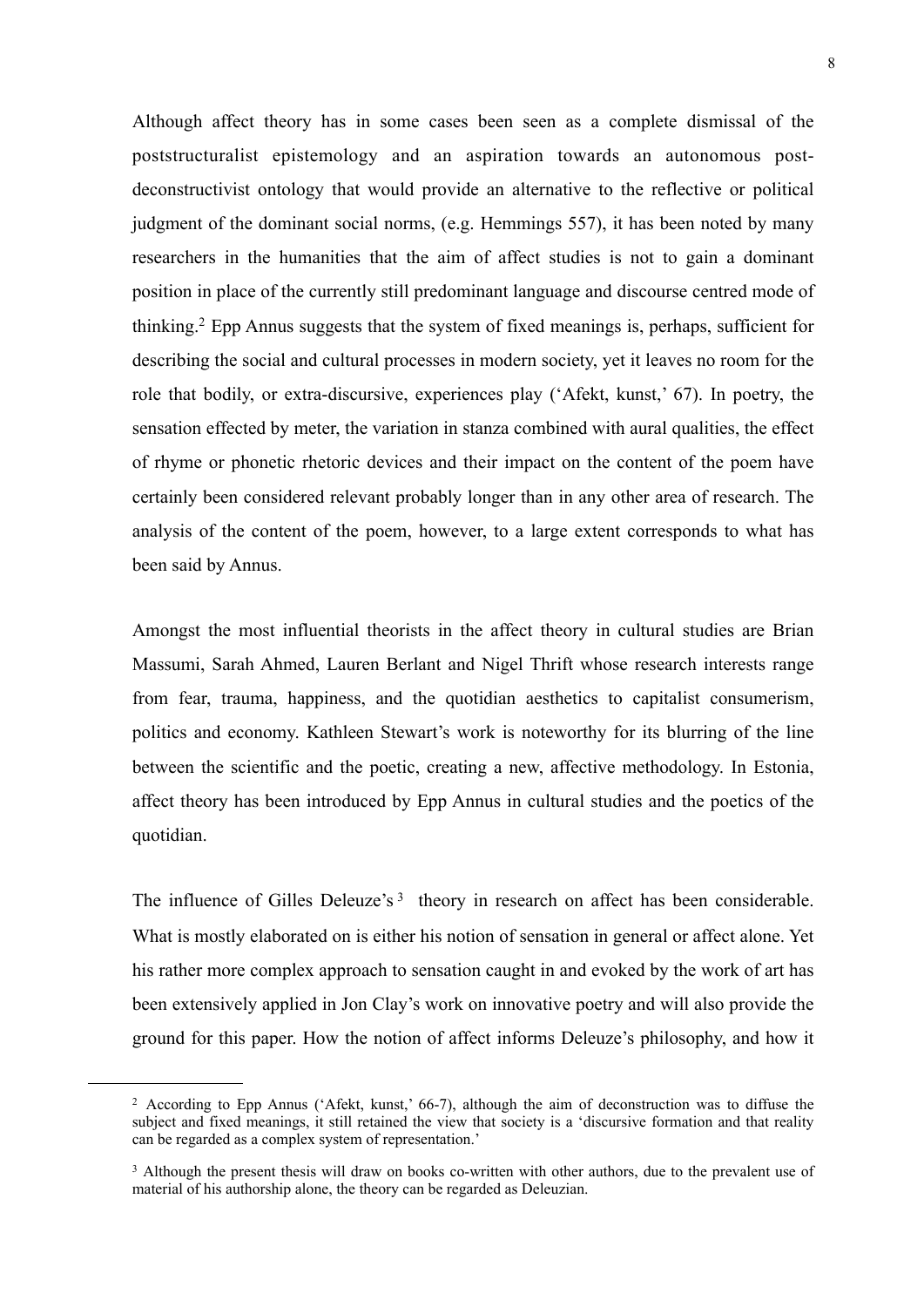can be applied to the analysis of literature, specifically poetry, will be the focus of this chapter.

### <span id="page-8-0"></span>**1.2 Literature as a Block of Sensations**

Deleuze regards literature as one of the arts, and the writer primarily as an artist 'who invents unknown or unrecognized affects and brings them to light as the becoming of his characters' (*WP*[4](#page-8-1) 174). The following subchapter discusses the role of sensation within a work of literature, and also art in general, as seen by Deleuze.

A work of art, according to Deleuze, is a 'block of sensations' – a composition of percepts and affects. He sees works of art as autonomous beings in themselves which, by means of the material and method used by the artist, extract the percept from perceptions of 'objects and the states of a perceiving subject' (*WP* 167) and the affect from affections 'as the transition from one state to another' (*WP* 167). An artist, thus, sculpts, composes and writes sensations and with sensations (*WP* 164).

The material of a literary work, according to Deleuze, is words and syntax (*WP* 171, 192), just as the material of a painting is the canvas, the paints, even the way pigments as the physical material are mixed; the material of Western music is its twelve tones, the instruments that the music is played on, scales, and pitch (*WP* 192). Although he believes technique to be relevant to the final work of art, it is not the reason that works of art are produced. Deleuze claims that in literature also '[a]esthetic figures, and the style that creates them, have nothing to do with rhetoric. They are sensations: percepts and affects, landscapes and faces, visions and becomings' (*WP* 177).

To explain how the artist can first render an instant in life durable and make it autonomous, Deleuze uses Virginia Woolf's idea of '(s)aturat(ing) every atom,' 'eliminat(ing) all waste,

<span id="page-8-1"></span><sup>4</sup> To save space in the parenthetical references, the following abbreviations are employed for Deleuze's works: *TP* (*A Thousand Plateaus*), *WP* (*What is Philosophy?*), and *LS* (*The Logic of Sense*).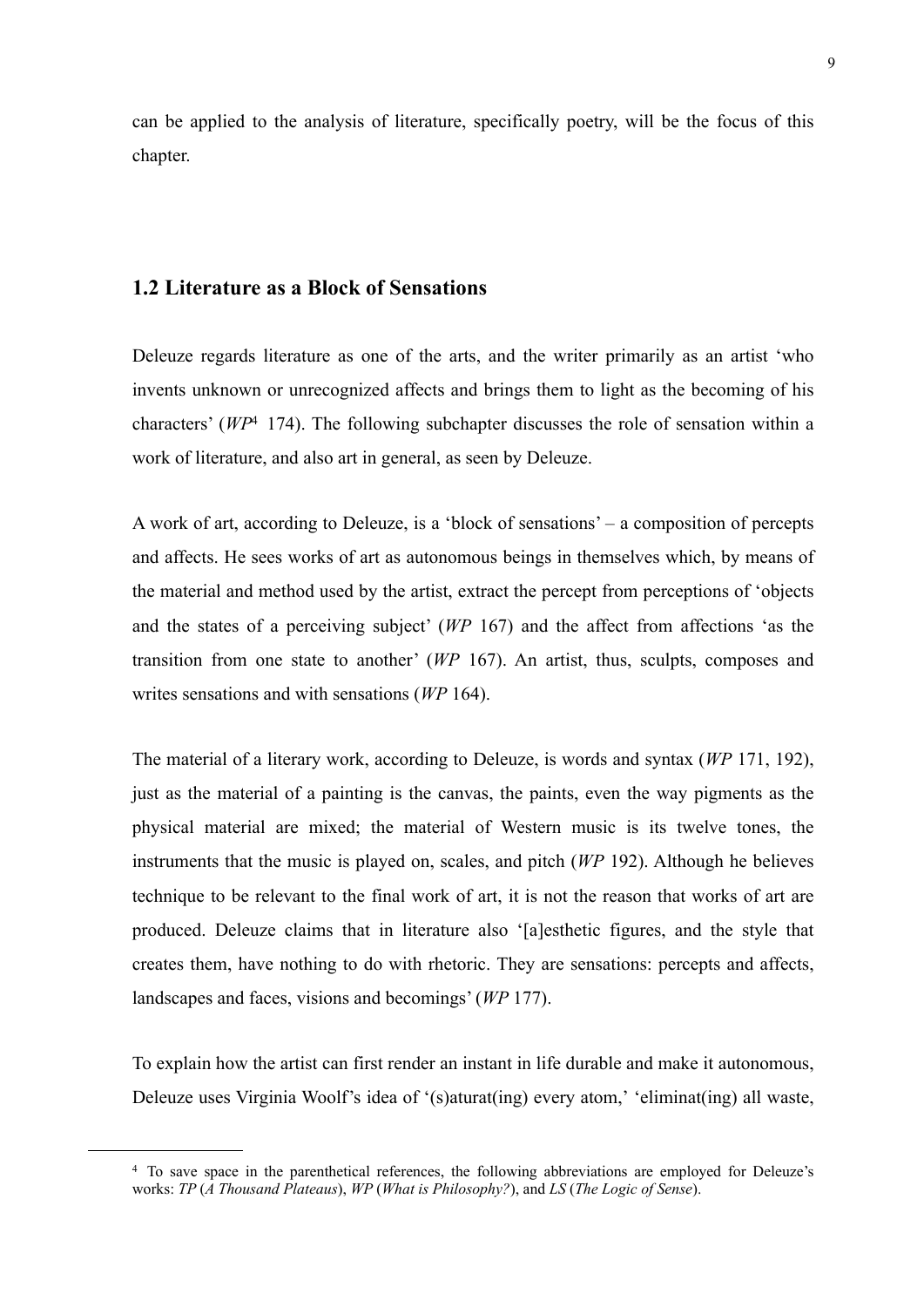deadness, superfluity,' (qtd. in *WP* 172) from our lived perceptions and keeping only sensation. A finished work of art, as a block of sensations, however, is autonomous in the sense that it does not contain perceptions, affections and sentiment in the form of attitudes, opinions or other subjective feelings, neither of those who created it nor of those who experience it, its audience. It is precisely this lack of subjectivity that gives the work of art the ability to stand on its own (Colombat 216).

Yet there is still a different manner of assembling affects and percepts in every respective author's work that modifies the effect of the sensations on the audience when encountering familiar or unfamiliar forms. For instance, in the analysis of Francis Bacon's work, Deleuze sees a series of three paintings which 'exudes' rhythms that can be extracted from the way the figures on the paintings, which are 'neither figurative nor beyond figuration but accumulations and coagulations of sensation' (Conely 248), change. Regarding Kafka's writings, Deleuze agrees with Walter Benjamin's proposal that Kafka's work be taken literally, instead of trying to interpret it as a representation of something other than itself. It is the mad vector, becoming an animal (not turning into an animal physically but in sensation) and being minor that are characteristic to his work. In Deleuzian terms such an approach could be termed practicing a 'writing machine' as an 'experimental machine, a machine for effects, as in physics' (Cochran xi) which would not reduce the assemblages of effects, of 'heterogeneous orders of signs' neither to a binary system, nor to a 'dominant or transcendental signifier' (Cochran xi). Machines, in the works of Deluze cowritten with Guattari, are non-technological assemblages that, according to their area of operation or production and aim, are variously named, respectively, as war machines, desiring machines, abstract machines, etc. A writer, thus, in the state of an impersonal, shifted consciousness, is a writing machine.

The claim that the work of art is composed with/of sensations which do not consist of the author's attitudes or opinions resonates with Roland Barthes' and the post-structuralist/ deconstructionist idea of the death of the author, according to which an author is socially and historically constituted, does not exist prior to or outside of language and becomes a writer in the process of writing. His intentions and biographical data are not regarded as important when interpreting his writing. Deleuze's intention, however, surpasses this, for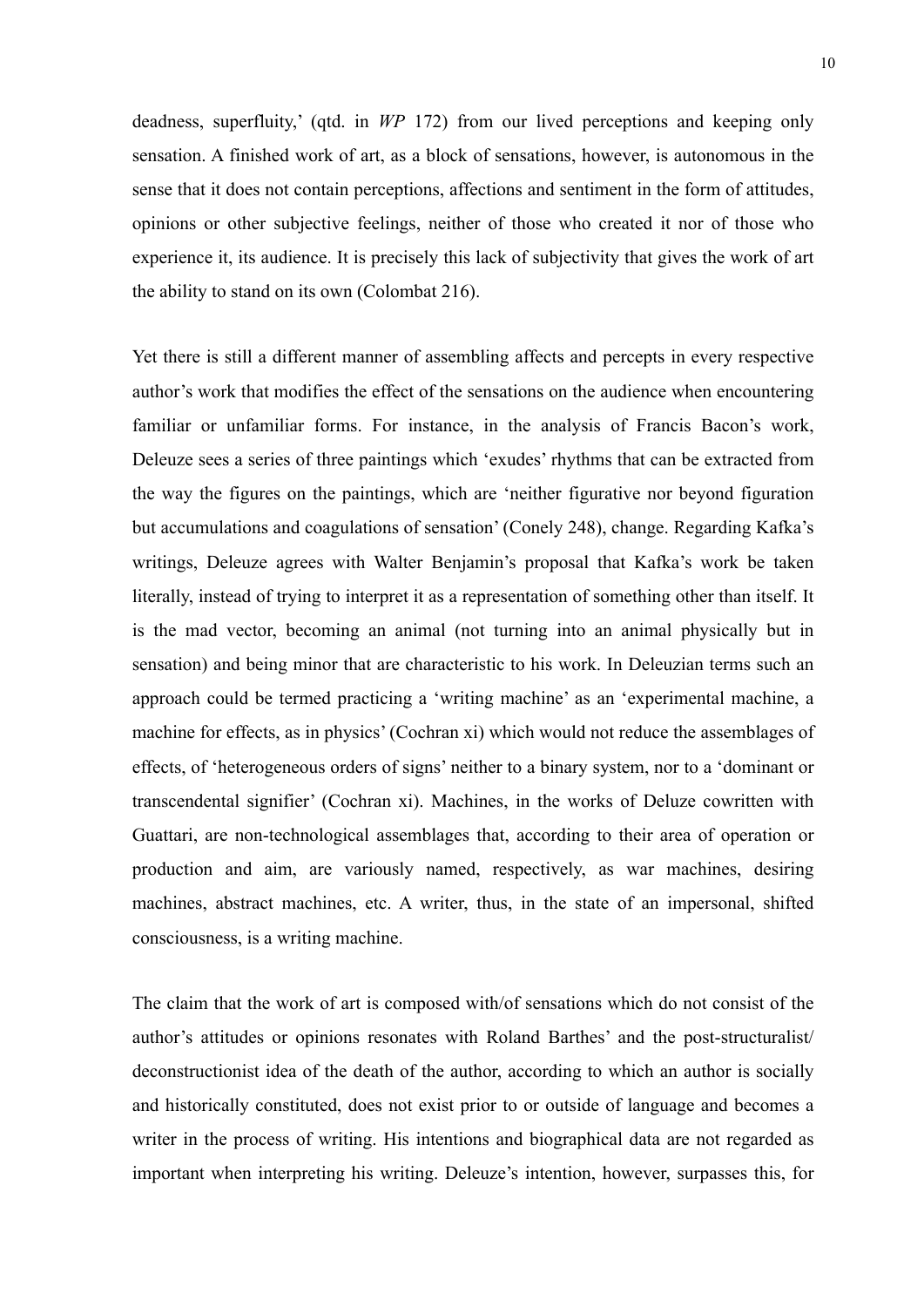he believes that to extract the affects and percepts from which the author composes the work of art, the author himself becomes a shadow of his subjectivity, he becomes what he creates (*WP* 171). The impersonal and extra-subjective character of the sensations that, for instance, a poem is composed of, and the ambiguous state of the writer raise the question of what happens between the reader and a work of art.

This is the very question addressed by Jon Clay, who adopts Douglas Oliver's<sup>[5](#page-10-0)</sup> concept of regarding a poem or a fictional narrative as a performance. A performance in this case is understood as something being written or read on one occasion, whether silently or audibly: 'this is specifically not simply reading aloud or performance for an audience, but rather the actual practice of reading – usually silently – as opposed to an abstract analysis of the poem in terms of structure or linguistic rules.' (qtd. in Clay 51) Clay therefore proposes that each reading be thought of as 'the analysis of an individual, experimental, performance' which 'implies a unique event, differentiating and individuating on each occasion' (52). This idea is in accord with Deleuzian theory, as Clay notes, for performance 'implies an active poetry' (52), a poetry that 'does' something.

John Burnside, relying on the empiricist ideas of the Scottish philosopher David Hume (1711 - 1776), believes that in the case of lyric poetry there is an implied observer who becomes indistinguishable from the observed. 'The fact that we are bundles of sensations', Burnside maintains, allows the reader, through transcending time, to find a space 'that can be found anywhere', that he can call home ('Poetry'). The ideas of both Oliver and Burnside seem, on a certain level of in-betweenness to coincide with Deleuze's view of the path of a subject becoming an Other; the zone of indiscernibility, of imperceptibility (*WP* 32). In order to explicate how his theory of art originates from or is based on his radical empiricist philosophy, a short introduction to Deleuze's immanent metaphysics follows, along with an elaboration of how the understanding of a work of art, including a work of literature, could fit into that model.

<span id="page-10-0"></span><sup>5</sup> Douglas Dunlop Oliver (1937-2000) was a poet and novelist, who belonged to the Cambridge poets, a group which today is acknowledged as an important epicentre of innovative poetry in the UK.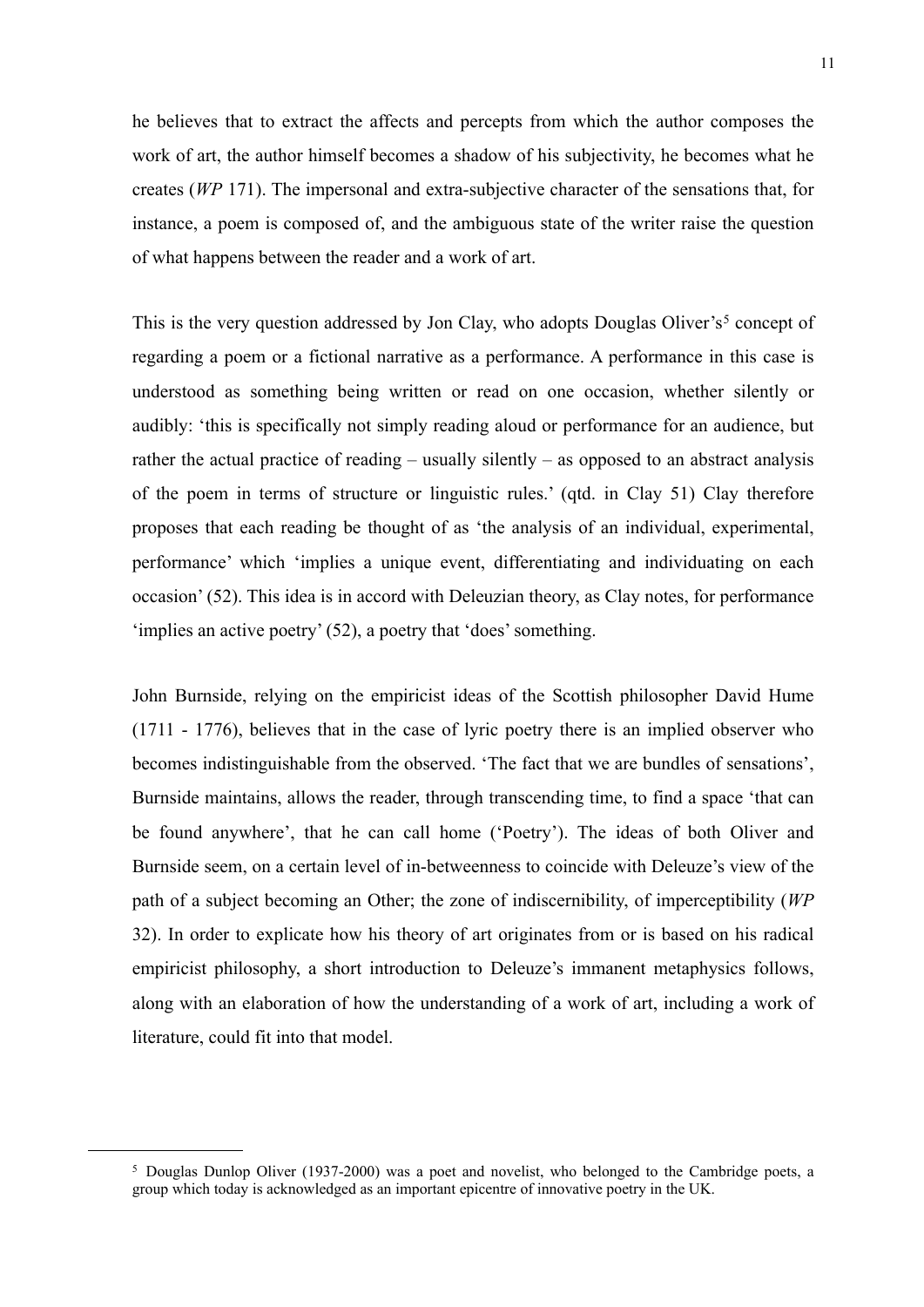#### <span id="page-11-0"></span>**1.2.1 The Immanent Metaphysics of Gilles Deleuze**

Gilles Deleuze is one of the most influential postmodern French philosophers of the second half of the twentieth century, though his ideas are substantially different from the main currents of 20th century continental thought. As an empiricist and a vitalist, he considered himself to be a 'pure metaphysician,' ranked alongside such thinkers as Nietzsche and Whitehead (Villani vii). Deleuze's concepts are employed and his philosophy cited by researchers in a wide range of fields – film studies, architecture, anthropology, urban studies, gender studies – yet as Alain Beaulieu emphasises: '[o]ne cannot appreciate Deleuze without navigating this metaphysical landscape' (5). His metaphysics, however, has not been handled much in secondary literature, which, according to Beaulieu, is due to the scarcity of his own comments on the subject (5).

The word 'metaphysics' was first used as the title of a collection of books by Aristotle, the subject matter of which – the science of first causes/principles or unchanging things – set the tone for metaphysics for centuries after. The 'beyond' was not implied in Aristotle's 'First Principles,' the term 'metaphysics' indicating simply that it came after physics. Although metaphysics evolved from then on, the question of what metaphysics is was not reconsidered until the 'radical critique' undertaken by the philosophers of the 20th century. (Beaulieu 1). The goal of the 'contemporary landscape' of philosophy then was to 'reverse, destroy, go beyond or deconstruct Western metaphysics' (Beaulieu 3). Arnaud Villani, argues that given the state of metaphysics, a justification of Deleuze's immanent metaphysics might have been expected (vii). Yet, it is the transcendent metaphysics – or as Deleuze says, the kind that 'believes itself to be or pretends to be transcendent' (Deleuze qtd. in Villani vii) – that requires justification instead (vii). Unlike transcendent metaphysics, immanent metaphysics 'de-hierarchizes' the worlds of here and beyond: there is no other world beyond this world which is external to it or ontologically superior (Beaulieu 5). Immanent metaphysics is 'linked to the immanence of a world that continues to exist despite the forces that are pulling it in opposite directions and tending to make it explode' (Beaulieu 5).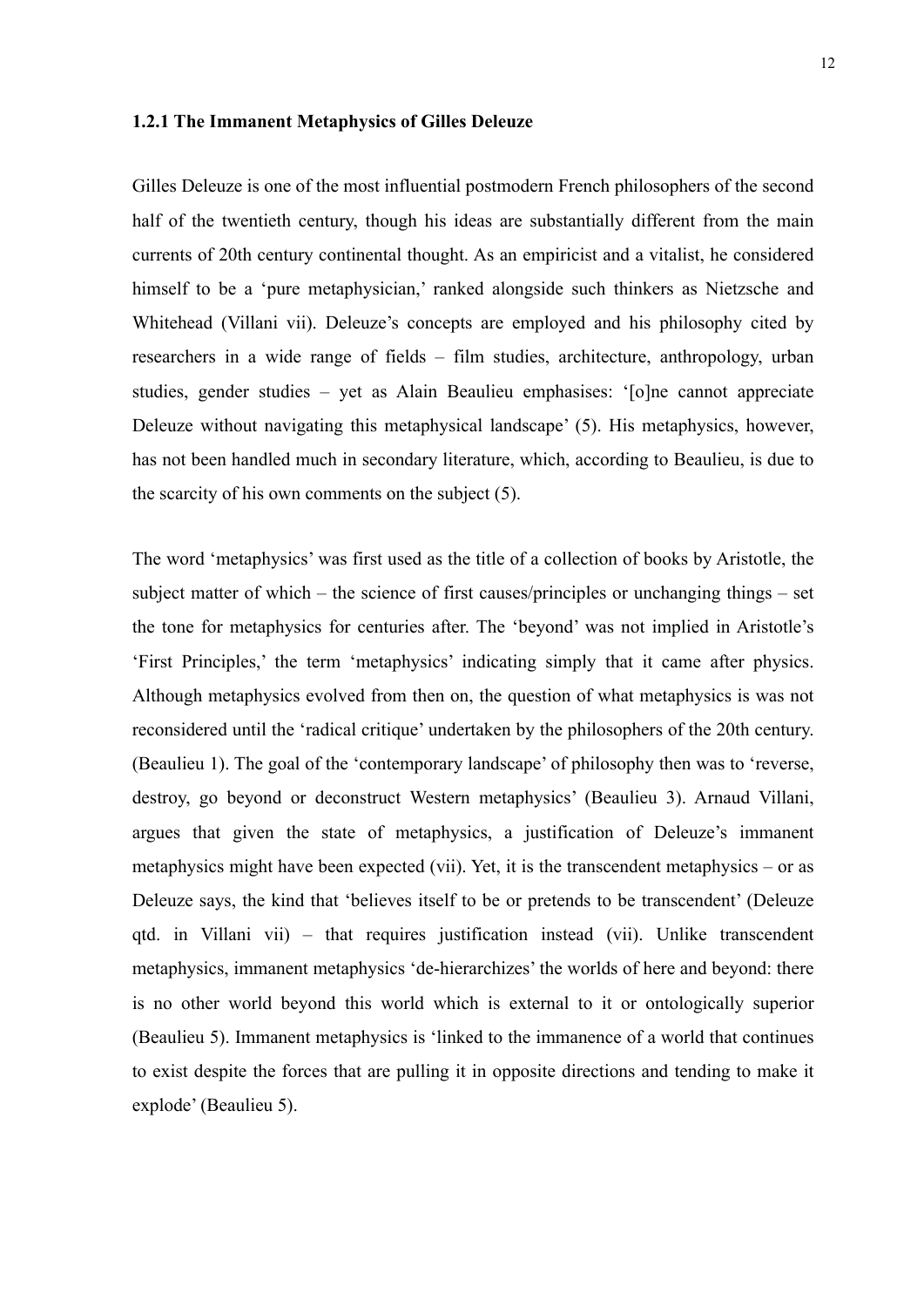In *What is Philosophy?* (1991), Deleuze claims that it is Sartre who 'restores the rights of immanence' by 'presuppos[ing] of an impersonal transcendental field' (47) and who no longer thinks of 'immanence as immanent to a transcendent', but 'transcendence within the immanent, and it is from immanence that a breach is expected' (47). There are two interconnected sides of one reality in Deleuze's philosophy that Beaulieu distinguishes: the 'sensible states-of-affairs' and impersonal forces, the latter being a part of inorganic life that affects the former (Beaulieu 5). The concept of immanence was adapted by Deleuze from the work of Spinoza, namely the fifth volume of Ethics (*WP* 48):

> When immanence is no longer immanent to something other than itself it is possible to speak of a plane of immanence. Such a plane is, perhaps, a radical empiricism: it does not present a flux of the lived that is immanent to a subject and individualized in that which belongs to a self. It presents only events, that is, possible worlds as concepts, and other people as expressions of possible worlds or conceptual personae. The event does not relate the lived to a transcendent subject = Self but, on the contrary, is related to the immanent survey of a field without subject; the Other Person does not restore transcendence to an other self but returns every other self to the immanence of the field surveyed. Empiricism knows only events and other people and is therefore a great creator of concepts. Its force begins from the moment it defines the subject: a *habitus*, a habit, nothing but a habit in a field of immanence, the habit of saying I. (*WP* 47-8)

 Deleuze's philosophical work is built upon the repetition of the notion of immanence from different perspectives, in an attempt to show how aspects of life are based on the same principles. It is therefore difficult to establish 'the conceptual architecture' (Smith, Protevi) of his philosophy. This may be so, first, because of his inconsistent terminology, and second, because of the risk of removing 'the performative effect of reading the original' (Smith, Protevi). However, this might be the very reason why Deleuze's work has proved applicable in a variety of fields. The following subchapter is an attempt to outline Deleuze's ideas of the plane of immanence.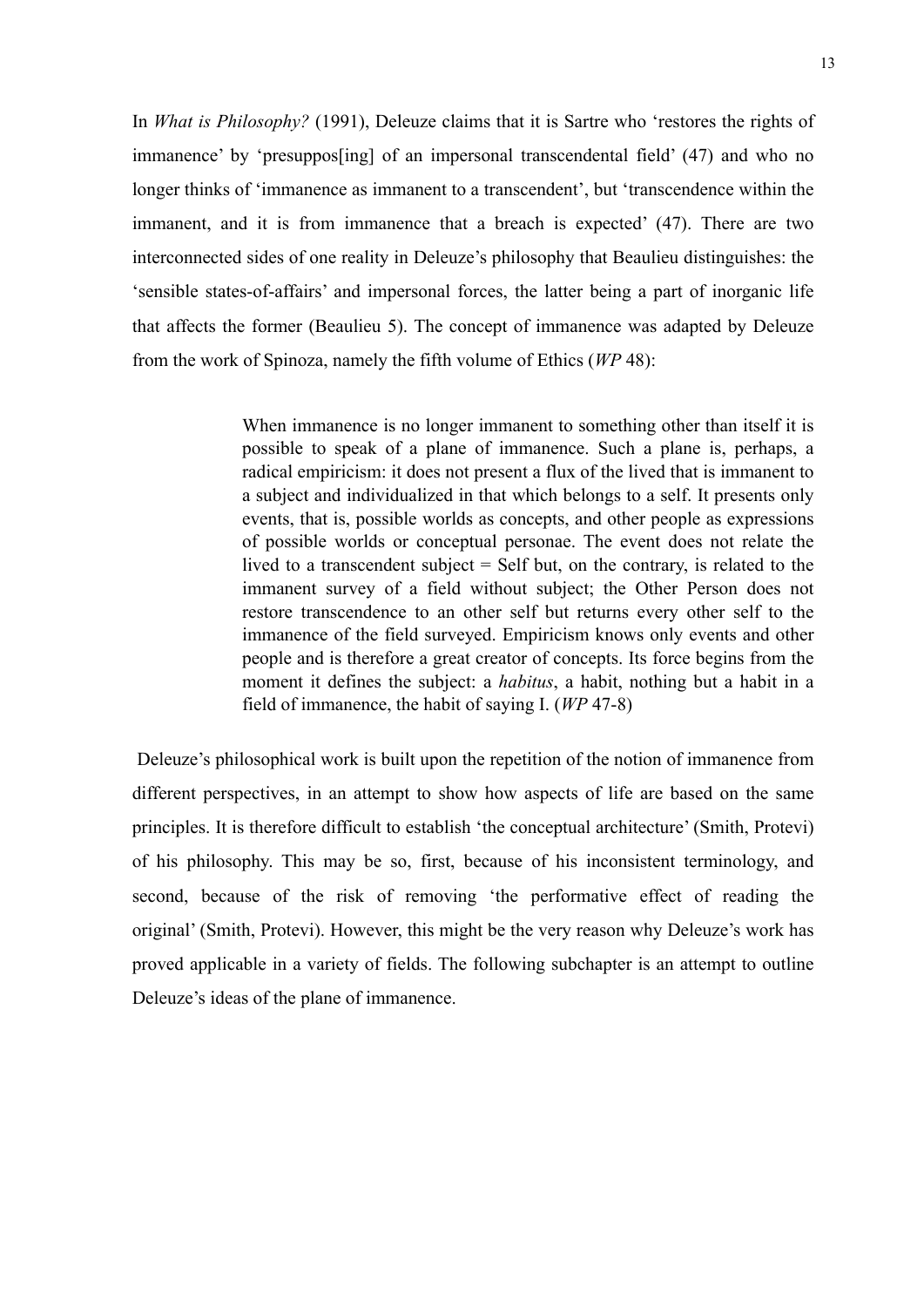#### <span id="page-13-0"></span>**1.2.2 The Plane of Immanence**

In *A Thousand Plateaus: Capitalism and Scizophrenia*, Deleuze explores what the plane of immanence is from different perspectives. The translator, Brian Massumi, considers it necessary to explain that the French word *plan* designates both a "plane" in the geometrical sense and a "plan"; whilst it is primarily used in the first sense, the second also seems to be present in the discussion of the plane of organization (xvi-xvii). Deleuze elaborates upon a Spinozist idea concerning a certain plane of consistency or composition which is composed of infinitely small parts that have no form or function. Their only distinctive quality is movement and rest, slowness and speed. The relation of the movement of these particles and their relation to whatever they enter is what determines and belongs to an Individual – an assemblage, who/which in turn might be part of another, perhaps a more complex relation, etc. They are 'ultimate parts of actual infinity' and are abstract, yet 'perfectly real' (*TP* 254).

Deleuze sees the plane of immanence as 'a section of chaos' which 'acts like a sieve'. Chaos is characterized by the 'infinite speed' of the shaping and vanishing of determinations which fail to establish connections between them, because of their nonsimultaneous occurrence and difference in kind ('one appears as disappearance when the other disappears as outline'). Chaos 'undoes every consistency in the infinite' and 'instituting' the plane of immanence, its 'variable curves' are what help 'retain the infinite movements that turn back on themselves in incessant exchange, but which also continually free other movements which are retained.' In Deleuze's view, this kind of consistency – 'without losing the infinite into which thought plunges' – is needed by philosophy and art, whereas science renounces the 'infinite movements and speeds', and 'seeks to provide chaos with reference points.' Philosophy and art, however, 'mark out the intensive ordinates of these infinite movements [...] at infinite speed, variable contours inscribed on the plane.' (*WP* 42)

Deleuze also speaks of another plane – the plane of organization. This is the plane of forms or developments of forms, subjects or the formation of subjects, of structure and genesis. It is hidden, existing in the supplementary dimension and it is not a given: '(i)t is always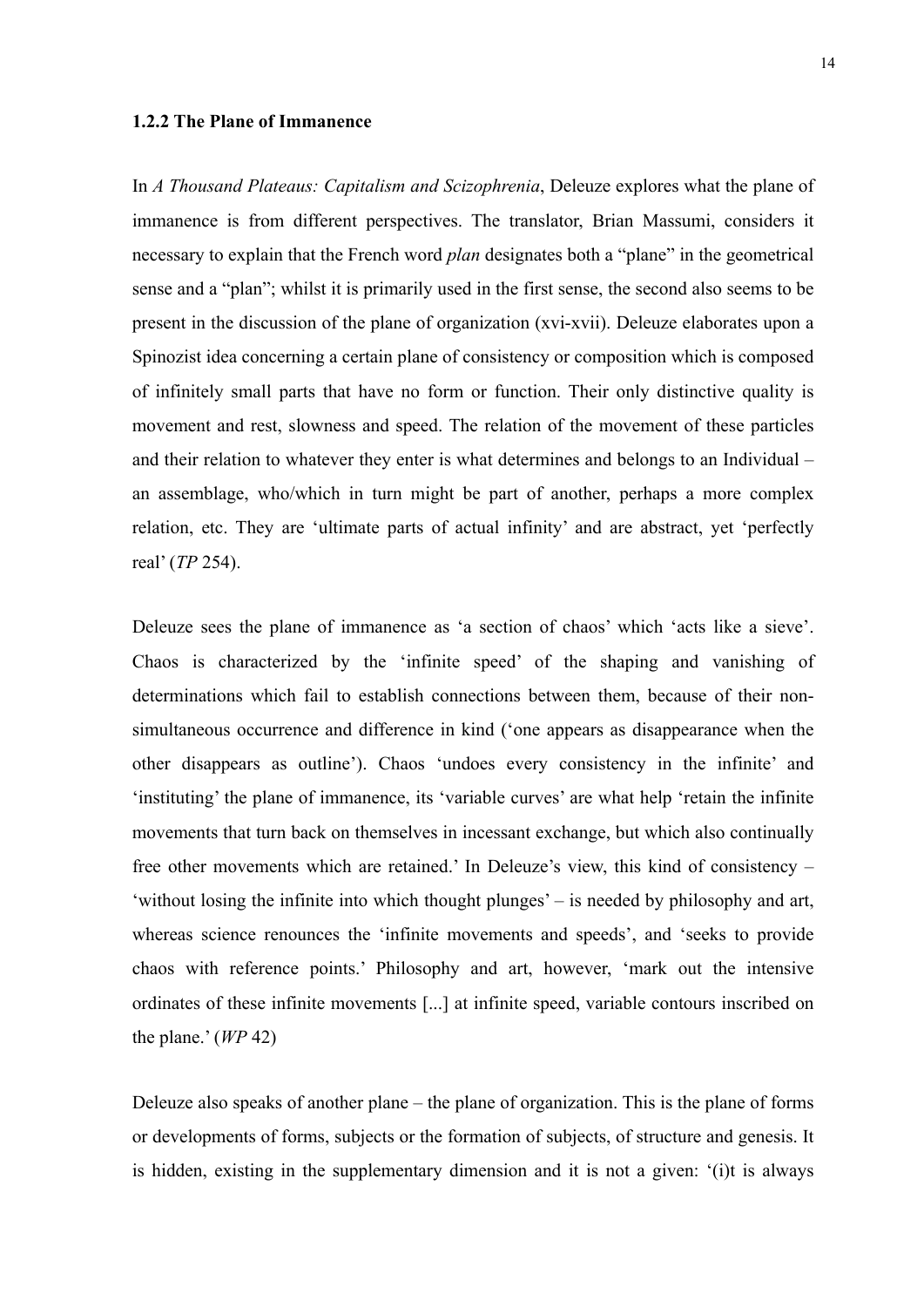inferred.' Even if it is said to be immanent, it is so only by absence, analogically (metaphorically, metonymically). For instance, the tree is given in the seed, but as a function of a plan(e) that is not given' (*TP* 266). One continually moves from the plane of consistency or composition to the plane of organization and back 'by unnoticeable degrees and without being aware of it, or one becomes aware of it only afterwards. Because one continually reconstitutes one plane atop another, or extricates one from the other' (*TP* 269). It can, therefore, be inferred that there is two-way movement between the planes, and that this movement is indiscernible.

The forms and subjects, organs and functions on the plane of organization are termed 'strata' or relations between 'strata.' The plane of consistency or immanence, then, 'implies a destratification of all of Nature, by even the most artificial of means. The plane of consistency is the body without organs. Pure relations of speed and slowness between particles imply movements of deterritorialization, just as pure affects imply an enterprise of desubjectification' (*TP* 270). In this statement, Deleuze has recourse to yet another Spinozist idea of 'a degree of power' that corresponds to every relation of movement and rest, speed and slowness which group together an infinity of parts – an individual. These corresponding degrees of power, or intensities, affect the individual, 'augmenting or diminishing its power to act' regardless of whether the intensities come from 'external parts or from the individual's own parts.' The body has a latitude and a longitude where the former is 'made up of intensive parts falling under capacity,' and the latter of extensive parts falling under relations between them. Latitude, thus, is concerned with the affects of which the body is capable within a given degree of power. The body, again, is determined by 'what its affects are, how they can or cannot enter into composition with other affects, with the affects of another body. [...] Affects are becomings.' (*TP* 256)

Although the plane of consistency has no forms or subjects, there are, according to Deleuze, haecceities, affects, and subjectless individuations that constitute assemblages: 'Nothing subjectifies, but haecceities form according to compositions of nonsubjectified powers or affects' (*TP* 266). This plane is 'necessarily a plane of immanence and univocality,' it has no supplementary dimension that transpires upon it, although it may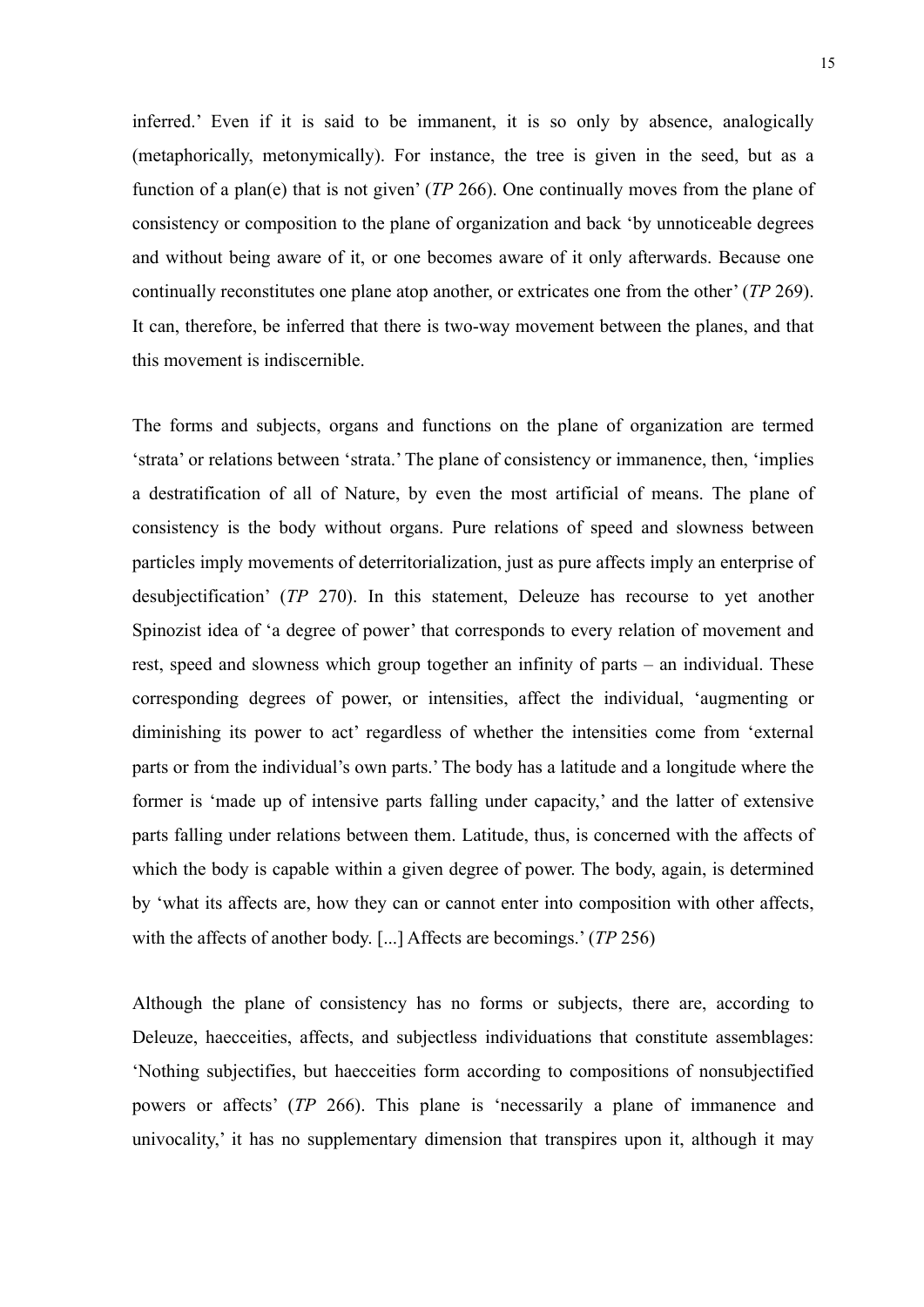have multiple dimensions itself which is what makes it natural<sup>6</sup> and immanent. Unlike the plane of organization, it is not 'tied to a mental design but to an abstract design.' Although the number of dimensions of the plane of consistency continually increases, the process is not an evolution or the development of forms, nor a 'regression leading back to a principle,' but an 'involution, in which form is constantly being dissolved, freeing times and speeds.' It is a fixed plane, but not in the sense of being static or immobile, instead it is a plane in the 'absolute state of movement as well as of rest, from which all relative speeds and slownesses spring, and nothing but them.'(*TP* 266)

On the plane of immanence, Deleuze believes, 'we are always and already on the absolute horizon' (*WP* 38). He does not mean a relative horizon (in phenomenological terms) 'that functions as a limit, which changes with an observer and encloses observable states of affairs' (*WP* 36). The nature of the plane of immanence is fractal. It has no spatial or temporal coordinates and movement on it is infinite; as such the plane of immanence is also 'ceaselessly being woven', the movements are relaunched by other movements being caught within and folded in the others. The movements are highly volatile; they 'turn away but to confront, to lose one's way, to move aside. Even the negative produces infinite movements: falling into error as much as avoiding the false, allowing oneself to be dominated by passions as much as overcoming them' (*WP* 38).

According to Deleuze, Philosophy and Art have similar aims in composing concepts and works of art: both address chaos, 'confronting' and 'crosscutting' (*WP* 65) it. Although their tasks are different, that of the former being to pin down concepts on the constitutional level and that of the latter to compose a work of art of affects and percepts, to produce a block of sensations ('Art thinks no less than philosophy, but it thinks through affects and percepts' [*WP* 66]), the two modes of thinking, the two sections of the plane may also 'pass into each other' (*WP* 65). It seems, then, that the plane of consistency, or composition, that Deleuze also calls the plane of immanence, or, for instance, the body without organs, is where the composition of sensations, the essence of a work of art is produced.

<span id="page-15-0"></span><sup>6</sup> Deleuze and Guattari consider immanence and univocality as a justification for calling the plane of consistency the plane of Nature, although the word does not have the customary meaning, for on the plane of consistency there is no distinction between the natural and the artificial (*TP* 266).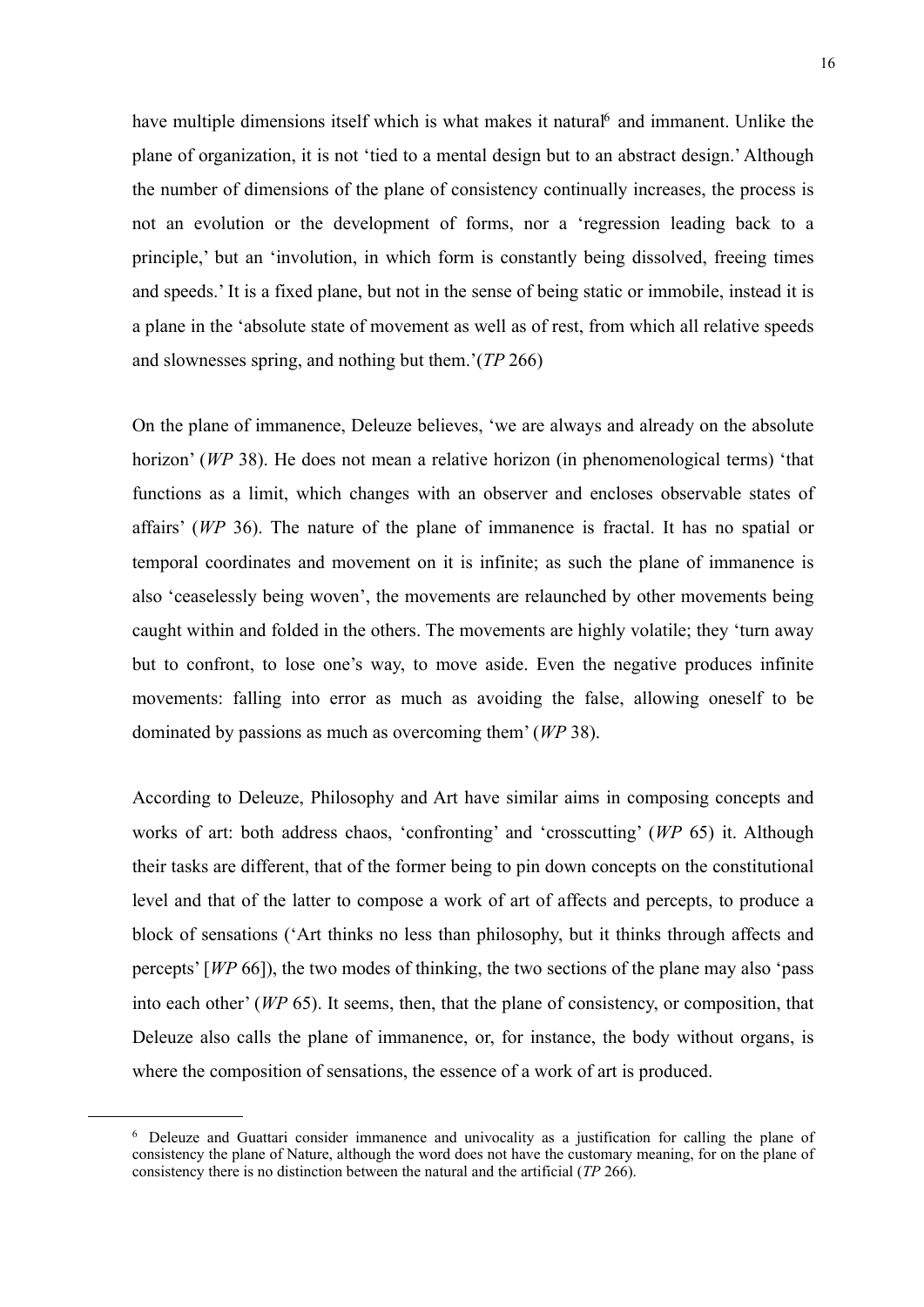The nature of immanence renders possible Deleuze's idea of there being one single plane of aesthetics that is included in the production of art. This allows us to understand that although the technique and material are not what make a work of art, they are not independent of the aesthetic compound but rather

> in fact the technical plane is necessarily covered up or absorbed by the aesthetic plane of composition. It is on this condition that matter becomes expressive: either the compound of sensation is realized in the material or the material passes into the compound, but always in such a way as to be situated on a specifically aesthetic plane of composition. [...] Everything (including technique) takes place between compounds of sensation and the aesthetic plane of composition. Now the latter does not come before, being neither intentional nor preconceived and having nothing to do with a program, but neither does it come afterward, although the awareness of it is formed progressively and often suddenly appears afterward [...] We have gone from the composite sensation to the plane of composition, but only so as to recognize their strict coexistence or complementarity, neither of them advancing except through the other. (*WP* 196-198)

The possibility of being aware of what happens on the plane of immanence resonates with / corresponds to Deleuze's notion of the author becoming what he writes and losing his subjectivity. An artist does not cease to exist as an individual, for immanent metaphysics does not allude to anything beyond or transcendental. Perhaps it could rather infer a shift of the consciousness. The reading of a literary work could be regarded in the same way. William James, when introducing his idea of pure experience, gives precisely the example of being absorbed in reading and becoming aware of the fact only when the reading stops (*Essays* 191). What then are these sensations in literature and art in general that draw the reader in? What, according to Deleuze, are the possibilities of the existence of affects and percepts? These questions will be addressed in the next subchapter.

#### <span id="page-16-0"></span>**1.2.3 Percept and Affect**

Deleuze believes that '[t]he aesthetic compounds of the infinitely moving particles – compositions – , those of percepts and affects are works of sensation' (*WP* 192). To explain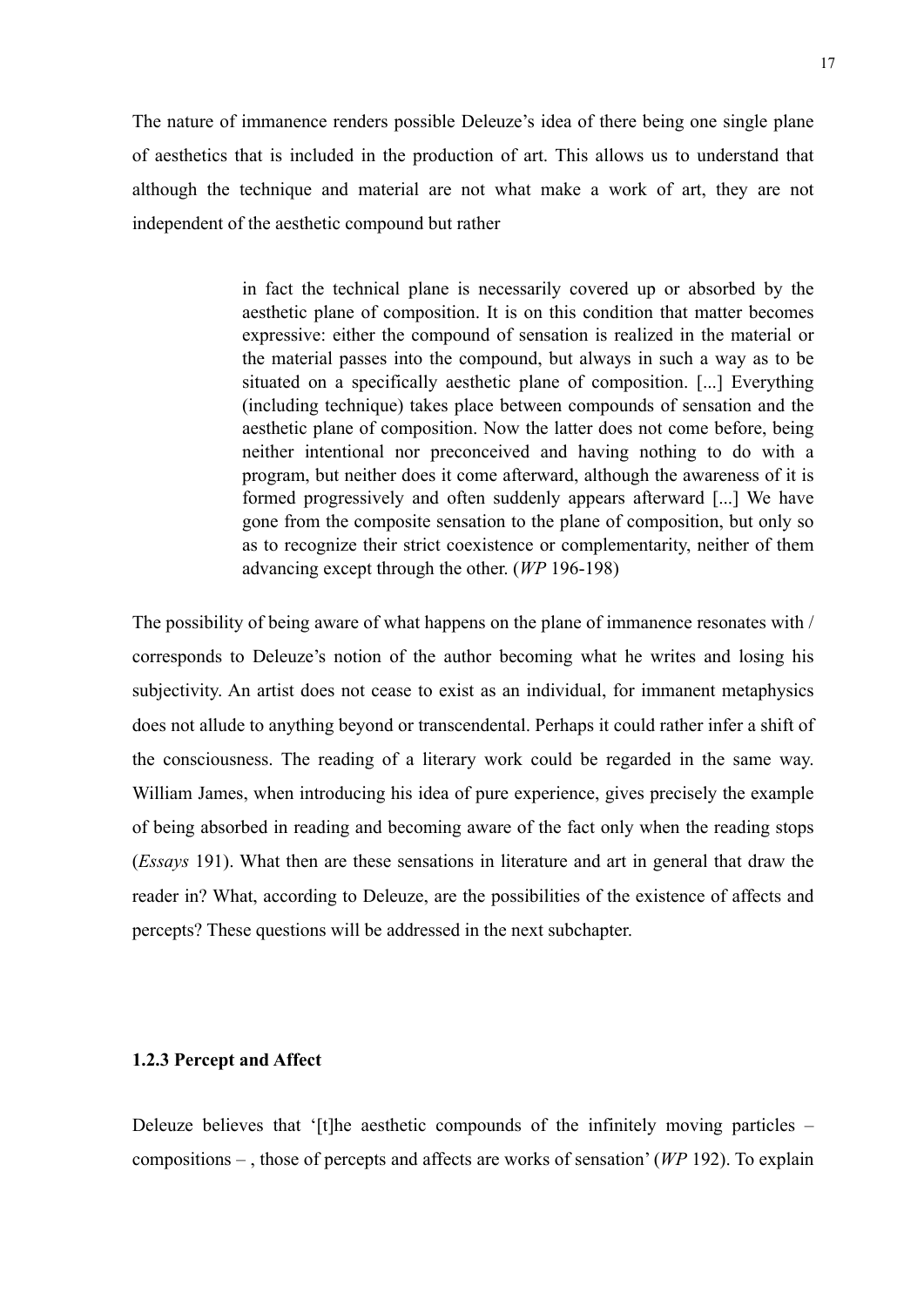further what exactly these affects and percepts are, they will, first, be treated separately in order to establish the possibilities for recognizing them. Then, their capacity as a block in a work of literature, or any art for that matter, is elaborated on.

Percepts, as Deleuze regards them, are distinct from perceptions, independent of those who experience them *(WP* 164). The same claim is made about affects, which, according to Deleuze, do not concur with feelings or affections: 'they go beyond the strength of those who undergo them' (*WP* 164). In both philosophy and psychology the words percept and perception (also affect and affection) have often been used interchangeably. The Oxford English Dictionary defines percept in philosophical and psychological terms as the mental product or result of perceiving something, and a way in which something is perceived mentally. The philosopher F. C. Bowen, in 1864, equated a percept with intuition, while in psychology T. C. Allbutt, in 1899, thought of word-images as 'integral components of percepts and concepts,' and in 1876, H. Maudsley saw percepts as the abstracts of sensations. The word perception generally seems to be understood similarly to 'percept', yet the word also acquires a more subjective quality of an interpretation, an opinion and a belief. (OED)

According to the Oxford English Dictionary, affect in philosophy and psychology is regarded as an emotional, unreflective response. While in psychology, affect is still seen as a subjective feeling or experience, being more an emotion or a mood 'as manifested by facial expression, posture, gestures, tone of voice, etc.', in philosophical terms the examples of the application of the word do not necessarily confirm the role of emotions. For example, G. Long, in 1885, interpreted affect as something 'by which a man's mind is struck by the first appearance of a thing which approaches.' Affection, however, quite like in the case of percept and perception, means broadly the same as affect, differing insofar as it is an external – rather than internal – manifestation of feelings and emotions. Affection is more a disposition, or an attitude towards something, whether of affection or animosity – a biased or partial feeling. (OED)

Deleuze, also differentiates perceptions and affections from percepts and affects in that they are connected with attitude and opinion. However, (especially, when considering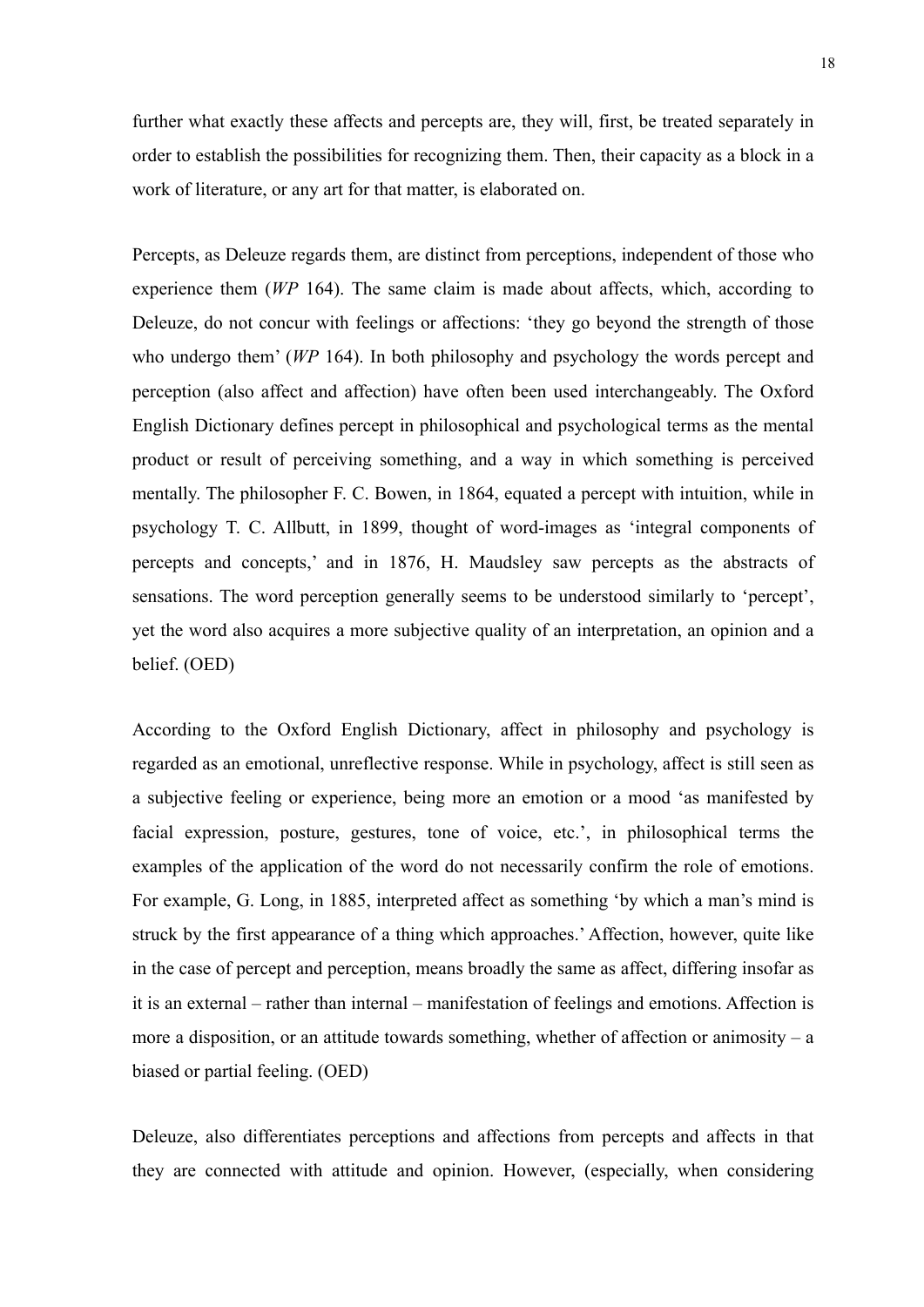Deleuze's examples from literature) it would not be adequate to say that affects are unreflective, because for bodies, whether material, mental, etc., the capacity to affect and be affected, is reciprocal. In fact, the apparent division of the percept as the attribute of the perceiver and the affect as that of an affecting object no longer seems to be valid. Deleuze seems to believe, rather like Burnside, that the affects and percepts of both participants – the reader and the work of literature – form an inter-bodily excess, which of course happens only when using the method of 'going' or 'delving into' what is being read. Deleuze says that

> from all bodily struggles, there arises a sort of incorporeal vapour, which no longer consists in qualities, in actions or in passions, in causes acting upon one another, but in results of these actions and passions, in effects which result from all these causes together. They are pure impassive incorporeal events on the surface of things, pure infinitives of which it cannot even be said that they *are*, [but are] participating rather in an extra-being... (*Dialogues* 63)

In this way he distinguishes between things and events, between 'physical depth and metaphysical surface,' the inspiration for which he accredits to the Stoics (Dialogues 63). Thus, as can be seen from Deleuze's readings of different authors, percept seems to be something that is already present in a work of art ('As percepts, sensations are not perceptions referring to an object' [*WP* 166].); the same is true of affect, and both of them are activated in the event of observing or reading.

Deleuze addresses 'telescopic' or 'microscopic' (*WP* 171) and extensive or intensive planes, planes or vast areas as percepts. Such planes can, in a painting, be formed of a 'smooth,' single colour: e.g. blue, green or monochrome; in a musical composition, it is the melody or a motif. Or they may be 'striated' instead – the uniform colour may be covered with little bouquets of flowers and the musical composition may have a distinctive rhythm. While striated planes tend to be extensive, trigger organization, and react to 'the sky as measure and by the measurable visual qualities deriving from it' (*TP* 501); the smooth ones are intensive, extend to distances, and are 'occupied by intensities, wind and noise, forces, and sonorous and tactile qualities, as in the desert, steppe, or ice' (*TP* 501). The latter leads to the discussion of percepts in literature.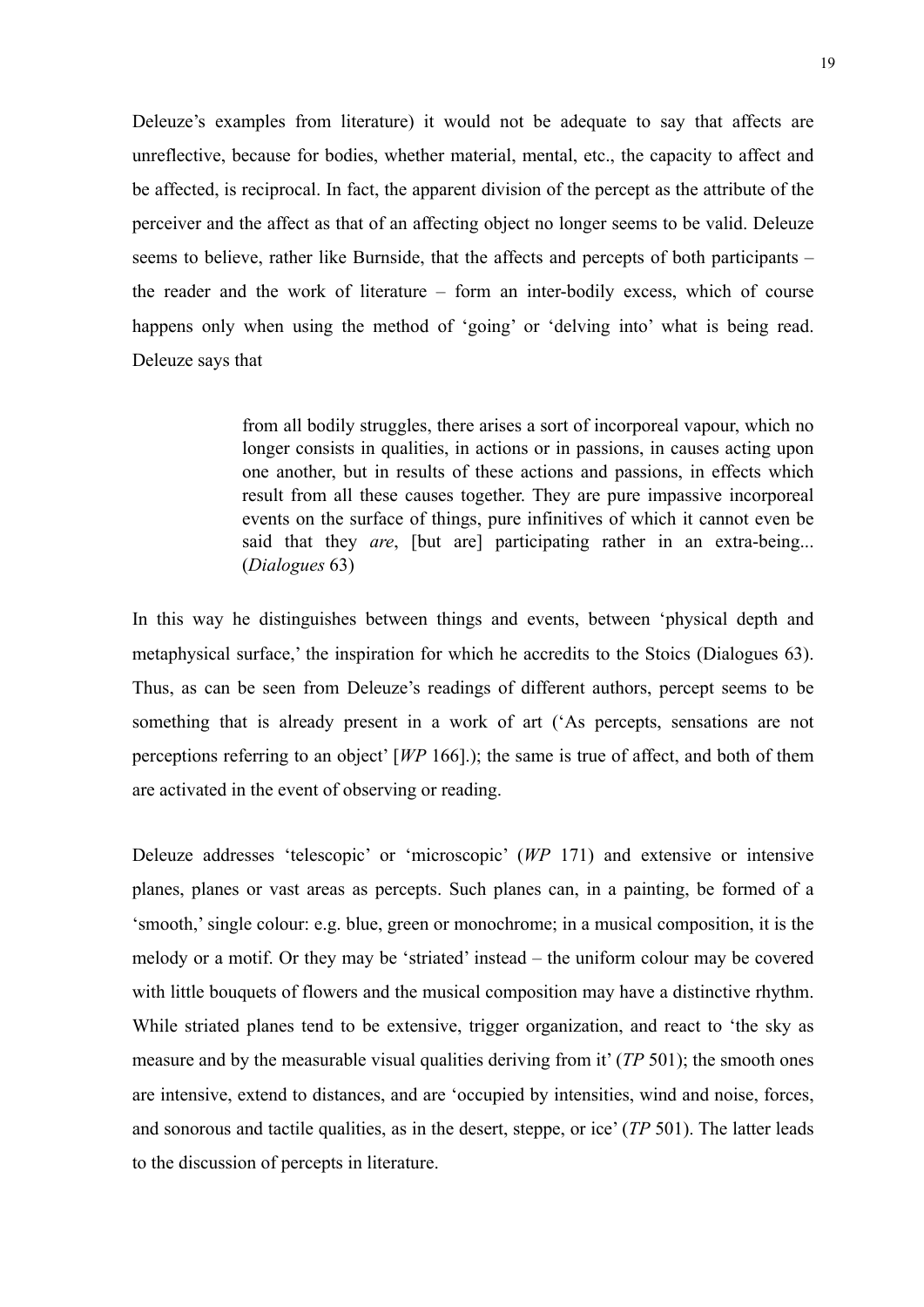The percept is not mere background in the painting or music; it is, rather, a quantity of information, although it does not transmit information (*WP* 144). The frequent percepts that Deleuze uses as examples of those that the novel 'has risen to' (*WP* 168) are taken from the works of Thomas Hardy, Herman Melville and Virginia Woolf. In the work of the latter, he mentions the urban-percepts, in Hardy the moor, and in Melville oceanicpercepts. When reading Deleuze this might prompt an apprehension of the percept as being derived from the topology of a novel. Yet, as Deleuze mentions percepts of the mirror – in Virginia Woolf – that constitute an integral part, though still only a part, of the domestic landscape in her work, it becomes clear that percept is something other and more than the setting of the novel. Nevertheless, landscape is another term that helps to describe percepts. According to Deleuze, the landscape is what sees (*WP* 168). What he means by this is its ability to capture the general air preserved in 'the hour of a day, a moment's degree of warmth (Faulkner's hills, Tolstoy's or Chekhov's steppes)' (*WP* 169). In a compound of sensations, the percept and affect are dependent and influence each other, while the task of the former is to be the bearer of affects and to make them perceptible, which in turn brings the landscape to life, makes 'the area of plain, uniform color vibrate[], clench[] or crack[] open' (*WP* 181).

Affects are the forces that have the ability to interact with their bearer, resonating with the landscape and yet that are invisible without the landscape. In music and paintings, affects are harmonies: 'consonance and dissonance, harmonies of tone or color' (*WP* 185); in literature, they are becomings. Becoming is not a passage from man's own lived state to another, but rather becoming Other, either a nonhuman other or a minor. For instance, affect in Mellville is Ahab's becoming the whale. It is not an imitation of Moby Dick nor a physical transformation into an animal: 'It is a zone of indetermination, of indiscernibility, as if things, beasts, and persons [...] endlessly reach that point that immediately precedes their natural differentiation' (*WP* 174). This suggests that another way in which to understand 'becoming non-human' is as becoming imperceptible. This is what, according Deleuze, happens in Woolf. Mrs Dalloway, for instance, becomes imperceptible when passing through the town 'like a knife' (*WP* 169), whilst herself perceiving the town. This is what, once again, illustrates that what matters are not the opinions of a character, but her relations.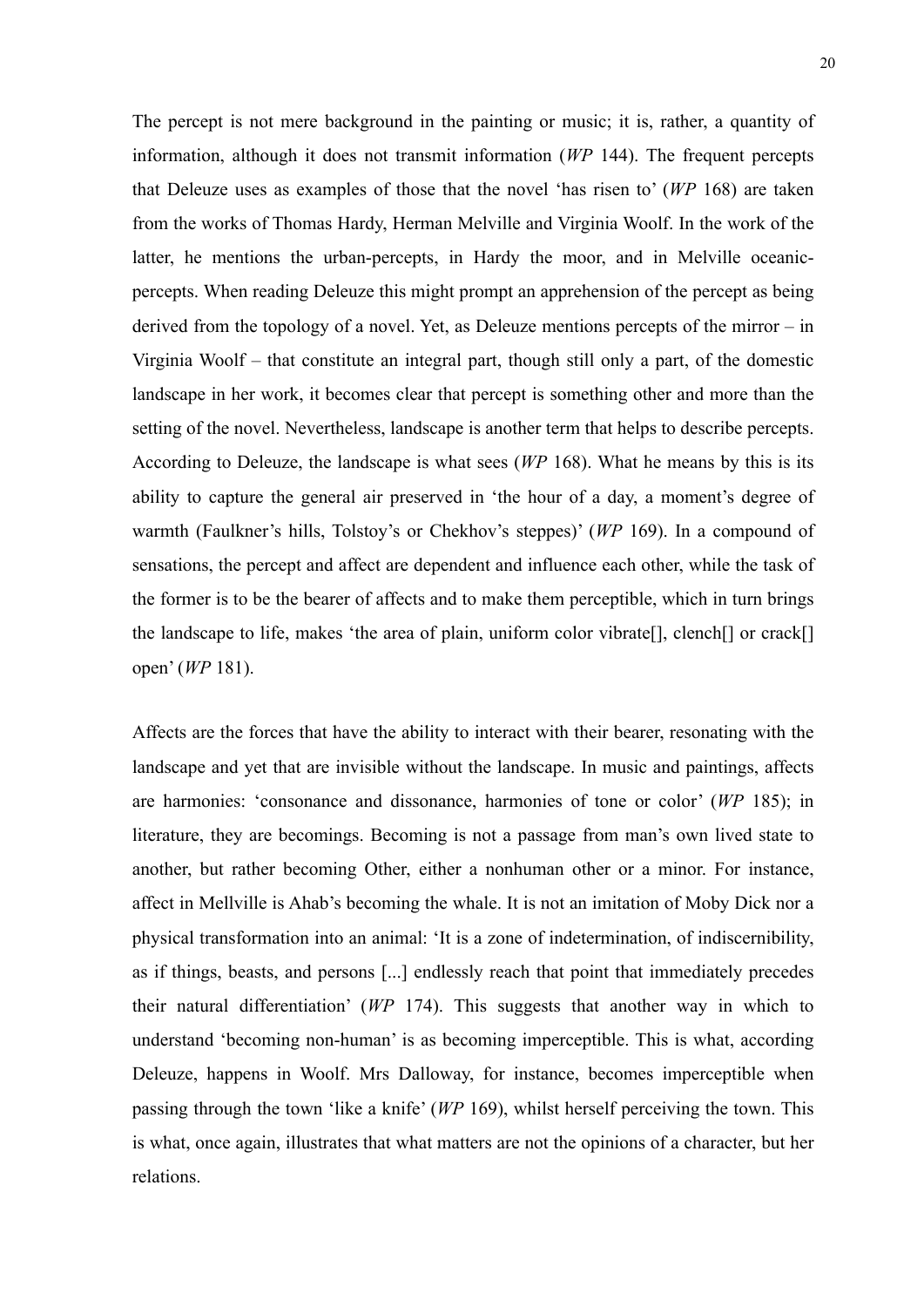Another relevant factor contributing to imperceptibility is movement. Affects are constant movement, and the essential relation they have to the imperceptible is the impossibility of being pinpointed: 'perception can grasp movement only as the displacement of a moving body or the development of a form. Movements, becomings, in other words, pure relations of speed and slowness, pure affects, are below and above the threshold of perception' (*TP* 281). Deleuze, however, emphasizes the relativity of the named thresholds of imperceptibility. He suggests the existence of the possibility of perceiving the imperceptible: 'there is always a threshold capable of grasping what eludes another: the eagle's eye...' (*TP* 281). The speeds and slownesses, the intensities vary; also, the constant movement does not indicate constant change:

> One might be invariable and constant by speed. Speed is to be caught in a becoming that is not a development or an evolution. One would have to be like a taxi, a waiting line, a line of flight, a bottleneck, a traffic jam, green and red lights, slight paranoia, difficult relations with the police. Being an abstract and broken line, a zigzag that slips 'between.' (*Dialogues* 40-41)

Affects then are 'energetic relationships' (*WP* 144) that can only be glimpsed.

The writer's material is words and syntax, and although the event/performance is not about who talks, what is talked about or what it means, Deleuze believes that the event still belongs to language (*LS* 182). The event, however, being a 'pure surface effect, or the impassible incorporeal entity' resulting from the mixtures, actions, and passions of the bodies, is not a physical quality. Instead, Deleuze calls it a 'very special' dialectical or noematic, incorporeal attribute that does not exist outside of the proposition which expresses it. He says that what is expressed 'pre-inheres' in the expression 'giving it a foundation and a condition' (*LS* 182), just as who is talking and what is talked about 'presuppose the expression' (*LS* 182). The expression, then, is founded on the event that renders language possible.

In Deleuze's theory of language, an event is not expressed by a subject or a predicate, but by a verb which is 'not an image of external action, but a process of reaction internal to language' (*LS* 184). This means that a verb expresses not just a single movement, but a two-way movement as a linguistic action and a reaction. Nouns, in Deleuze's view, are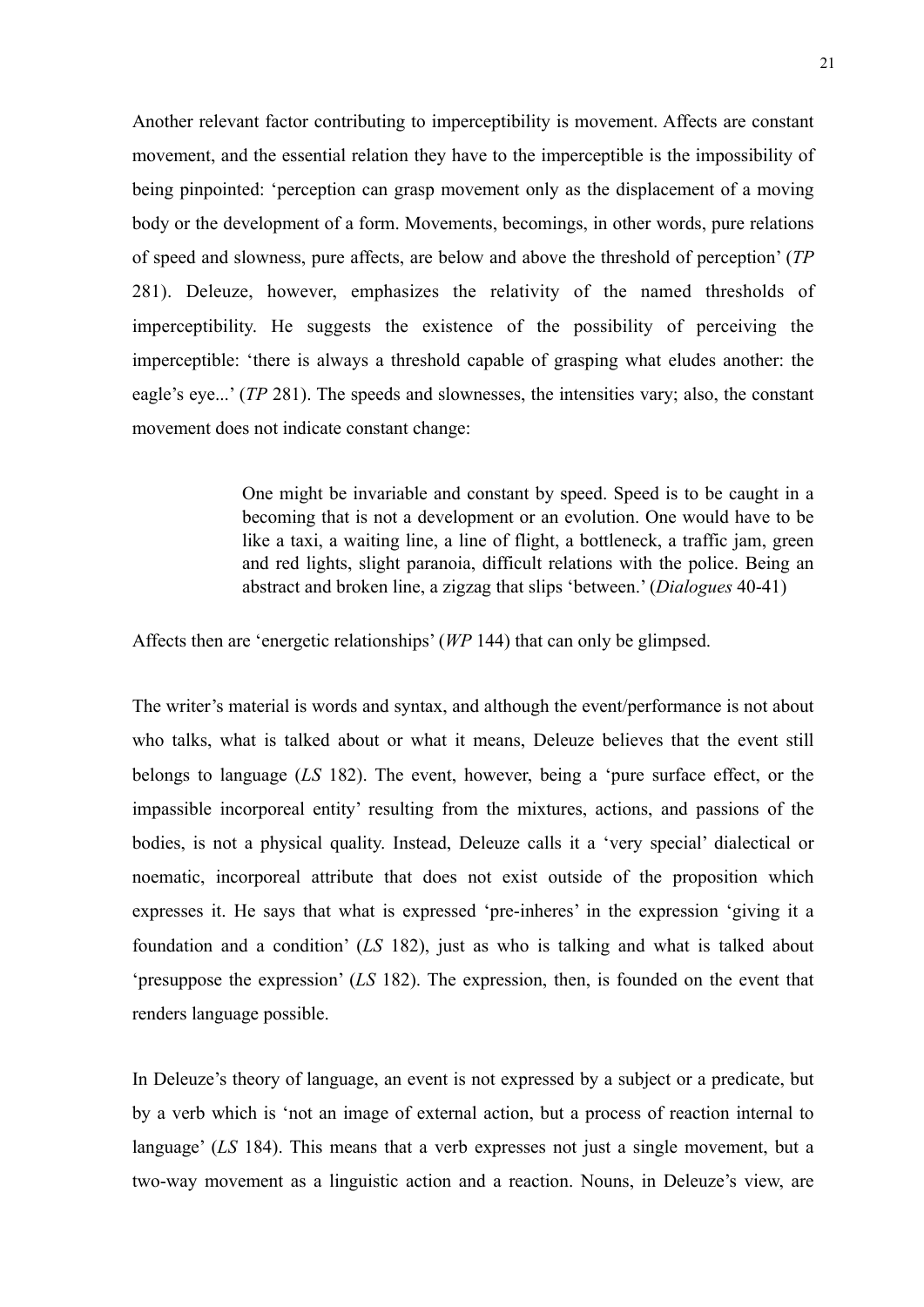'like atoms or linguistic bodies, which are coordinated through their declension, and adjectives like the qualities of these composites' (*LS* 183). Through the ability of the verb to appear in the infinitive, it acquires the capacity to turn into a 'line of flight,' a path of escape, whereas the noun along with the adjective, both of which are close to an assemblage, are more grounded in nature. In order to create a work of art, the writer needs to be able not to just use words, but by composing, he has to create a syntax that makes the words 'pass into sensation' (*WP* 176).

Affects and percepts, as was previously mentioned, are capable of interacting with and influencing each other. However, in their being 'smooth' or 'striated;' in their moving at infinite speed or slowing down almost to a standstill, they are also capable of triggering a change in neighbouring assemblages. According to Deleuze, what is produced on the plane of organization are territorial assemblages which might manifest variously as subjects, strata, territories, etc. (e.g. 'the system of opinion that brought together dominant perceptions and affections within a natural, historical and social milieu' [*WP* 197]). Sensations, affects and percepts have a capacity to deterritorialize, which might be understood as an escape, or, in Deleuzian terms, a line of flight. Deleuze names as one of the benefits of such freeing forces the rediscovering and restoring of the infinite 'passing through the finite order' (*WP* 196-198). Deterritorialization is, therefore, the movement against the static or the stagnation of a territory that produces an opening in 'the settled territory of the subject that puts it back into process and transforms it into haeccity. It is not produced by concepts or signification, as these are elements of the order or orders that counter words disrupt or subvert' (Clay 122).

The disruptive elements of order and organization, as either interlocked frames or surrounding sections, however, are also present in art. Thus, although art, in general, has the capacity to deterritorialize, to undo the 'triple organization of perceptions, affections, and opinions in order to substitute a monument composed of percepts, affects, and blocks of sensations that take the place of language' (Clay 69), sensation can also reterritorialize or be reterritorialized. Deleuze's theory of the capacity of art to de- and reterritorialized, alongside the application of this theory to John Burnside's poetry will be discussed more thoroughly in the subchapter 2.2.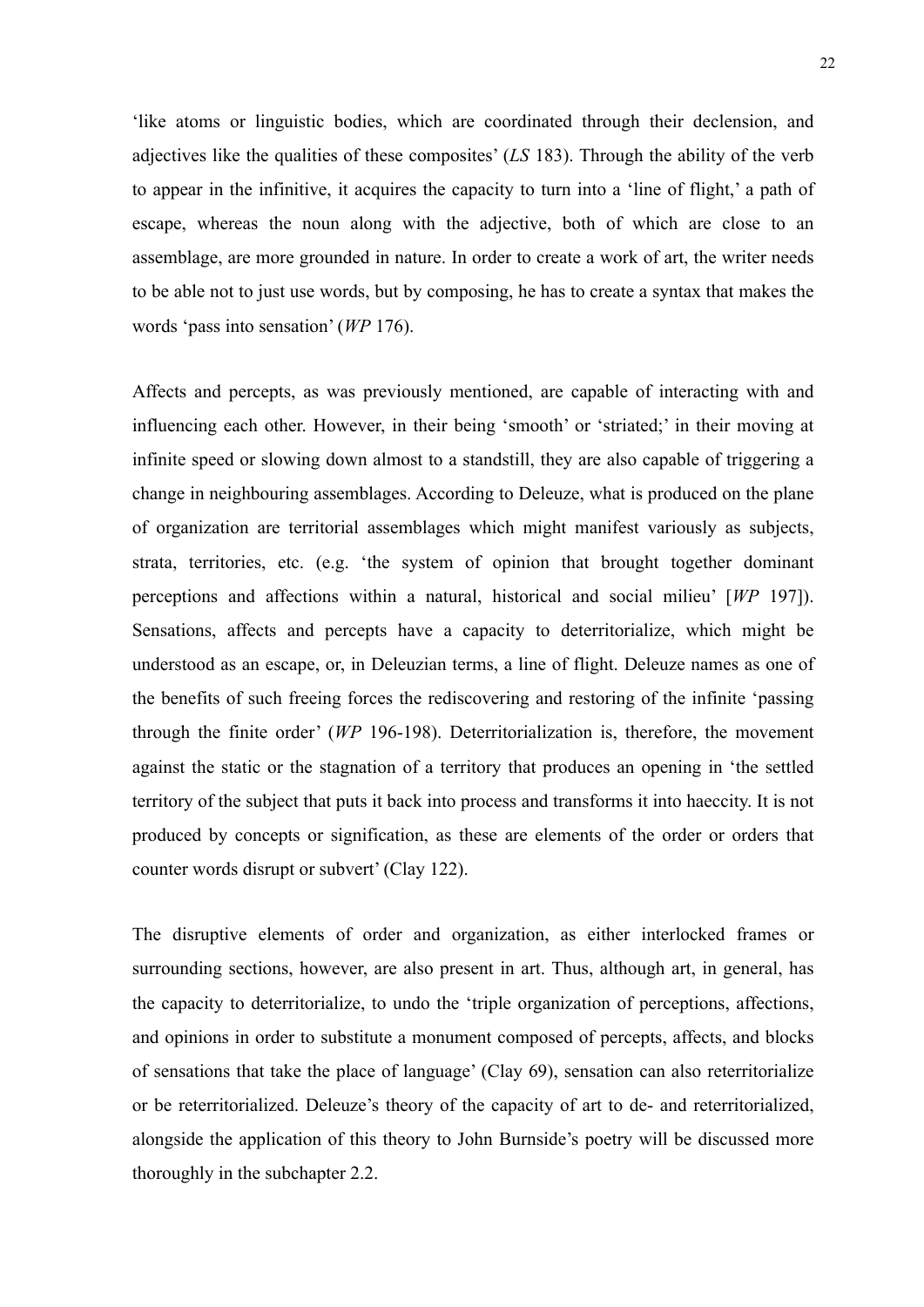#### <span id="page-22-0"></span>2. THE READING OF SENSATION IN JOHN BURNSIDE'S POETRY

This chapter explores the possibility of extracting percepts and affects from John Burnside's poetry, and elucidates the kind of force the compounds of sensations exert. Although some poems will be examined more exhaustively than others, the aim is not to discuss the poems in their entirety but rather to review the general effect that the work in three collections, namely *The Light Trap* (2002)*, The Good Neighbour* (2005) and *Black Cat Bone* (2011), could have*.* To this end, a number of recurring images and ideas will be considered in the light of Deleuze's view of literature and the relatively scant secondary material available on Deleuzian analysis of poetry.

There are generally no hierarchies in Deleuze's philosophy – no level or plane is superior to any other – nor are there any in his compositions of sensation. Yet it seems logical to open the discussion with the percept, as if a plane from which affects spring and which, in turn, is modified by affects. In order to identify percepts in John Burnside's work, this paper will adopt two dimensions of the classification proposed by Clay, who sees three possible dimensions in percepts of poetry: first, the formal landscape; second, the temporal landscape; third, 'the imaginative landscape of the poem's images and non-image based sensations that are produced via signification' (64).

In Clay's analysis, it is the formal landscape of the poem's music that is analyzed. He considers the poem's music to be that which is generated by the asignifying formal elements of a poem, in particular the poetic stress that contributes to the rhythmic sensation. In this, Clay relies on Douglas Oliver's view of the stress in a line of poetry as a place of 'great intensity', an 'almost pure sensation' (53) and which does not necessarily 'correlate with the abstract metrical pattern' (55). Clay, thus, seems to regard the stressed words, according to the semantic load they carry, as producing the percept of poetry.

Whether a poem has a divisive or additive stress; a metrical, a measured or a free rhythm, it is rarely read according to its metrical form. It depends not only on a particular reader,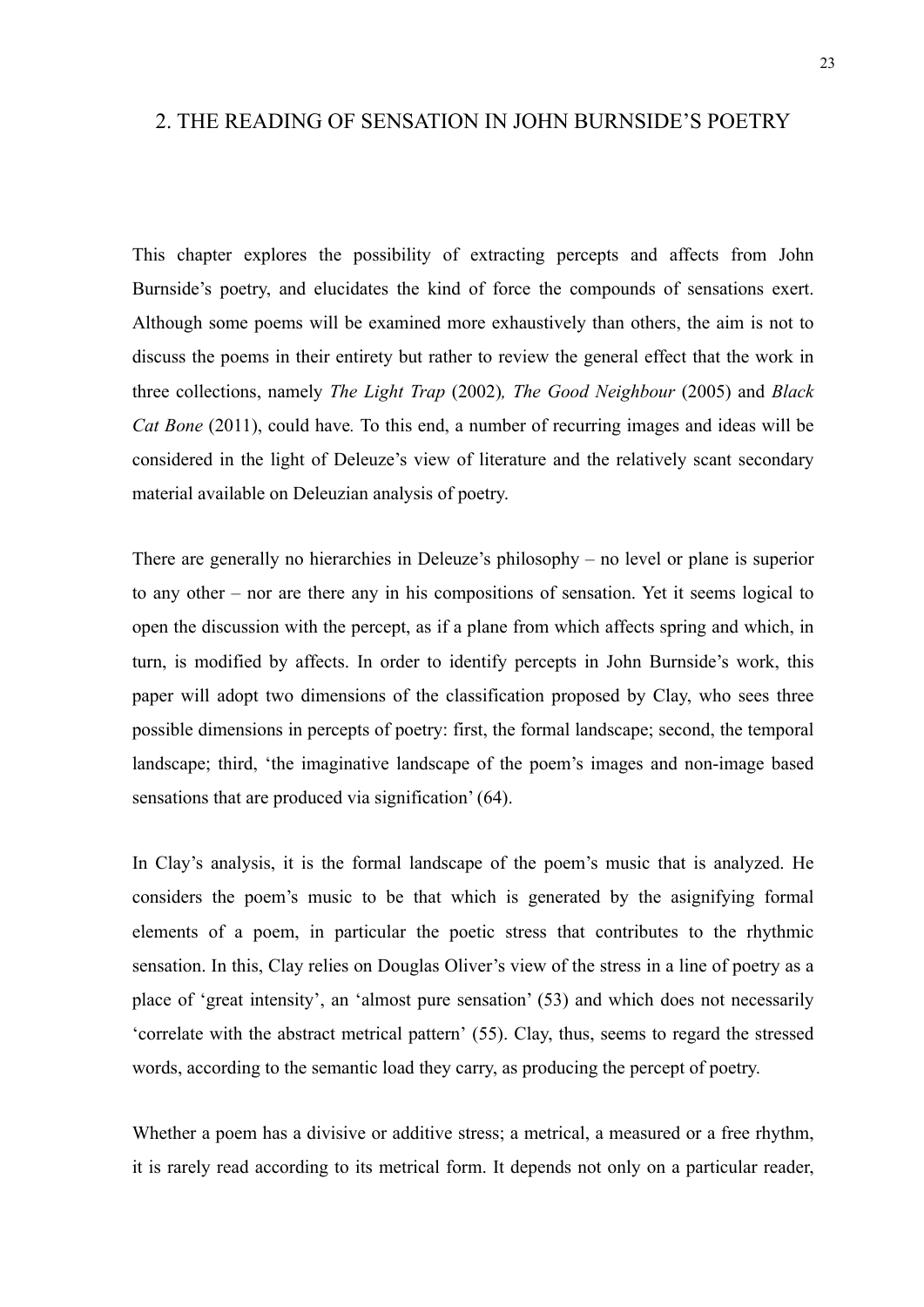but also on a particular reading which words will be stressed, what the intonation will be and what kind of rhythms will be formed. The same is true when the poem is read by the writer, for he is no longer in the position of writing but that of reading. In English, as a stress-timed language, the stressed syllables tend to appear at a roughly constant rate, whilst non-stressed syllables are shortened to accommodate the former. In the case of prosodic stress, some words or syllables in certain positions can be stressed either to receive special emphasis or for different pragmatic functions (focus, contrast, etc.); this explains why the stress shifts from one reading to another.

This paper does not seek to explicate musical rhythm. Nevertheless, it does regard stress as contributing to the formation of the general landscape of percepts. Thus, the following close reading of some poetic images considers both the division of stressed words, which will be positioned mainly according to the particular reading, and the grammatical division of parts of speech, which plays an important role in the relations and functioning within blocks of sensations. The paper does, however, also deem important the grammatical function words (prepositions, pronouns, auxiliary verbs, conjunctions, articles). William James defends the position that sensations exist and that relations are present in sensation, opposing those who had 'denied the existence of the mob of abstract entities, principles, and forces, in whose favour no other evidence than [an absence of a name] could be brought up' (*Principles* 568). He claims that every 'inflection of voice,' every syntactic form expresses 'some shading or other of relation which we at some moment actually feel' (*Principles* 567). Such relations are, in his view, uncountable and in view of the inability of language to capture them all, we should also express them in such terms as 'a feeling of *and*, a feeling of *if*, a feeling of *but*, and a feeling of *by* quite as readily as we say a feeling of *blue* and a feeling of *cold*' (*Principles* 567). Hence, it will be taken into account that although function words are usually prosodically unstressed, they can either acquire stress when emphasized or otherwise participate in the production of sensation.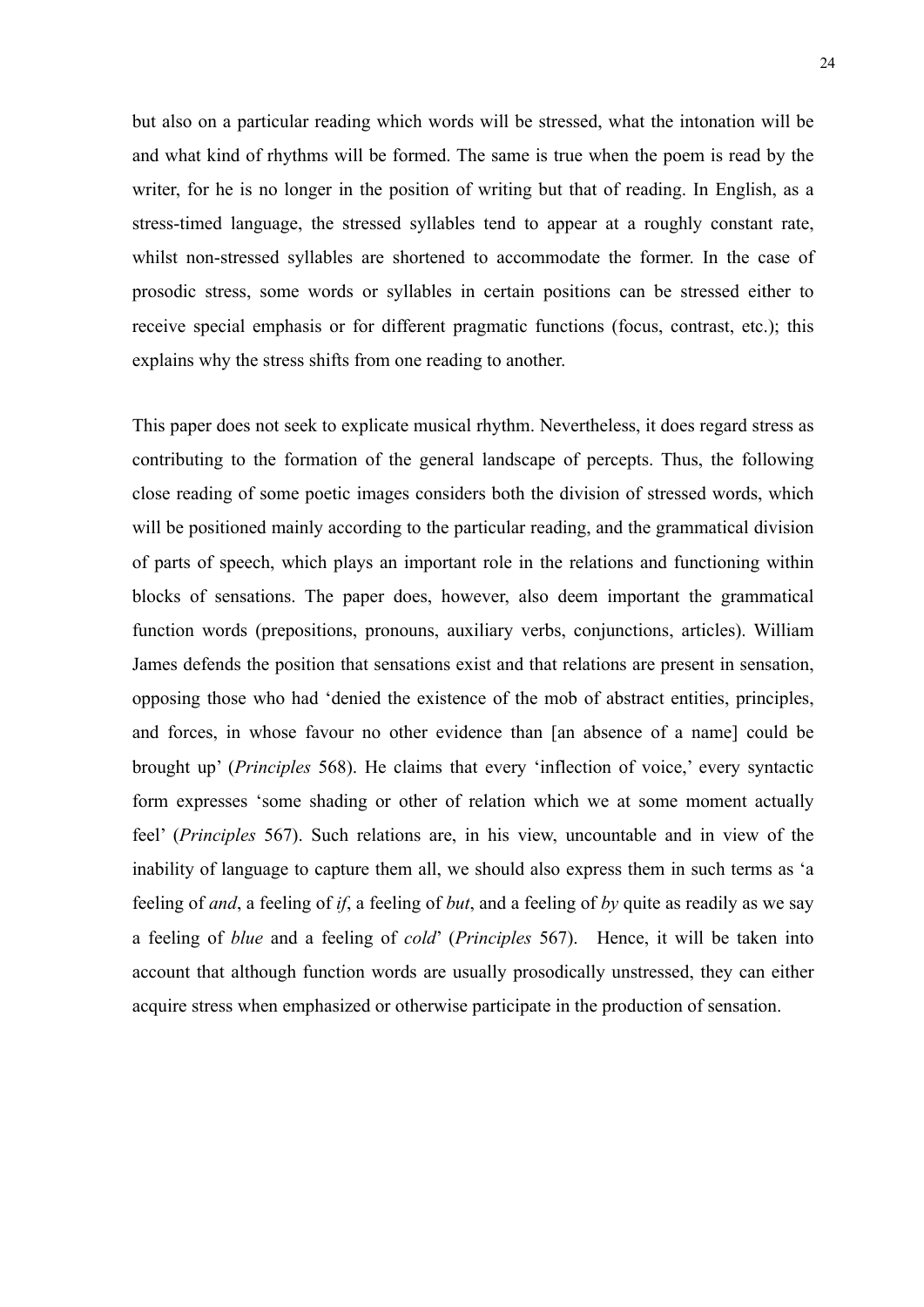### <span id="page-24-0"></span>**2.1 Percept and Affect in John Burnside's Poetry**

#### <span id="page-24-1"></span>**2.1.1 Formal Landscape**

The opening poem of the collection *The Light Trap*, 'KOI['7](#page-24-2) (*TLT*[8](#page-24-3) 3) begins with the following two-line stanza: 'The trick is to create a world / from nothing' (1-2). The stress in this line falls on the words 'trick', 'create', and 'world.' 'Trick' produces a magicianpercept. 'Create' is a verb, therefore an affect, as such it does not contribute to the production of a landscape and will be dealt with below. The word 'world' produces a cosmos-percept, yet the indefinite article hints at there being a multiplicity of worlds, introducing a more personal tone and retaining a certain entirety-percept and continues the easiness/playful-percept put forward by the 'trick.'

The only stressed word in the second line is 'nothing.' One cannot approach the word by way of conceptual meaning, for on its own, without a contrasting entity, it means nothing and represents or presents an image of the lack of everything. The idea of nothingness is elusive and imperceptible. 'Nothing' is overwhelming. A sonorous, unimaginable, allwhelming absence-percept. If the reader is familiar with Japanese culture and the meaning of the word '*koi*'[9,](#page-24-4) a glimpse at the first phrase might set the mind in motion towards the eastern philosophical ideas where '*mu*' – the negativity of nothingness turns into positivity – contradictorily, simultaneously marking transcendence and immanence, an eternal present in a diachronic past-present-future (Kitagawa 308). If they are not, the unfamiliar word still offers a hint that the poem might concern something non-traditional. As Clay duly notes, in the analysis of sensations one should resist the temptation to read the percept as representations of something other than themselves (108).

<span id="page-24-2"></span><sup>7</sup> All poems examined more exhaustively are in the appendix.

<span id="page-24-3"></span><sup>8</sup> To save space in the parenthetical references, the following abbreviations are employed for John Burnside's poetry collections: *TLT* (*The Light Trap*), *TGN* (*The Good Neighbour*), and *BCB* (*Black Cat Bone*).

<span id="page-24-4"></span><sup>9</sup> In Japanese, *koi* means 'affection' or 'love' and the ornamental fish kept in outdoor pools which are symbols of love and friendship in Japan.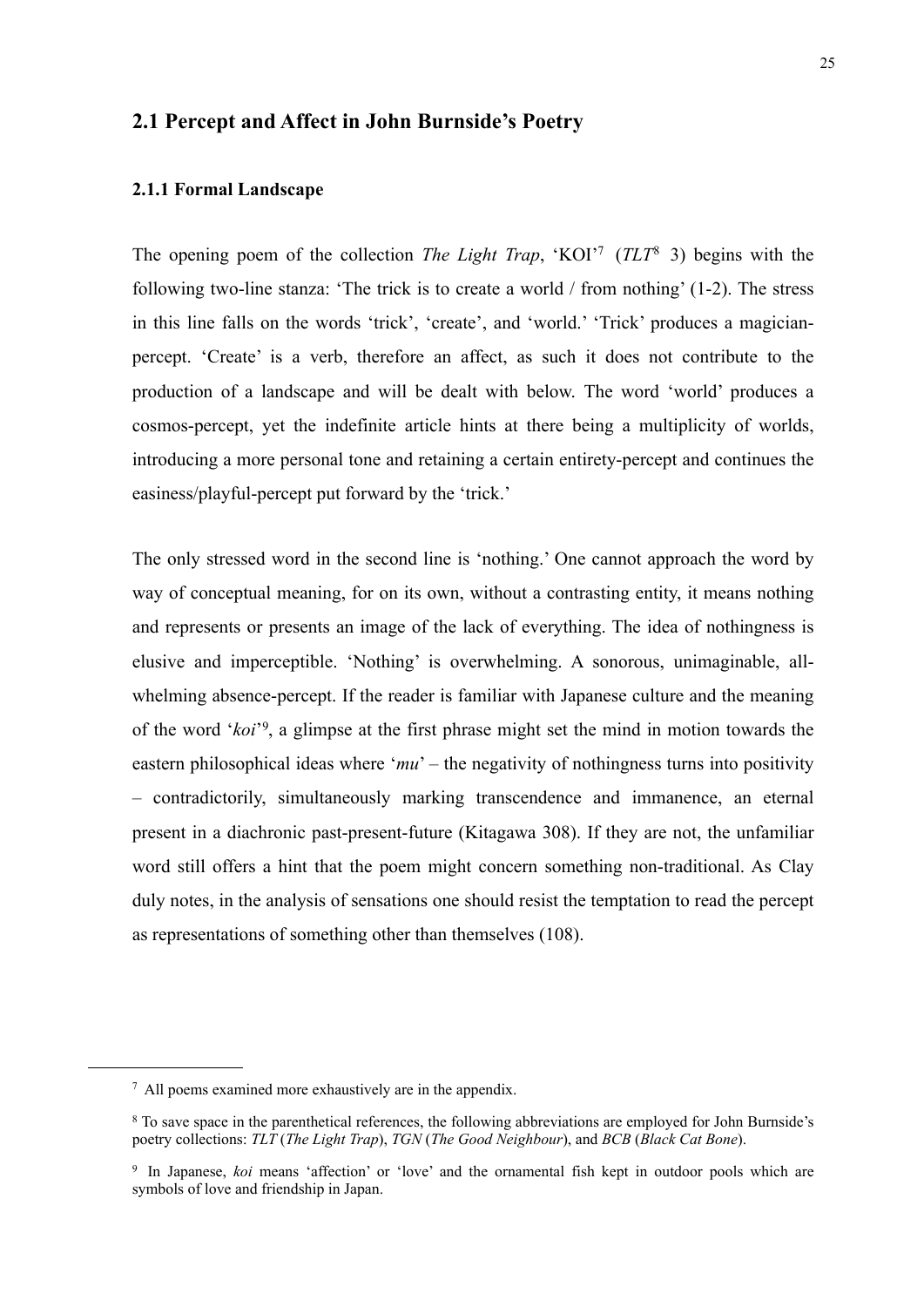Elaborating further on the 'nothing', though without enforcing the imperceptibility/ absence-percept retrospectively, the poem advances by eliminating visual, auditory, tactile, and olfactory mental imagery:

> – not the sound a blackbird makes in drifted leaves

not dogwood or the unexpected scent of jasmine by the west gate

 not the clouds reflected in these puddles all around the bowling green deserted after rain and darker than an early polaroid. (3-12)

The first part of the poem or the sentence ends with the phrase 'but nothing / which is present in the flesh / as ripeness is: a lifelong urgency' (13-15). The task of the phrase would seem to be the explaining of how the initially confronted nothingness could be perceived by the stating of what it is, as opposed to what it is not. The 'nothing' here seems to continue the playful/easiness-percept established in the first line of the poem, by promising to solve the imperceptibility of the 'nothing' in the second line. First, through the conjunction 'but,' which via its contrasting quality holds the promise of comparison, and, second, through the non-restrictive 'which,' that instead of narrowing the choice to that specific 'nothing' (and alluding to there being more 'nothings') and gaining a notional indefinite article (like 'world' in the first line), allows the 'nothing' in this phrase to become a multiplicity/heterogeneity. The idea of many possible nothings by not suggesting anything beyond, seems an easier idea to grasp.

The playfulness-percept is pushed into the background, reduced by the imperceptible/ absence-percept which is evoked again by 'nothing' and enforced, first, through the similes of 'ripeness' and 'lifelong urgency' – both of which as abstract words are already pure percepts. Ripeness is conventionally a quality of fruit. Therefore the flesh could evoke the sensation one associates with perhaps eating the pulpy part of a fruit or vegetable. Flesh,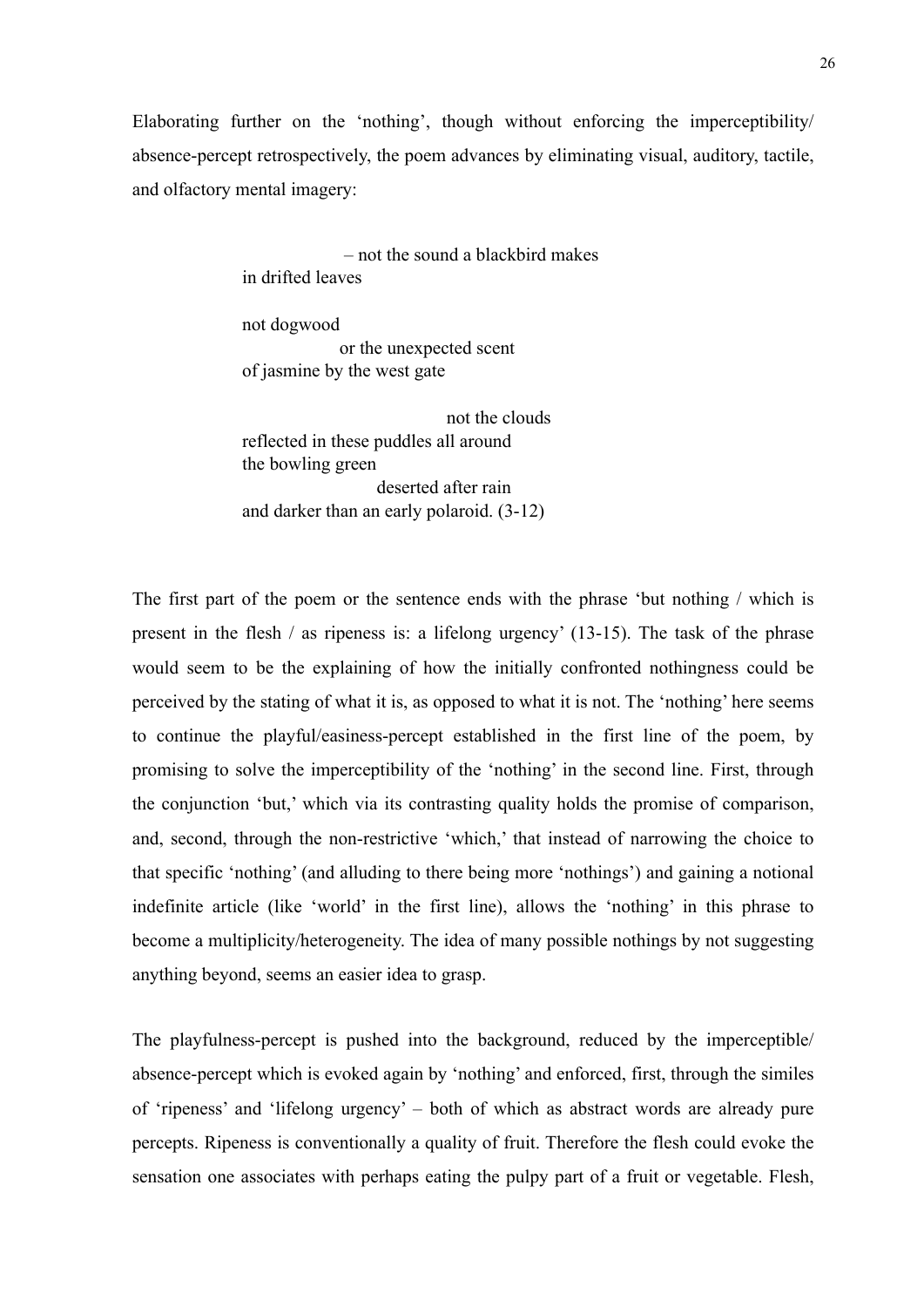however, can also refer to the muscular part of the body of a human or an animal or just the skin with reference to its sensory properties. As in the three collections by Burnside, the combination of flesh and bones, or old flesh is often mentioned, it is the latter, the bodilypercept, that the current reading proceeds with, while also acknowledging the quality of fruit. Therefore, by blending these two sensations, 'ripeness' evokes a maturity-percept together with a preparedness/willingness-percept, both of which are enforced by the continuity-percept of 'lifelong' and the insistency and imperativeness-percept of 'urgency'. Second, by using the preposition 'in', locating this 'nothing' 'in' the flesh, the list of negative similes in the first part, which initially seemed to be there just to stress one great absence of everything, has now become a list of examples/instances of what the first 'nothing' could, if not mean, then at least where it could be located.

Considering the ability to be located somewhere and yet nowhere, to be negative, an absence, and yet actively charged and positive, the absence-percept converts into a presence-in-absence-percept, whereas willingness and insistency located in the flesh infers a force of life, or perhaps yearning. Thus, it can be suggested that even without the background knowledge of the meaning of the title of the poem, through the simultaneously ambiguous and precise imagery, sensation conveys what the title could refer to.

The second 'stanza' of the poem begins with the repetition of the same three words as the first: 'The trick is in the making / not the made' (16-17), followed by a description of a possible way in which that could happen. While in the first instance the words effected as a simple statement, this repetition of 'the trick is' adds to and counterpoints the playful/ magician-percept that was produced in the first line  $-$  a percept of initiation or of being ordained, not so much to a secret as to something that has always been there, but for some reason has remained unnoticed, something self-evident, as if a reminder.

The magician-percepts and the cosmos or entirety-percept were shown to be produced mainly by nouns and adjectives. At this point, it is relevant to look at the affects of 'KOI' (*TLT* 3). An affect on the syntactic level is a verb, the function of which is to eliminate or rather shift the focus from the 'is,' the verb 'to be' – a verb that, according to Deleuze, is responsible for, or perhaps an accomplice of the Empiricists in stifling life to a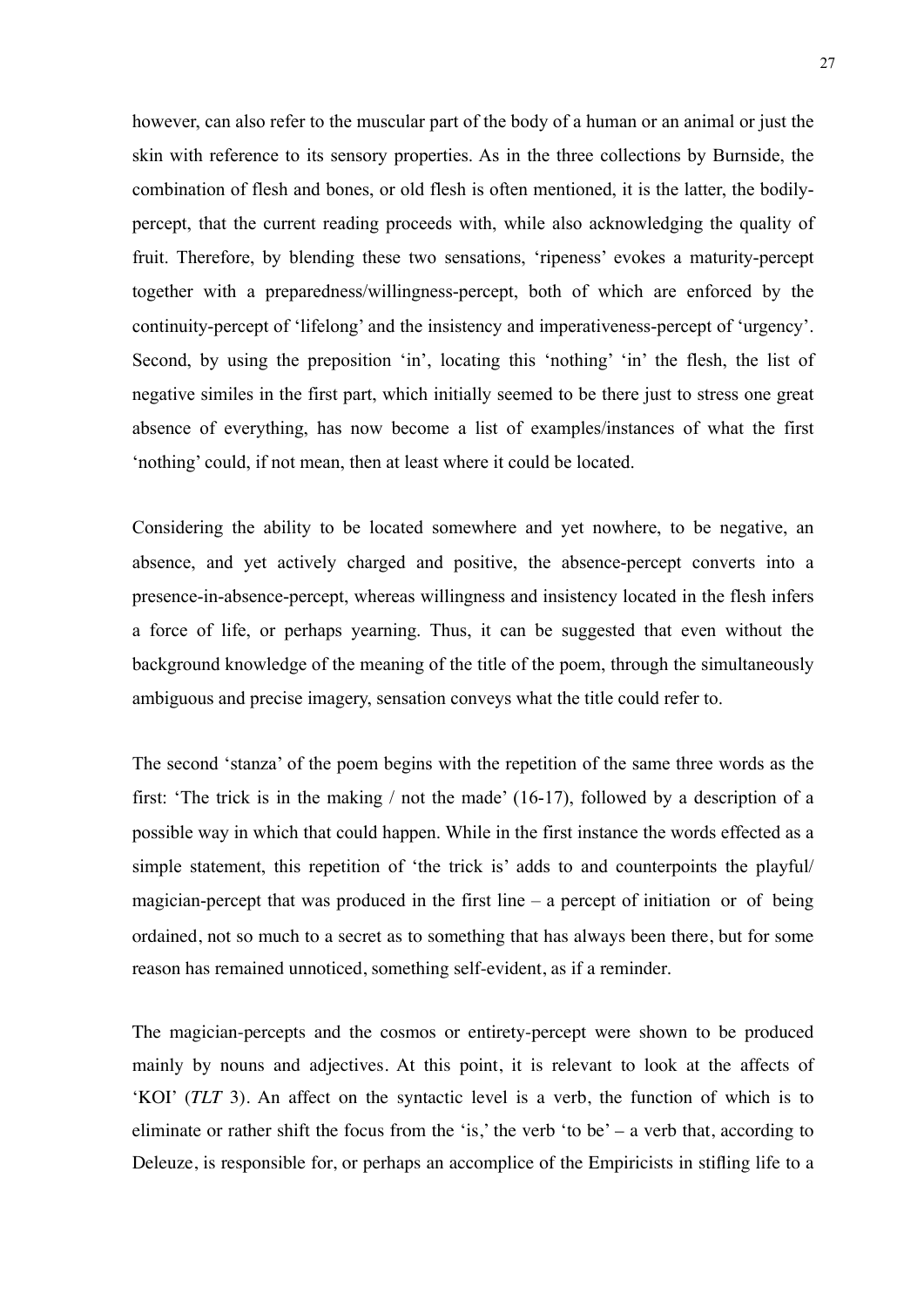standstill, 'in seeking and positing an abstract first principle' (*Dialogues* 54). 'Is' is indicative of certain qualities that are related to the subject. Deleuze sees the verb 'to be' as a 'possible I', as if 'in the first person of the indicative' (*Dialogues* 64). A verb, however, is what 'emerges from a state of things and skims over it' (Deleuze, *Dialogues* 64). Even more so, verbs in the infinitive form are what Deleuze calls 'limitless becomings' (*Dialogues* 64): having no subject they indicate an '"it" of the event' (*Dialogues* 64) and even in their singularity are 'compounds or collectives' (*Dialogues* 64). The reason(ing) behind such an application of grammar to philosophy is clear: the infinitive is a non-finite verb, the name of which is derived from the Latin *infinitus* meaning 'infinite.' The infinite becomings, as was mentioned above, are affects.

The first verb encountered in 'KOI' (*TLT* 3) is 'create.' While the word 'create' in itself produces the affect of a godlike capacity, all the more so in the context of the concept of the 'limitless becoming,' for in this line the verb is presented in the infinitive – 'to create.'

While the series of negative similes that follows the first 'nothing' contains no affects, another infinitive can be seen in 'the trick is in the making / not the made'(16-17). 'Making,' as a gerund, is also a non-finite verb form. The contradiction inherent in a gerund is that in English grammar it can also function as a noun. Therefore, according to Deleuze's division of nouns as percepts and verbs as affects, this single word could be both. If it were to be read as the trick is 'to make,' it would produce an affect of a limitless becoming of creating – possibly evoking a slightly more banal artisan-affect than the word 'create.' Were it read as a noun, it would be a state of making which, unlike that of the noun 'to be,' holds a certain force of the continuation of activity, of a process. In the current reading it is perceived as a noun which contributes to the magician-percept. Yet, as the playful-magician-percept was strengthened by the repetition of the phrase 'the trick is,' then in passing from the affect to the percept, the godlike capacity now resonates as an echo giving way to the following sequence of nature imagery.

What also contributes to the sensations of this phrase is the line break after the line being discussed. This affects the perception of what is being said more than merely the difference between the gerund as a noun and as a verb. It enlivens the playful-magician-percept with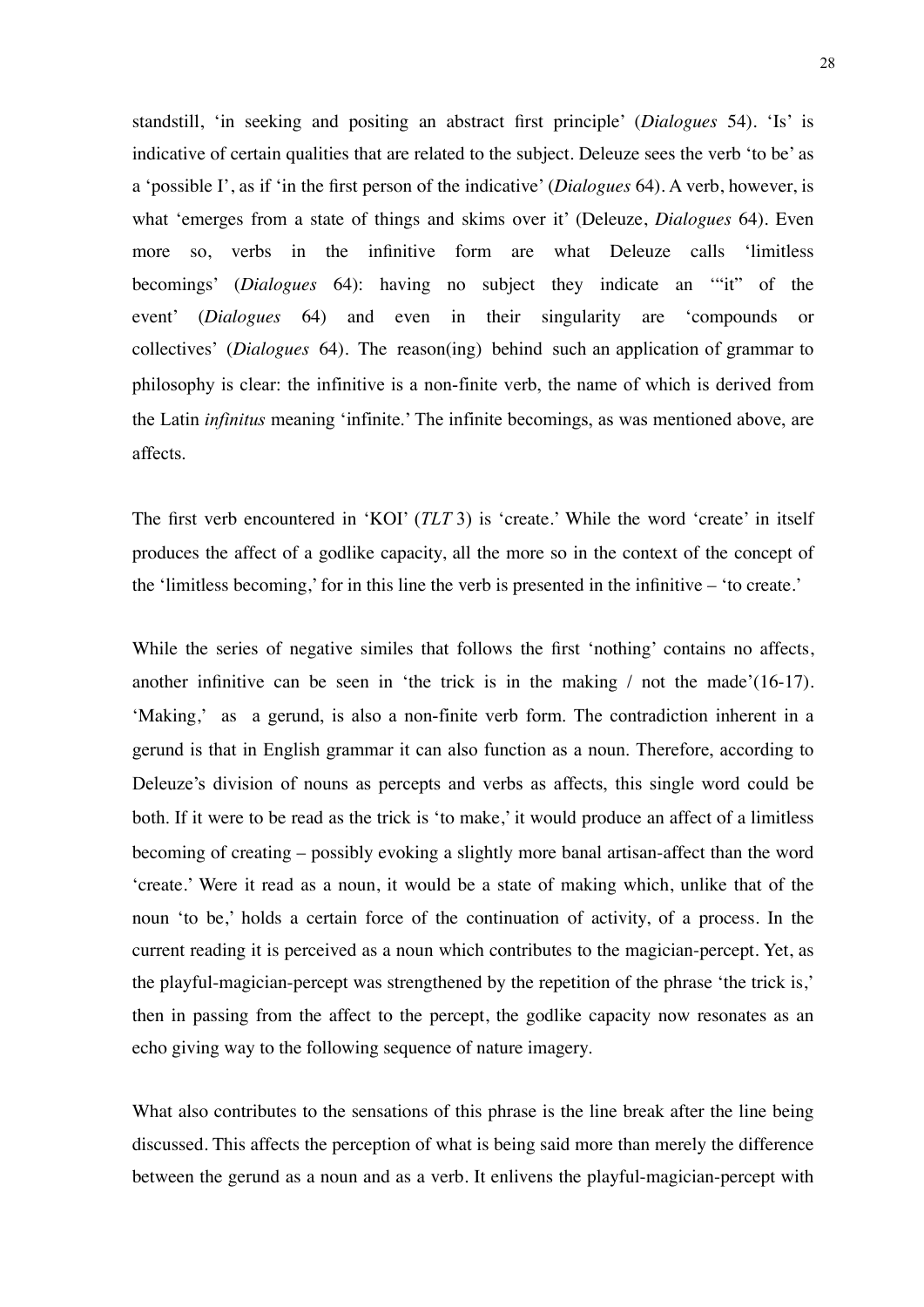the continuity-percept, giving the impression that it is 'the trick' that is 'in the making.' This also serves to draw attention to the other formal properties of poetry that, it is the claim of this paper, are used as affects. In 'KOI' (*TLT* 3), affect is also produced by graphic placement and enjambment. A line break is not necessarily a finite marker, as is not always even the end of a stanza and in this poem a concrete metrical and (at least a visual) pattern for stanzas is absent altogether. The lines are graphically of different lengths, aligned seemingly randomly, and a random number of lines are separated by a skipped line. Whilst not all of the lines are aligned to the right, some do begin with a double or triple indentation or even seem to be aligned to the left.

In 'KOI' (*TLT* 3), the first line ends having already achieved grammatical and semantic unity, therefore there is no anticipation that the sense might be carried on to the next line without a pause. Usually, in the case of enjambment, the tension is created by the delay in sense-making, which is released when the word or phrase that completes the syntax is encountered. There is no unfinished meaning at the end of the line 'The trick is to create a world' (1). Also, the following line is visually significantly shorter, thus reinforcing the sense of the finiteness of the phrase. When reading the next line, it comes as a surprise that it was not the end of the phrase at all. Furthermore, instead of resolving the ambiguous meaning, an incomplete meaning is created.

The repetition of the same effect created by the enjambment in the first line and the long visual break enforces the finiteness of the following two-word-line – 'from nothing' (2), too. The surprise of the continuation and the shortness of the enjambed line, along with the fact that the stanza seems to end due to the blank line that follows and the third line beginning with a double indentation and a dash combine to centre an immense intensity on the noun.

Considering the word 'nothing,' it could, of course, be argued that it is in vain to try and gain entrance to a work of literature through the method of sensation. It is common for hidden meaning(s) to be inserted into poetry or prose through a range of rhetorical devices, most commonly metaphor. Deleuze, however, estimates the importance that has been attributed to metaphor as 'disastrous for the study of language,' deeming them 'merely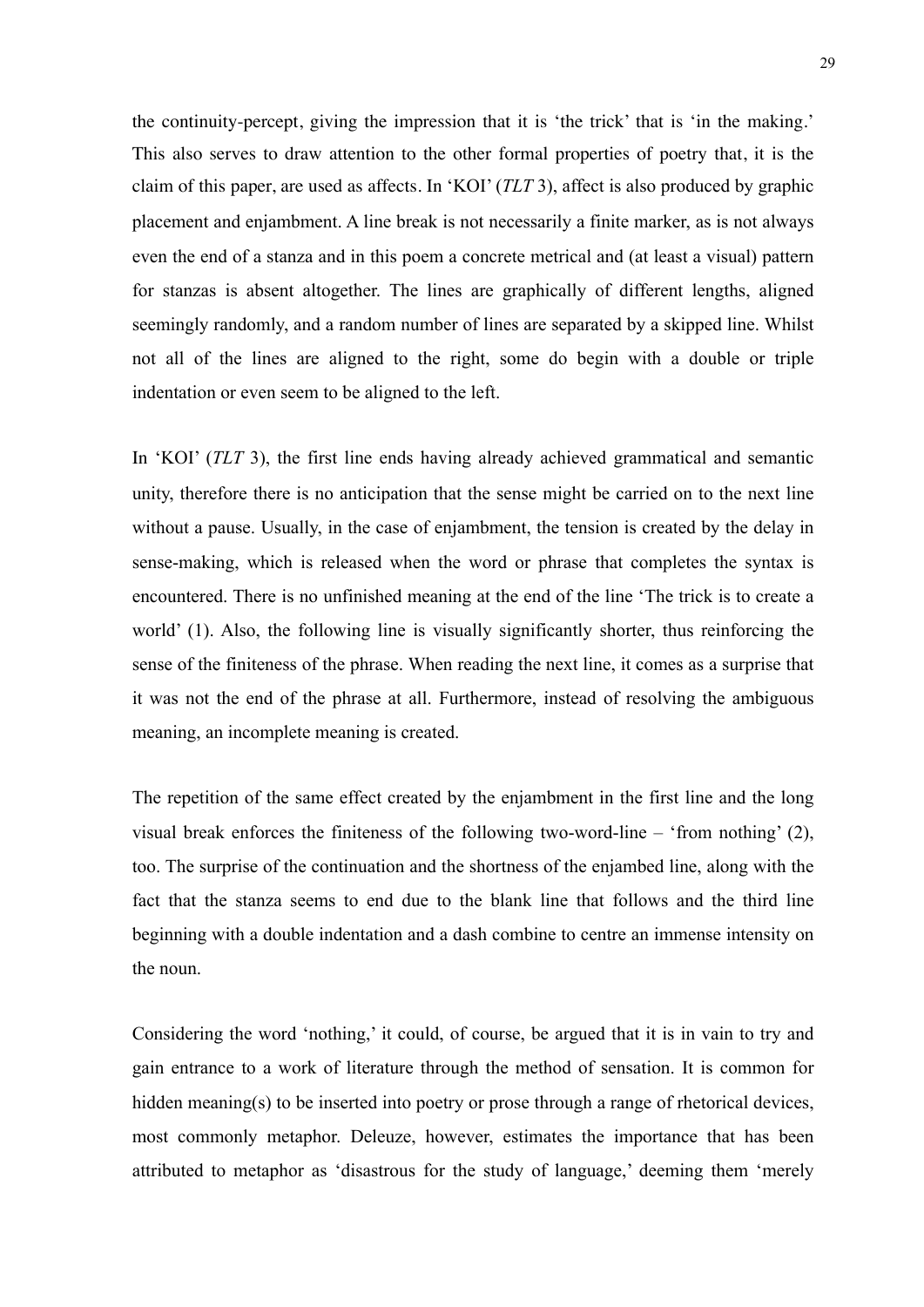effects' (*TP* 77). It has been claimed in a representational analysis of 'KOI' (*TLT* 3) that it is the act of 'writing' that is being described: it 'appears to be the creative imagination itself: "a lifelong urgency" for the poet, which leads to the creation of worlds' (Roberts). While not entirely siding with Deleuze's fear of the results of the use of metaphor, I agree with his view that the literal approach could prove useful as well (Cochran xxii-xxviii). Mary Bryden<sup>[10](#page-29-0)</sup> finds considerable overlap in her comparison of Deleuze's own readings of literary works with more conventional literary analyses (105).

In an analysis of Allison Funk's poetry, John Burnisde confesses to an appreciation of accidentally stumbling at opportunities, places and moments, whether in nature or everyday life, that provide the 'nowhere,' 'the here and now, the divine quotidian, the subtler beauty of the unremarkable' ('Travelling' 59). It is the sensation gathered at such moments, 'lasting a few seconds at a time, to an hour, to a whole afternoon or night' (Burnisde, 'Travelling' 61), to which he 'returns'; memories that cannot be shared, or even 'fully pin[ned] down for [him]self' (Burnisde, 'Travelling' 61). Such experiences 'heal the imagination' (Burnisde, 'Travelling' 61) and help to build one's own 'world' free of the imposed hecticness and unattentiveness. Besides such real-life situations, it is precisely the reading of a lyric poem that allows for entry to 'the otherworld behind the taken-for-granted' (Burnisde, 'Travelling' 61). Similar healing happens on the poet's part. According to Burnside, 'the lyric offers the same radical illumination that chance affords us when we wander off the map' ('Travelling' 61). Thus Burnside seems to connect the two results, that of the representational reading, and that of the more literal and/or sensational. Since this paper engages with the workings of sensation, the initial view on 'nothingness' will be returned to. The same notion can be encountered in a number of poems other than 'KOI' (*TLT* 3). 'ONE HAND CLAPPING' (*TGN* 11) confirms the possibility of creating a world

if left to our own devices

a purer space

where someone wakes and whispers in the dark

<span id="page-29-0"></span><sup>&</sup>lt;sup>10</sup> Mary Bryden is a British scholar who is specialized in twentieth-century French literature, philosophy, and culture and who has, amongst other authors, worked intensively upon Gilles Deleuze, particularly his engagement with literary texts.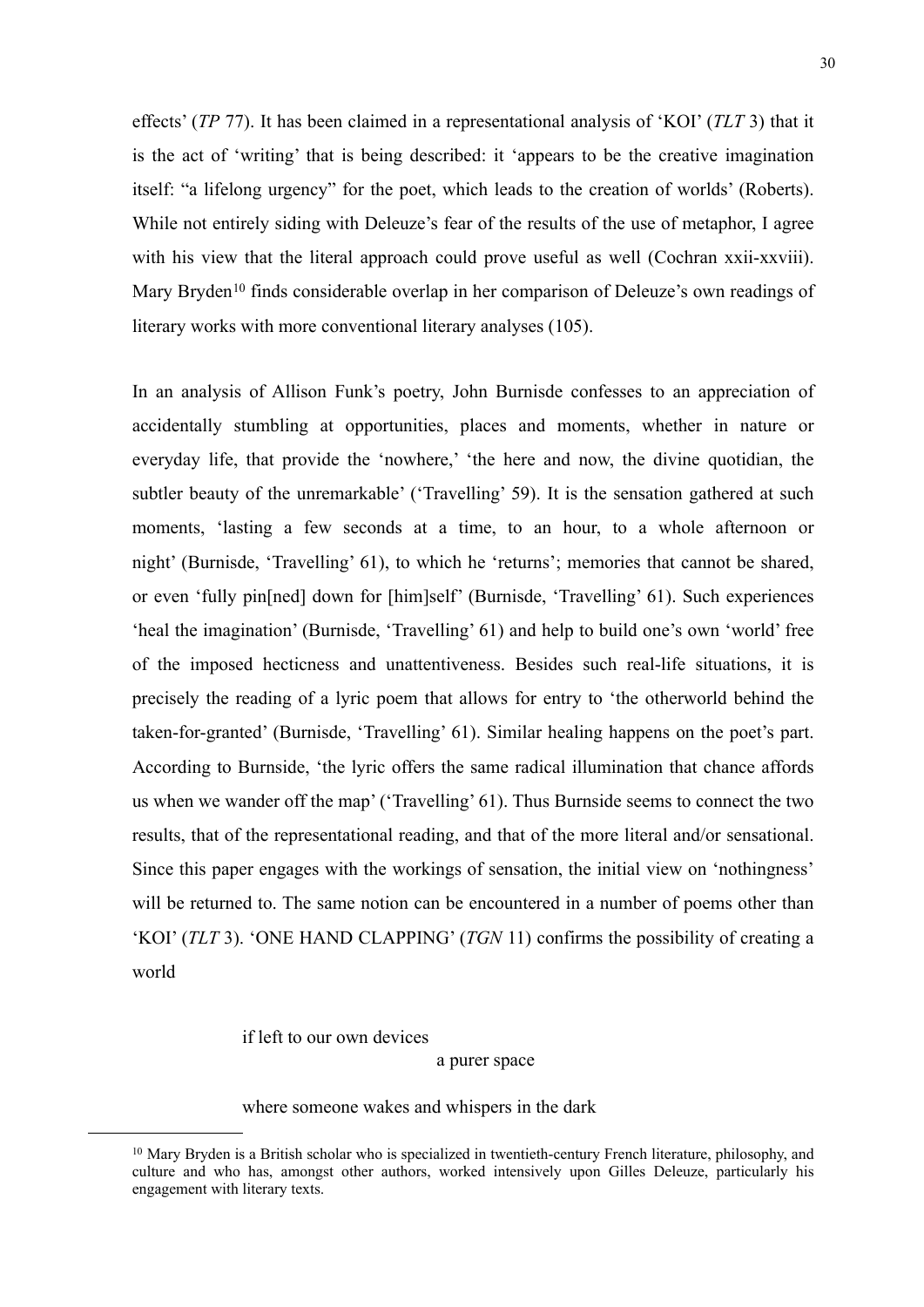till nothing

or the thought of nothing

answers. (21-26)

The opening lines of the poem, 'TAXONOMY, 1 FLORA' (*TLT* 6) are:

Because it can only be shared, like waltz, or trust,

this commonplace affection singles out a hairstreak, or the pattern on a leaf,

leaving the rest untold; the world unspoken; (1-9)

The pronoun 'it' usually refers to an entity introduced prior to its use. Here, nothing precedes the 'it', yet the following phrase takes up another topic. Therefore the 'it' effects an ambiguity/elusiveness-percept, as what it refers to remains open for the next several lines. The experience of 'it' is accompanied by the intimacy-percept evoked by 'waltz' and 'trust,' where 'waltz' effectuates at the same time a complex percept of harmony, sensitivity of reciprocal coordination and consideration, simultaneity, closeness and velocity/movement, all striking at the same moment. Additionally, the coordinating conjunction 'or' suggests a comparison of trust to a waltz, deepening the sensitivitypercept. Therefore it may be assumed that the 'it', which cannot be perceived through the 'commonplace affection' of taxonomy, could be perceived through sensitivity.

'Shared,' although again a non-finite verb form, is perhaps weaker in intensity than the words that are presented as similes to elaborate on it due to only effecting mutuality and willingness, but not being as varied. The affects produced by it are in part identical to those of 'waltz' and 'trust,' which is why the affect of 'shared' passes fully into the landscape of reciprocal coordination and consideration, simultaneity, closeness and velocity/movement. The word 'can' induces the sensation of capability or possibility, the existence of which is essential to living. For James, possibility is like oxygen (qtd. in *LS* 318), while for Deleuze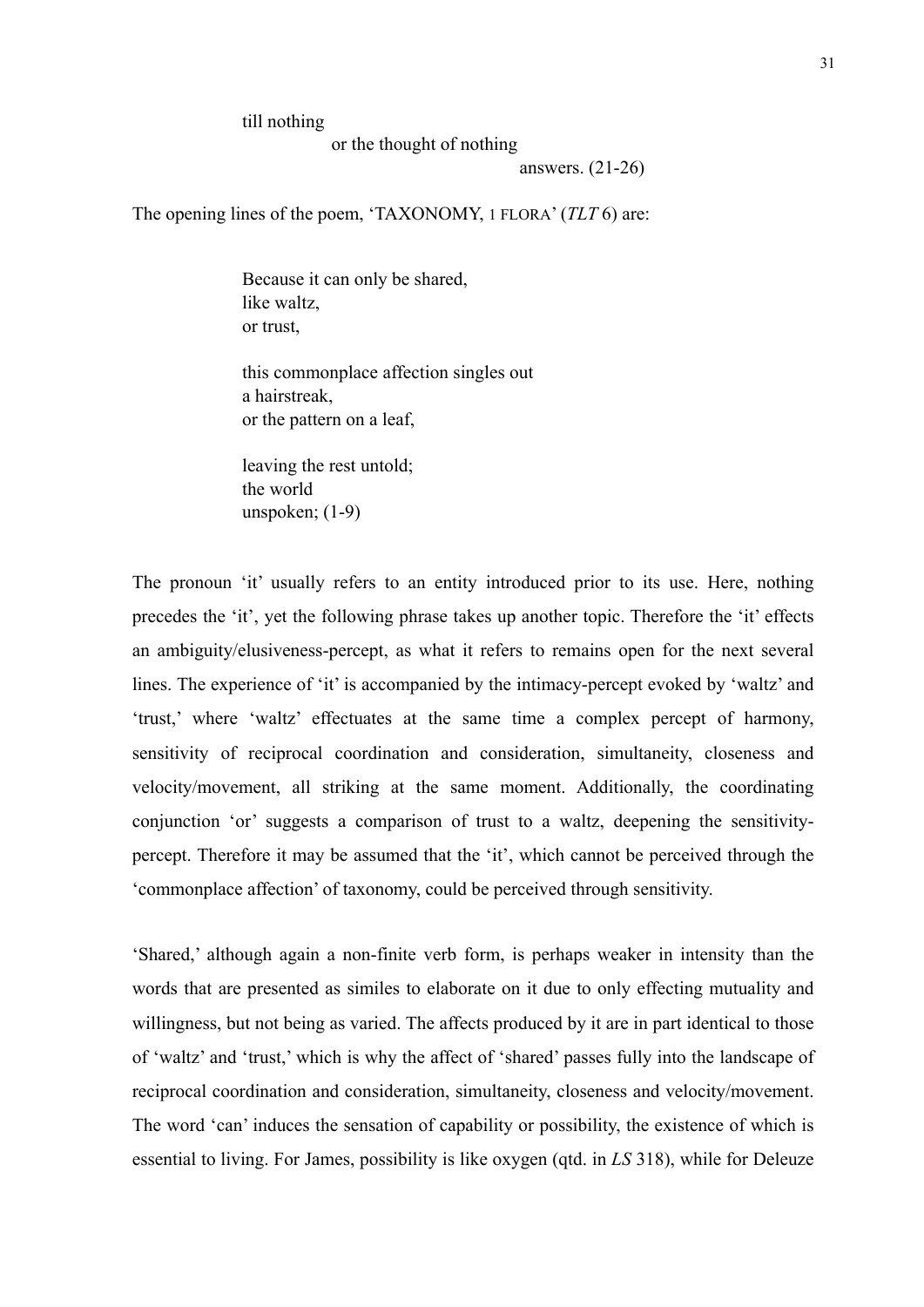it constitutes the a priori Other. The a priori, or the *structure* Other is not the *concrete* other, but a multiplicity of past and yet-to-come encounters with the conglomerate of others, 'condition[ing] the entire perceptual field' (*LS* 318): while the self is a compound of past encounters – 'a past world', the Other is the 'possible world' (*LS* 310).

While explaining the concept of the stream of thought, James delves into the possibilities of the English language, arguing that to state that 'it thinks' would be just as logical as to state that 'it rains' (*Principles* 523). If the word 'it' in 'TAXONOMY, 1 FLORA' (*TLT* 6), were not stressed, it would almost seem to be used as an expletive subject without implied reference to an agent. This may account for how the lines 'Because it can only be shared / like a waltz, / or trust' (1-3) almost seem to demand the possibility of saying 'it shares.' In the case, of course, that the rules of grammar could be defied.

Nevertheless, more light is shed on the 'it' in the following lines:

and though we mostly look for what we know, there is something we love in ourselves

that a meadow answers: the blue of an upland flower or a tideline of grass;

the heart-shaped or spatulate leaf or toadflax, or fern.

The colour is nothing like baize or polished jade;

the gap between coltsfoot and mint no more or less specific than a kale field after rain, (10-24)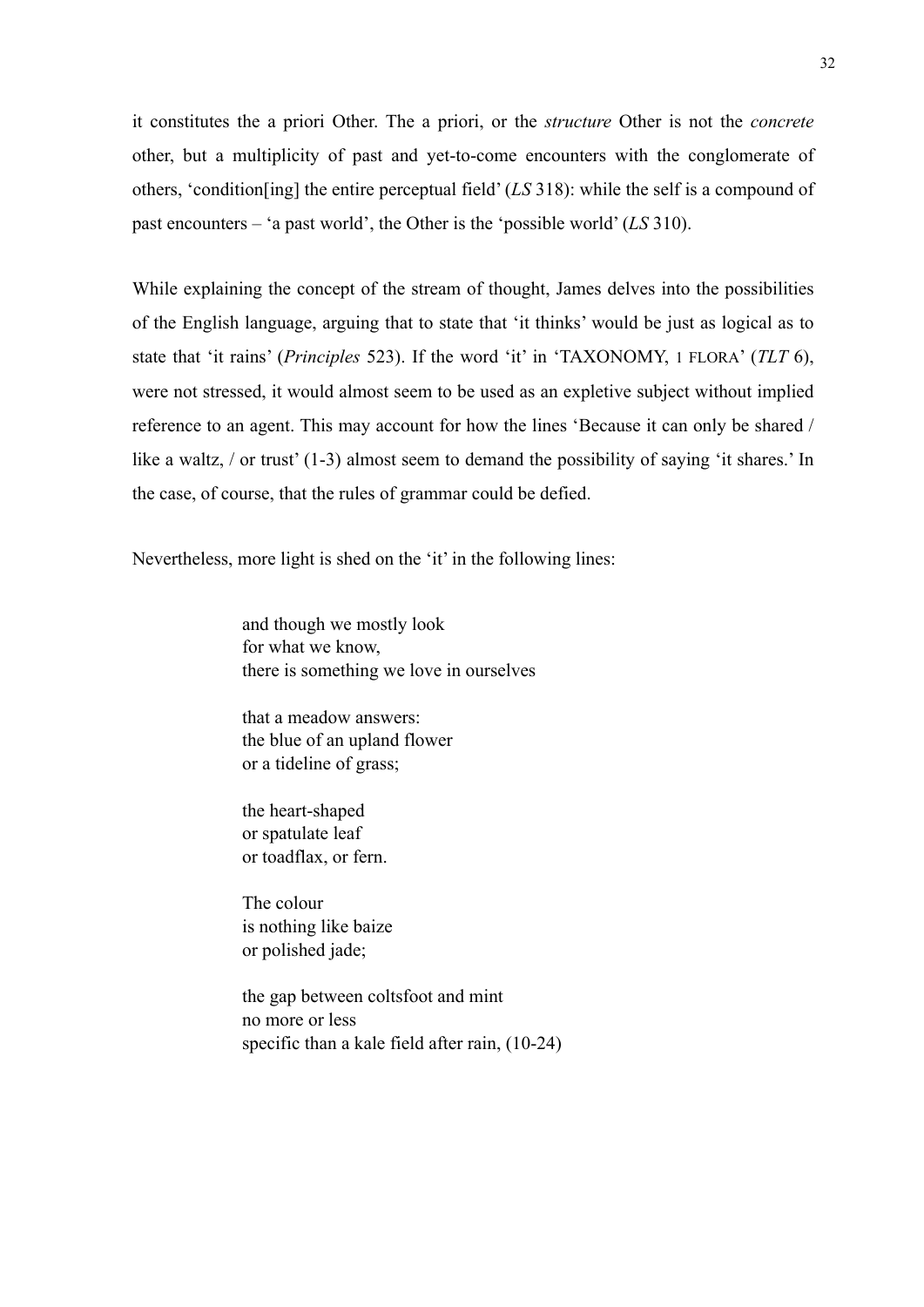Thus, 'it', besides evoking harmony, sensitivity of reciprocal coordination and consideration, simultaneity, closeness and velocity/movement, is something that reacts to a certain shade of blue. As the colour is independent of the shape that is evoked, it forms the *aplat*<sup>11</sup>, the uniformity. What the word blue effects is, in philosophical terms, regarded as qualia. The tone of the colour here is approximated with the imagery of plants in a certain habitat.

The affect that these last quoted lines effect could be analyzed, as exemplified above, through close reading: The 'something' that 'we love in ourselves,' with its elusive-percept and the first person plural, evoking a multiplicity-percept, while the preposition 'in,' similarly to the poem 'KOI' (*TLT* 3), posits the love affect as a presence within. The personification of the meadow widens the block of sensations effected in the first part of the poem from humans to the non-human world. However, the effect of colour and the sequence of images of flora seem both to demand and to offer a different approach. Therefore I propose to proceed not only with a close reading, but adding a method based on the motif that Deleuze uses when talking about both literature and different forms of art.

#### <span id="page-32-0"></span>**2.1.2 Imaginative Landscape**

In *What is Philosophy?* (1994), whenever Deleuze handles sensation in art, he adopts the appropriate and conventional terms for each particular form of art when introducing his approach. Yet, as the discussion proceeds, he seems to consider the forces in different forms of art as producing sensation according to, more or less, similar principles.

Whilst he first mentions that house, landscape, walls, colours, etc., are the terms for analyzing architecture or painting, the same terms will later be used in his analyses of other forms of art as well. According to him, in music, melodic air, motif and theme 'construct the sonorous house and its territory' (*WP* 189). In another case, in composing and

<span id="page-32-1"></span><sup>11</sup> *Aplat* is the French word meaning 'solid' or 'flattened,' used by Deleuze to talk about the vast plane of uniform colour.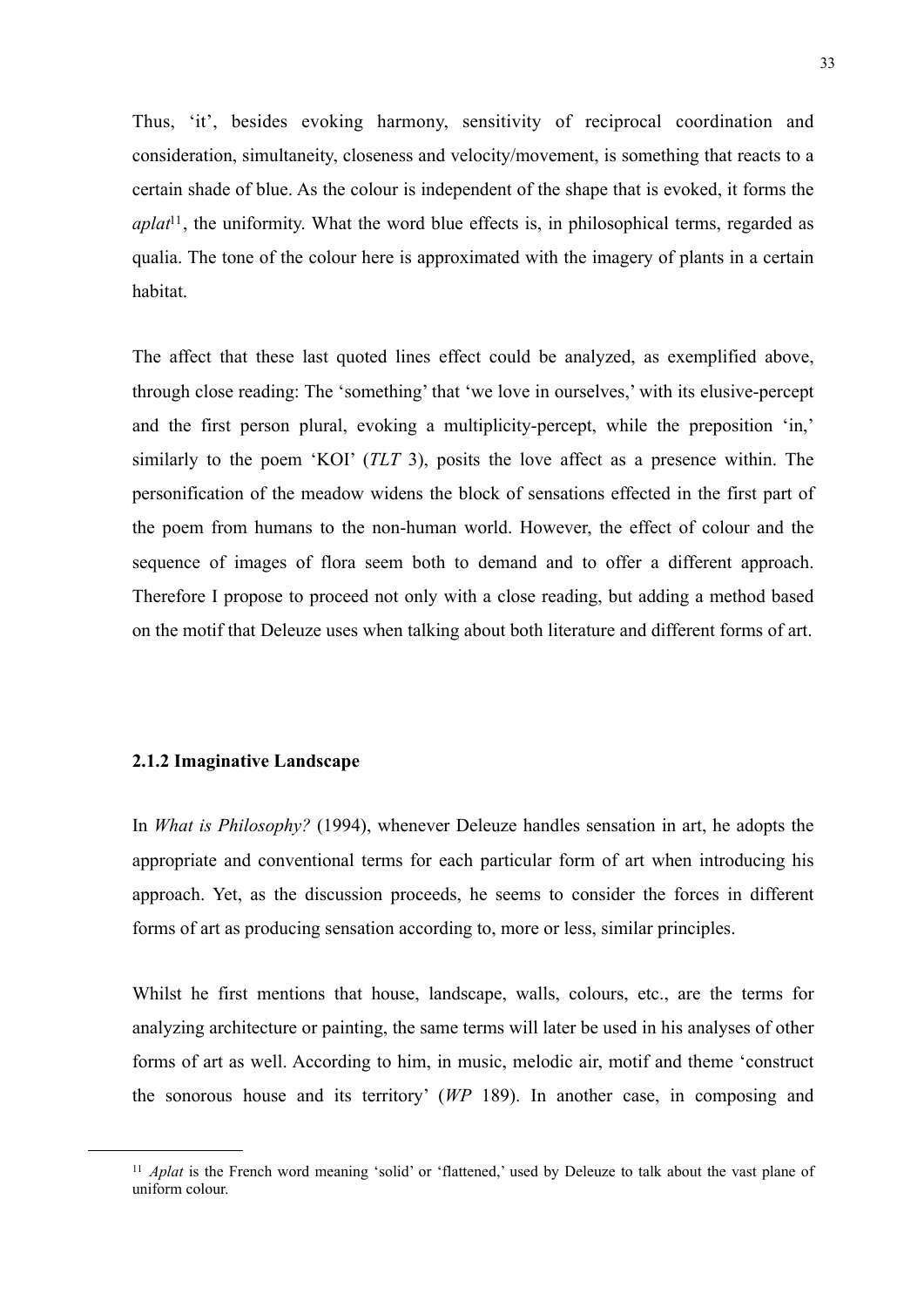juxtaposing other kinds of musical elements, it is colour that becomes the most important aspect. What is true, though, is that the first time Deleuze uses a term in an unconventional context, he places it in inverted commas: 'Increasingly, it is the "color" of the sound that matters' (*WP* 191). However, it soon becomes clear that the word colour does not merely designate the property of a particular paint, or a visual quality of an object. In Deleuze's dialectics it has acquired vibrating or sonorous characteristics:

> The work of the plane of composition develops in two directions that involve a disaggregation of the tonal frame: the immense uniform areas [aplats] of continuous variation that couple and combine the forces that have become sonorous in Wagner, or the broken tones [tons rompus] that separate and disperse the forces by harmonizing their reversible passages in Debussy-Wagner-universe, Debussy-universe. (*WP* 191)

Thus, the same terminology that is used in the description of the way in which sensation is produced specifically by paintings (*WP* 180) or specifically by music, etc., has now become general and interchangeable. An example of the usage of colour in the context of literature and painting alike, for instance, can be found in *A Thousand Plateaus* where a quality like colour is said to be regarded 'from the standpoint of the becoming that grasps it,' instead of being an

> 'intrinsic qualit[y] having the value of archetypes or phylogenetic memories. For example, whiteness, color, is gripped in a becoming-animal that can be that of the painter or of Captain Ahab, and at the same time in a becoming-color, a becoming-whiteness, that can be that of the animal itself. Moby-Dick's whiteness is the special index of his becoming-solitary. (*TP* 306)

In Deleuze's analysis of Fernando Pessoa's poetry, he finds that sensations occupy 'a place on the plane [...] extending it, distending it over the entire earth' (*WP* 197). Landscape, as colour, becomes a mental landscape, which as a plane is the basis of Deleuzian philosophy. According to Deleuze, it is the 'task' of art to 'extract new harmonies, new plastic or melodic landscapes, and new rhythmic characters,' 'from colors and sounds, both music and painting similarly' (*WP* 176), and he adds that literature is to be treated in the same way (*WP* 188, 195, 197).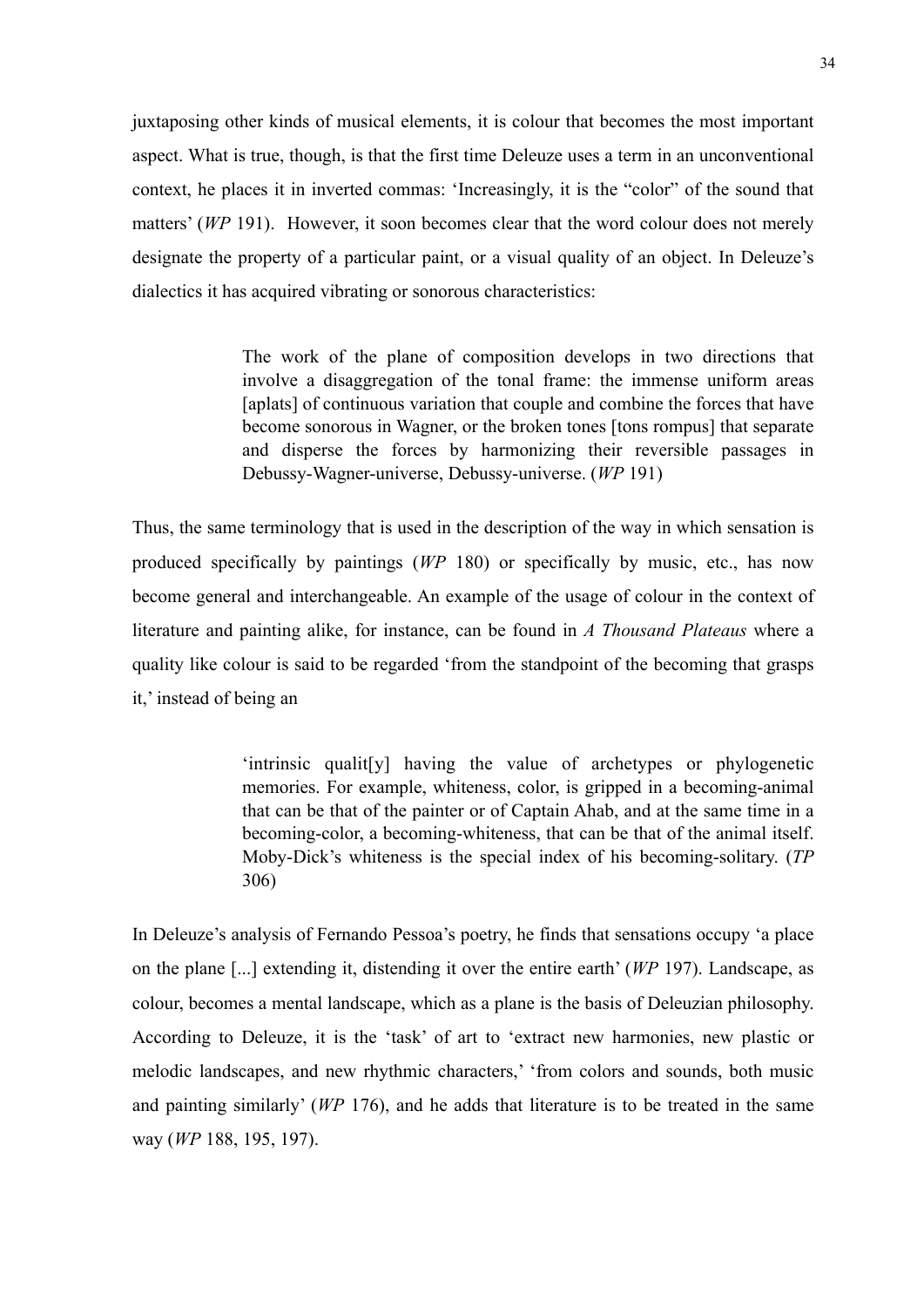Besides the formal landscapes of his classification, Clay perceives sensations as also being effected by the poem's images and non-image based sensations which are produced via signification, calling this the imaginative landscape (64). In poetry, imagery and images are produced in the mind by words; their content and the impact they have on the reader is moulded and enhanced by formal elements. It is through words that physical experiences or sensual expressions are perceived. The usage of images, or figuration, can help make abstract ideas more comprehensible. In psychology, seven categories of mental imagery have been established: visual; auditory; tactile; olfactory; gustatory – referring to the five senses; kinaesthetic – marking movement; and organic – triggering the sensation accompanying a general bodily activity like tugging, the beating of the heart, or breathing (Llorens 3).

It might be more difficult to trigger or imagine a synaesthetic experience (in the case that it does not evoke a sensation automatically) – for example, to see a colour in the case of a musical tone or an onomatopoeic word – than to experience colour as a property of a flower. As mentioned above, landscape can be produced by a (recurring) motif. I, therefore, propose that colour – and, for that matter, other motifs, whether as abstract words (as 'nothing') or epithets in the imagery which pervade a literary work – can be transferred to poetic analysis like the oceanic-percept in Melville, the moor in Hardy and the urban-or the mirror-percepts in Virginia Woolf (*WP* 168).

Similarly to the way in which the percept of a certain colour of blue on the verge of green is produced in 'TAXONOMY, I FLORA' (*TLT* 6) – through the description of the tones of plants – there is 'that locked sense of robin's egg blue / at the back of a life' (22-23) in 'BY HERODSFOOT' (*TGN* 22). This blue is a continuum, safe in the '... room at the end of the mind / where what we love goes on, uninterrupted' (30-31). The adjectives 'locked' and 'safe' produce a secure-percept, the prepositional phrases positing the sense of the blue 'at the back of a life'  $(23)$  and '... at the end of the mind'  $(30)$ , thus producing a presence and inextricable/intrinsic-percept. The quality attributed to the colour 'blue' is 'something that we love in ourselves' in 'TAXONOMY, I FLORA' (*TLT* 6) and 'what we love' in 'BY HERODSFOOT' (*TGN* 22). That this love is not merely a narcissistic admiration is ascertained by the widening of this same affect from humans to the non-human world by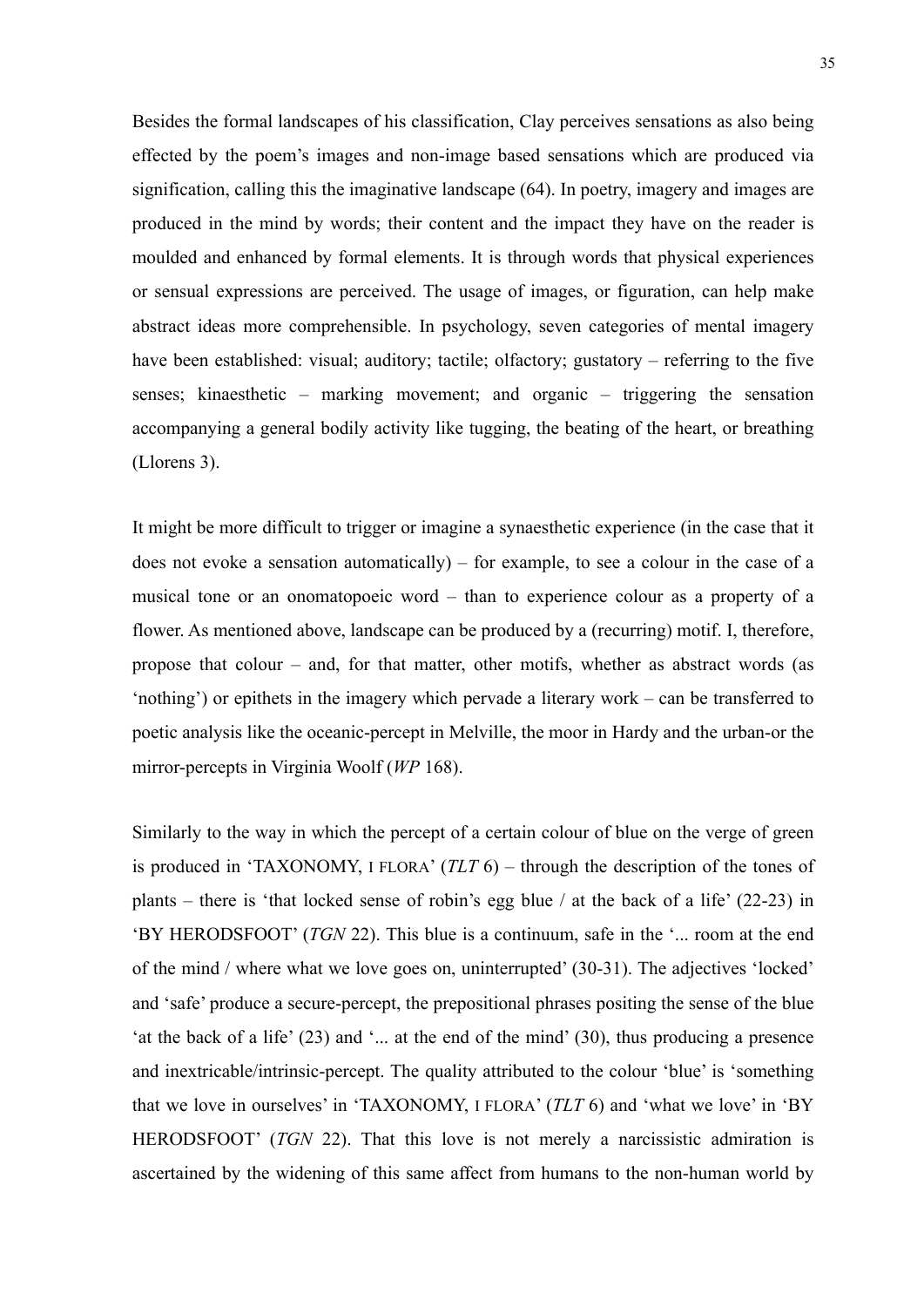the personification of the meadow (mentioned on page 31), which is why both repeat or extend the 'harmony, sensitivity of reciprocal coordination and consideration, simultaneity, closeness and velocity/movement/continuum'-percept.

What starts to emerge from this is a certain sense of connectedness between the human and the non-human world, which resonates with Deleuze's idea that 'blue in particular takes on the infinite and turns the percept into a "cosmic sensibility" or into that which is most conceptual or "propositional" in nature – color in the absence of man; man who has passed into color' (*WP* 181).

In several instances the percept of uniform colour in Burnside's poetry is produced by way of the whiteness of snow. In the poem 'ANIMISM' (*TLT* 16),

> ...every small erasure in the snow was dreamed to life as something you could hear: a thin song in the walls; a narrow purl of infant longing built into the stair. (15-21)

Likewise, the poem 'BEING AND TIME' (*TLT* 17) repeats this whiteness-percept:

There are times when I think of the knowledge we had as children:

. . . . . . . . . . . . . . . . . . . . . . . . . . . . . . .

how something was always present in the snow that fell between our parish and the next,

a perfect thing, not what was always there, but something we knew without knowing, as we knew

that everything was finite and alive. (1-2, 11-15)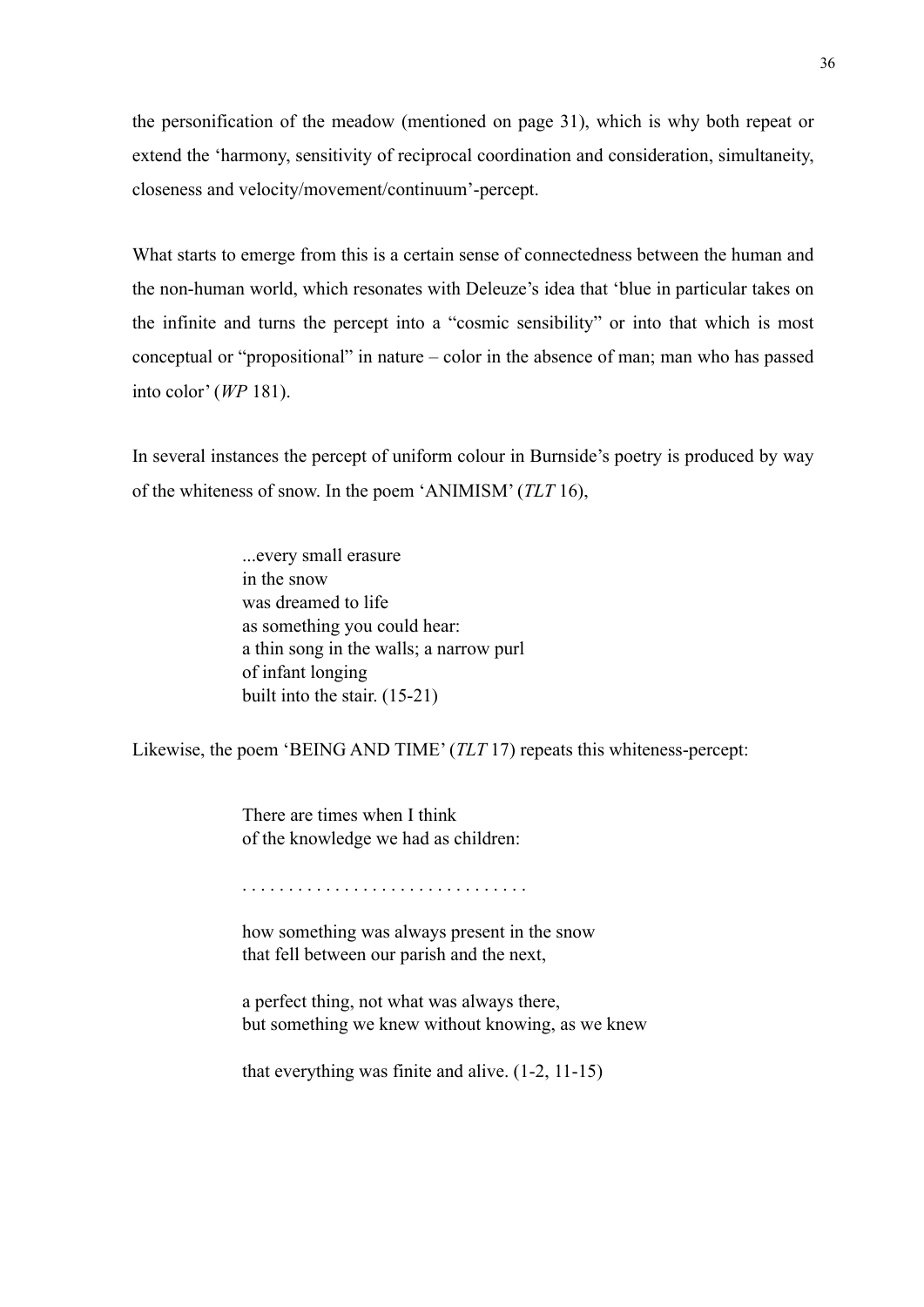And again, in 'AMNESIA' (*BCB* 54), the 'precise / and random' (9-10) falling snow is also 'whiting,' 'erasing,' and 'blanking out'

> till everything is one wide incognito; (21-24)

or in 'TAXONOMY, II FAUNA' (*TLT* 9),

...that cursive space

where one form is abandoned for the next: the old flesh invested with snow and the taste of currants.' (33-36)

In 'ANIMISM' (*TLT* 16) the colour 'white' effects the nothingness-percept once again – evoked by 'erasure.' Erasure as a place where something has been erased, a spot or mark left after the erasing, is rendered vaster by the quality of the snow that covers the world, manifesting as it does the uniformity of the colour 'white.' The affect springing from the white landscape is effected by the word 'dreaming,' which repeats the creation-affect, and what is created again is the world; this time it is the world of a child: an animated house/ home. As in 'KOI' (*TLT* 3), the whiteness of snow, both in 'ANIMISM' (*TLT* 16) and 'BEING AND TIME' (*TLT* 17), is not merely a nothingness as an absence, but a nothingness as a presence, the material of creation. In 'AMNESIA' (*BCB* 54), white is not yet the uniform colour. It is the backyard, or whatever else the kitchen door opens onto. The 'white' here is the snowfall, holding the affect of possibility of becoming whiteness, the erasure turning everything into '... one / wide / incognito' (22-24). In 'TAXONOMY, II FAUNA' (*TLT* 9), the affect of possibility is evoked through 'investing' 'the old flesh' with 'snow' in the course of renewal – which in Deleuzian dialectics can be regarded as becoming other, a constant ongoing process.

The lines of flight, or the 'loopholes' for escaping 'all the given versions of the self', in Burnside's poetry seem especially intensely to be those moments that hold possibility. In 'ANNUNCIATION WITH A GARLAND OF SELF-HEAL' (*TGN* 33), it is 'the first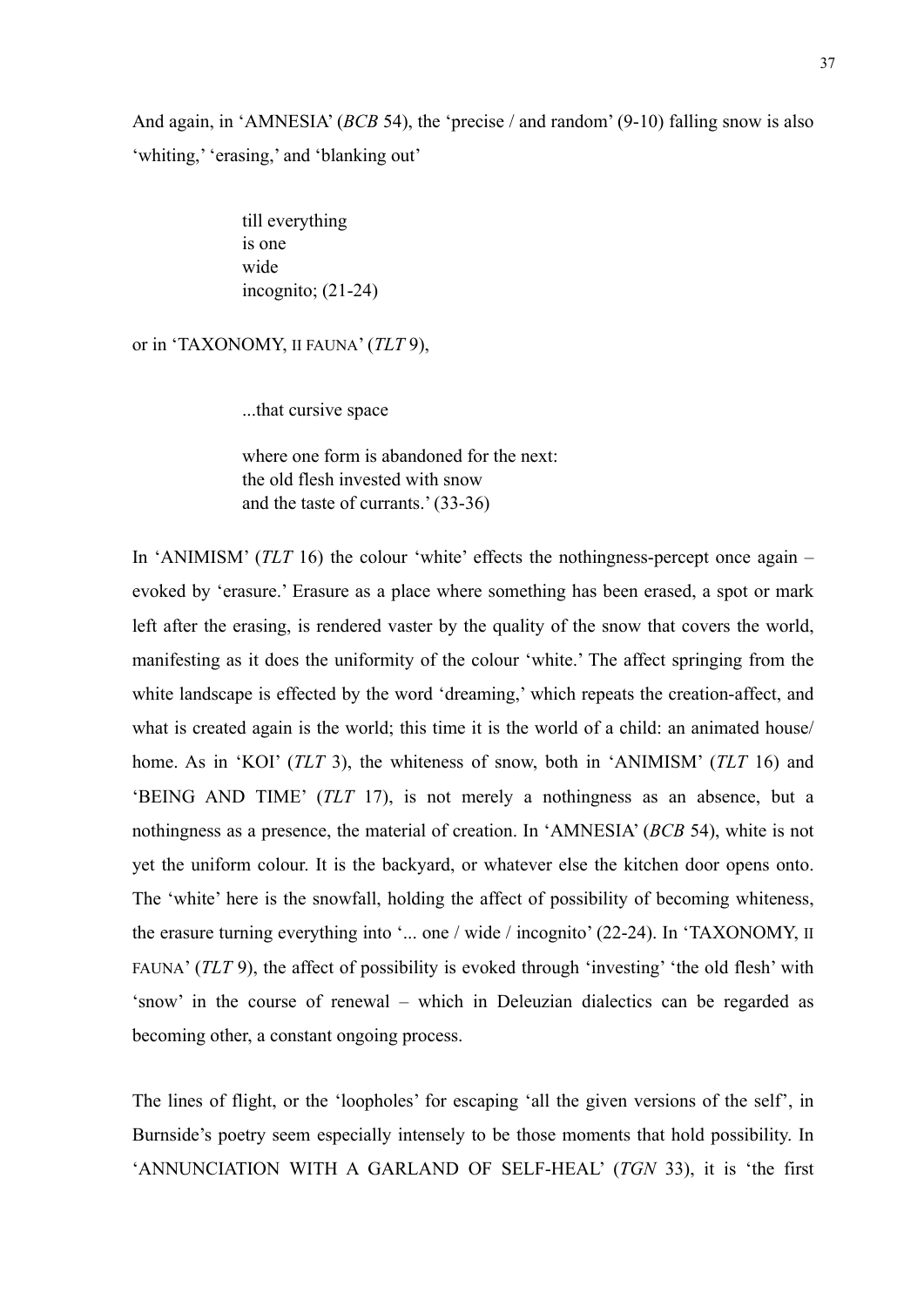snow' (2) or in fact 'anything single or clean / anything white' (4-5) that facilitates escape 'to find [one's] elsewhere' (22). The singleness, cleanness and whiteness attributed to snow, are equally qualities attributed to 'the flight of a bird', '... the sound of rain / on a flat tin roof' (6-7), 'crossing a lawn and slipping away through a hedge / gathering windfalls / or bringing the laundry in' (16-18), 'surrendered to a gust of summer wind / crossing an empty street...' (27-28) and escaping **'**in every phantom stealing through the dark' (21). This confirms what was proposed above – that the whiteness or any uniform colour (*aplat*) and recurring motif that forms a landscape of sensation, becomes abstracted.

Before concluding the topic of uniform colour as percept, it should be mentioned that besides snow it is also fog, haar<sup>12</sup>, that produces the uniform white that effects similar erasure-percepts, the-escapings-from-the-given-affects: it '...whites out the main streets, one by one: / ... / one step ahead all the time, as I make my way home, // tracing the path of erasure back to the house' (*TGN* 20, 58-61), or

> ... let the mist come down, let there be haar, long afternoons of drizzle, months of fog, that we might know ourselves – such as we are – (*TLT* 34, 13-16)

Burnside perceives the sense extracted from such whiteness as that 'what is not' –

an evidence of grace that makes

each living creature moving in the world

so much itself though interchangeable. (*TGN* 55, 41-49)

<span id="page-37-0"></span><sup>&</sup>lt;sup>12</sup> A word applied to a wet mist or cold sea-fog off the North Sea on the east coast of England and Scotland.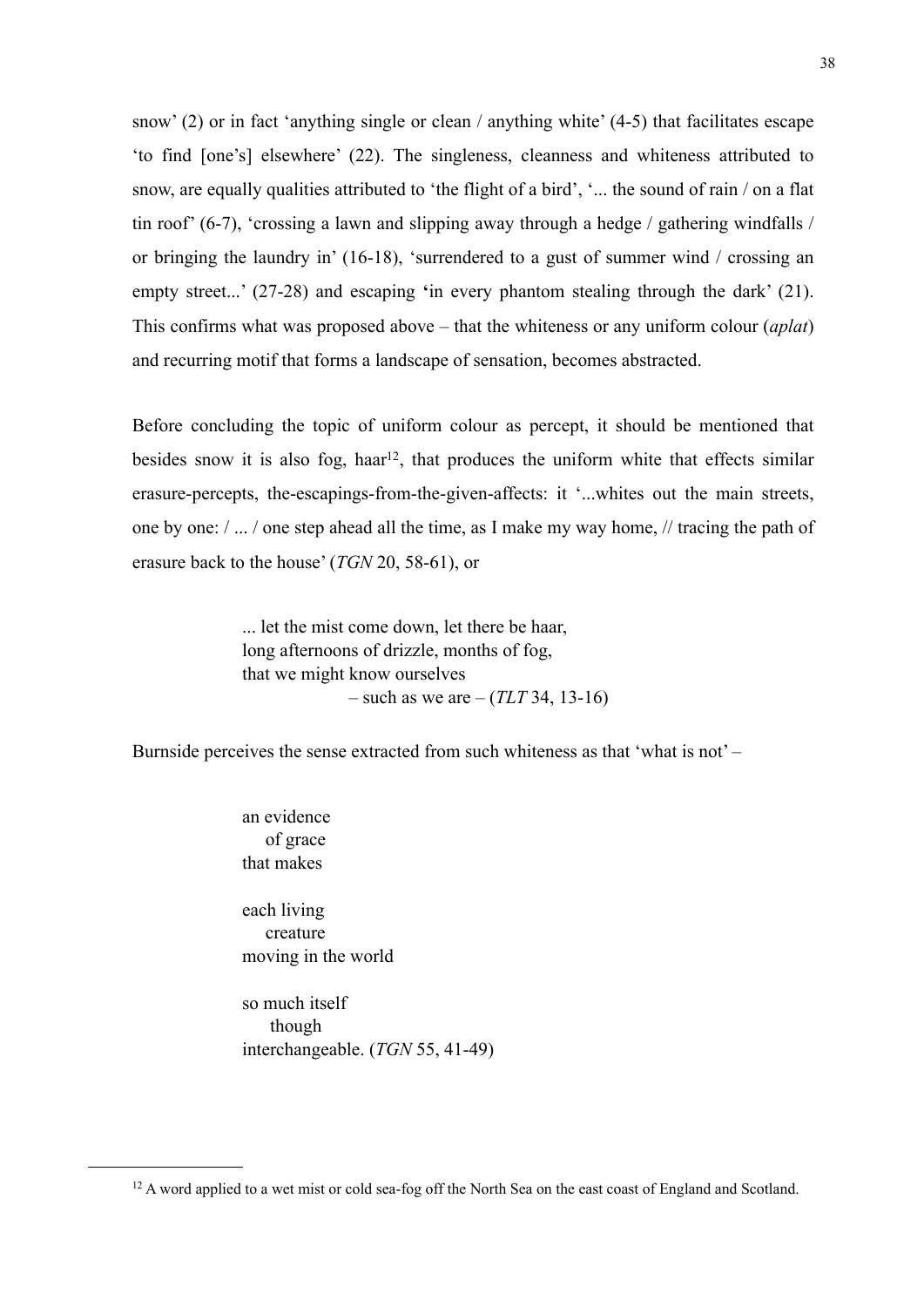## **2.1.3 Childhood, Memory and Becoming**

Three aspects of the percepts that resonate strongly and are intertwined with each other and that manifest themselves often enough to contribute to the uniform colour percept in Burnside's poems are childhood memories, knowledge and becoming.

In the poems 'ANIMISM' (*TLT* 16) and 'BEING AND TIME' (*TLT* 17), where the monochrome whiteness-percept is produced, memory originates from childhood. Yet it does not seem to consist only of remembrance, but a re-experienced encounter as well: the sensations of the encounter conjoined with analytical reflection on past matters. Art, including literature, according to Deleuze, is a 'bloc of present sensations,' (*WP* 169), he is therefore certain that the role of memory in literature has been overestimated. Memory's task is merely to provide the event; the action of a work of literature is not memory but fabulation: 'We write not with childhood memories but through blocs of childhood that are the becoming-child of the present. We attain to the percept and the affect only as to autonomous and sufficient beings that no longer owe anything to those who experience or have experienced them...' (*WP* 168). The image from childhood in a poem no longer acts as a memory, but as a block of childhood sensations, 'displacing it in time, [...] proliferating its connections, linking it to other intensities' (Deleuze, *Kafka* 4). In Kafka's work, Deleuze hears the percept of sound – the ringing of the bell – which makes the character's heart 'palpitate for its tone was menacing, too, as if it threatened him with the fulfillment of his vague desire' (*Kafka* 4). Deleuze sees this as 'the intrusion of sound' which makes the character raise or 'straighten['13](#page-38-0) her head (*Kafka* 4-6) and triggers Kafka's character into becoming. But whereas in Kafka it is the 'sonorous block that opposes the visual memory' (Deleuze, *Kafka* 5), in Burnside's poetry, it is the monochrome or blue *aplat*.

The images in 'ANIMISM' (*TLT* 16) and 'BEING AND TIME' (*TLT* 17), then, are encounters from childhood relived. Deleuze insists that just as literature is not written with emotions or opinions, nor is it written with memories. Becoming other is an 'antimemory' (*TP* 294). The latter leads to his idea of becomings as lines that do not

<span id="page-38-0"></span><sup>&</sup>lt;sup>13</sup> A figure in Kafka's work that Deleuze reads as becoming, a line of flight.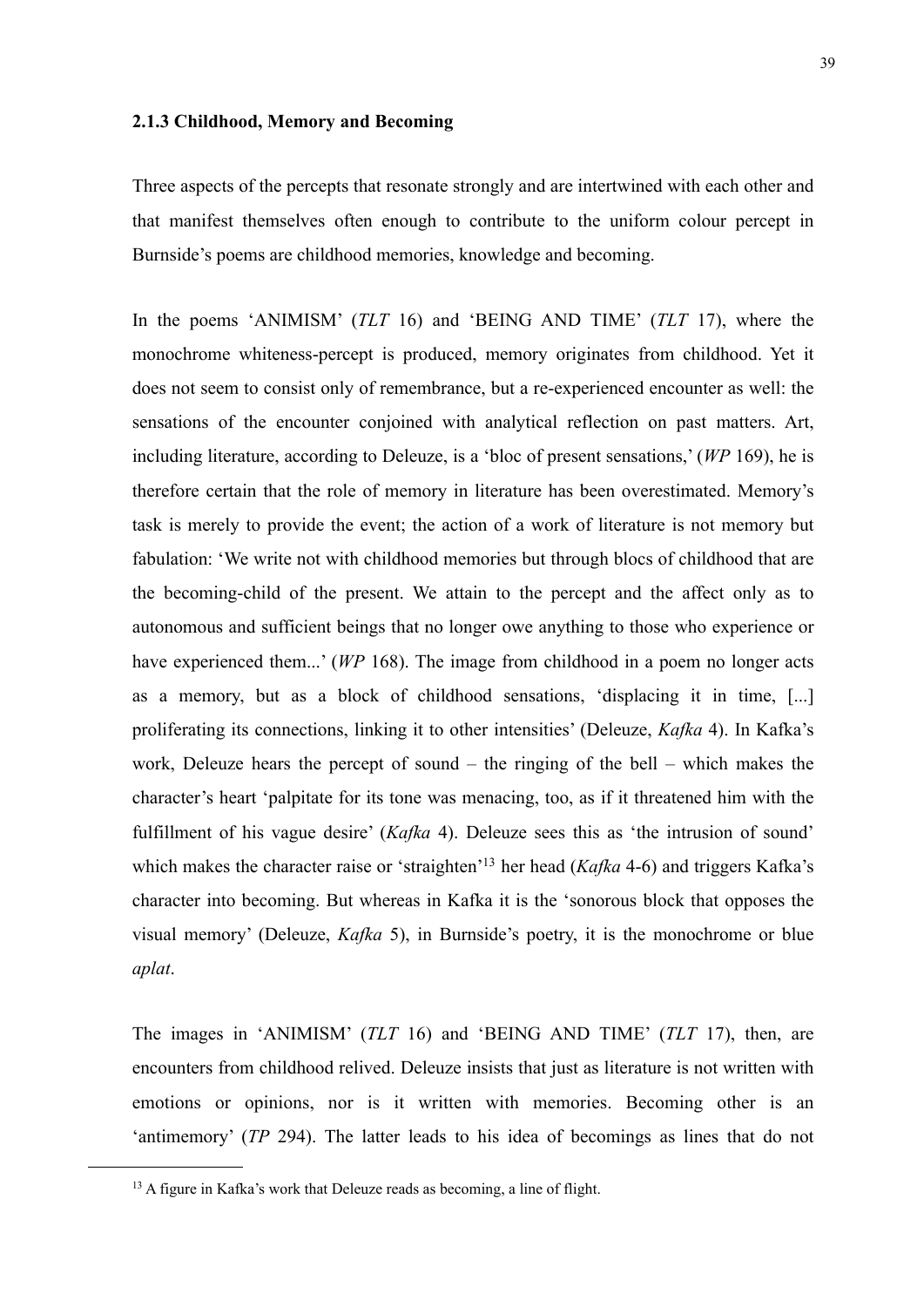originate in points and do not connect points, since they have 'neither beginning nor end, departure nor arrival, origin nor destination' (*TP* 293), but only a middle being in motion and movement. As becoming is always the middle, it can only be grasped by the middle. As becoming is not the event or happening, nor the relation of two happenings, it is the inbetween which, as a line of flight, 'constitutes a zone of proximity and indiscernibility, a no-man's-land, a nonlocalizable relation sweeping up the two distant or contiguous points, carrying one into the proximity of the other — and the border-proximity is indifferent to both contiguity and to distance' (*TP* 293). This collides with an aspect of the conventional notion of liminality in the human sciences, according to which liminality is always a transitional state between two stationary states. While Deleuze's theory of becoming evokes a sensation of movement and duration, liminality as a transitional state (Turner 93-5) evokes a sensation of a static position between two static states – a position with a beginning and an end and which acts as a relation between two points (Turner *Forest* 97). What, on the contrary, is quite similar in his theory is the reciprocality of the movement of information and, for example, cultural influences in the case of a liminal position between two cultural spheres:

> [The plane of immanence] is a composition of speeds and affects involving entirely different individuals, a symbiosis; it makes the rat become a thought, a feverish thought in the man, at the same time as the man becomes a rat [...] The rat and the man are in no way the same thing, but Being expresses them both in a single meaning in a language that is no longer that of words, in a matter that is no longer that of forms, in an affectability that is no longer that of subjects. Unnatural participation. But the plane of composition, the plane of Nature, is precisely for participations of this kind, and continually makes and unmakes their assemblages, employing every artifice. This is not an analogy, or a product of the imagination, but a composition of speeds and affects on the plane of consistency: a plan(e), a program, or rather a diagram, a problem, a question-machine. (*TP* 258)

Why such becoming is important for these poems is on account of the children's ability to become other, as well as their ability to understand the becomings of others. In this context, Deleuze notes that children are Spinozists, on account of their ability to see, as Spinoza did in his Ethics, that a workhorse, when defined by its affects, resembles an ox more than a racehorse; that an organ 'is exactly what its elements make it according to their relation of movement or rest, and the way in which this relation combines with or splits off from that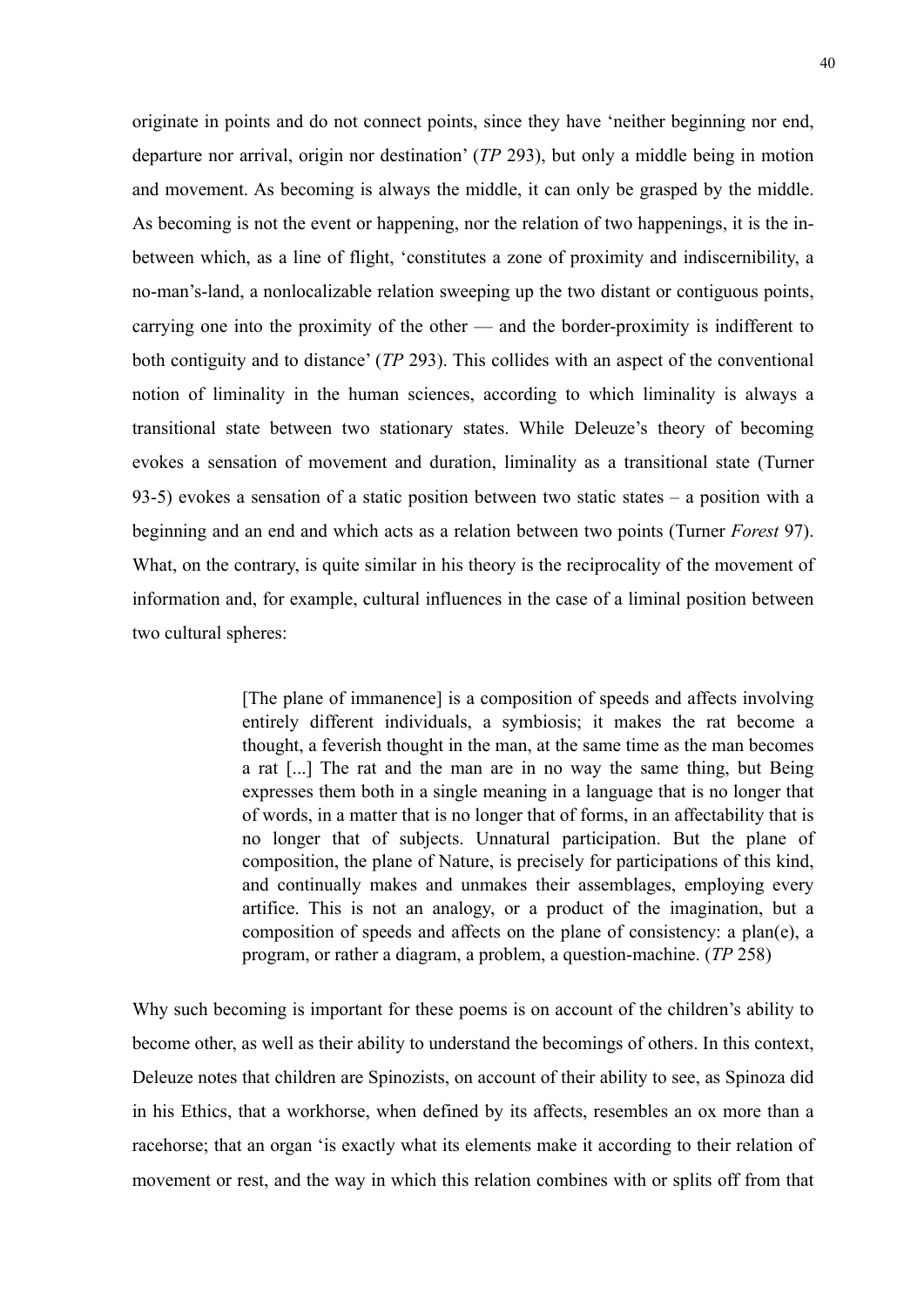of neighbouring elements' (*TP* 256), instead of what genus they are. Children can grasp the 'universal abstract machinism' (*TP* 256). Therefore, unlike psychoanalysts who believe an animal to represent, for instance, a drive or a parent, Deleuze suggests that children become animals; he believes that becoming as an affect, in itself, is the only drive that exists.

While Deleuze mentions that becoming is a sensation of the present, James thinks that '[t]he instant field of the present is at all times' and that it is an experience in its 'pure state' that cannot be separated into thing and thought, being 'only virtually or potentially either object or subject as yet' (*Essays* 47). Thus, and in simpler terms, I propose that what Deleuze means by becoming is not a passion for something, nor the desire, not becoming one with the other, but losing oneself in the other through concentration: the way a tennis player immerges into the hitting of the ball, the reader delves into the story, the child becomes a character in a computer game.

As becoming is not so much a matter of understanding as a matter of graspability, the Bergsonian notion of intuition helps to clarify. According to Bergson, it is intuition that is able to grasp the constant movement, the constant being in the present, while analytical thinking tries to pin it down with 'stoppages or points' (12). All that is accomplished by the latter, however, is the illusion that 'movement is composed of points', forgetting that 'it comprises, in addition, the obscure and mysterious passage from one position to the next' (Bergson 12). Bergson sees the points as capturing the qualitative change of an object which he considers useful 'so long as we are concerned only with a practical knowledge of reality' (13) that helps 'enumerate' reciprocal attitudes between the subject and the object. Bergson calls this 'the ordinary function of ready-made concepts, those stations with which we mark out the path of becoming' (13). According to his view, what can be accomplished in this way, considering duration 'under the simple aspect of a movement accomplishing itself in space' (13) and reducing 'to concepts movement considered as representative of time,' (13) is a myriad of points held together by an abstract unity. Such combination, however, loses the heterogeneity of reality; it will 'no more admit of shades than does the addition of given numbers in arithmetic' (Bergson 14). That is why he proposes the method of intuition: placing oneself in the duration 'by an effort of intuition,' being, thus,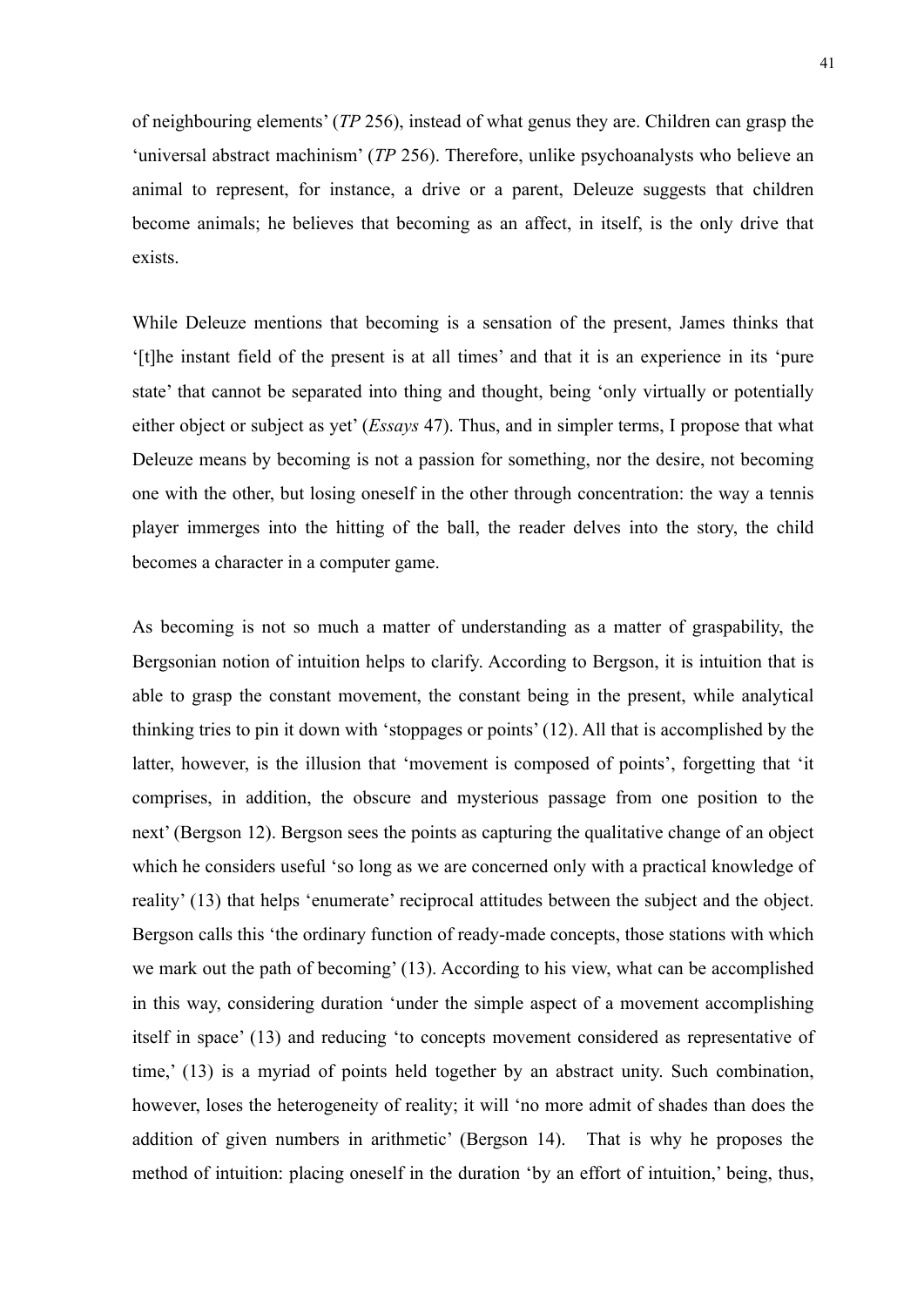able to feel 'a certain very determinate tension, in which the determination itself appears as a choice between an infinity of possible durations' (Bergson 14).

The godlike-capacity-affect in 'ANIMISM' (*TLT* 16) related to the idea of creating one's own world, of a place for healing, and the instinctual-affect in 'BEING AND TIME' (*TLT* 17) evoked by the knowing 'without knowing' both convey the capacity for intuitive knowledge of children. An example of such becoming can be sensed in the poem 'SHAPESHIFTERS' (*TGN* 17), where the entire poem effects as a thought of childhood in the sense that it is not a memory of an adult, but a thought of a child. Whether it is encountered and relived by an adult or a child, or the reader of the poem, for that matter, is not important. The thrill-affect (springing from the monochrome percept of '... outside in the dark, / ... December night' [1-2] and the fetched 'coal') is effected by the images 'Stepping outside in the dark / ... // stop in a river of wind / on the cellar steps' (1-4) or

> coming in, I turn to face the cold

with nothing in my veins but haemoglobin. (14-17)

What effects as a relived childhood in this particular poem is the possibility affect produced by the formal landscape: the graphic placement and the line break. However, in this case it is achieved without an enjambment or uneven length of lines. Instead, a thought of men, who 'at will' transform themselves to animals

> – misshapen lives suspended in the blood,

slithering loose and loping away through the snow

half-flesh, half-dream; (8-13)

is positioned almost regularly in couplets of irregular meter – one phrase extends over half a page. Because of the distance from the first action of the poetic *I*, '[s]tepping outside in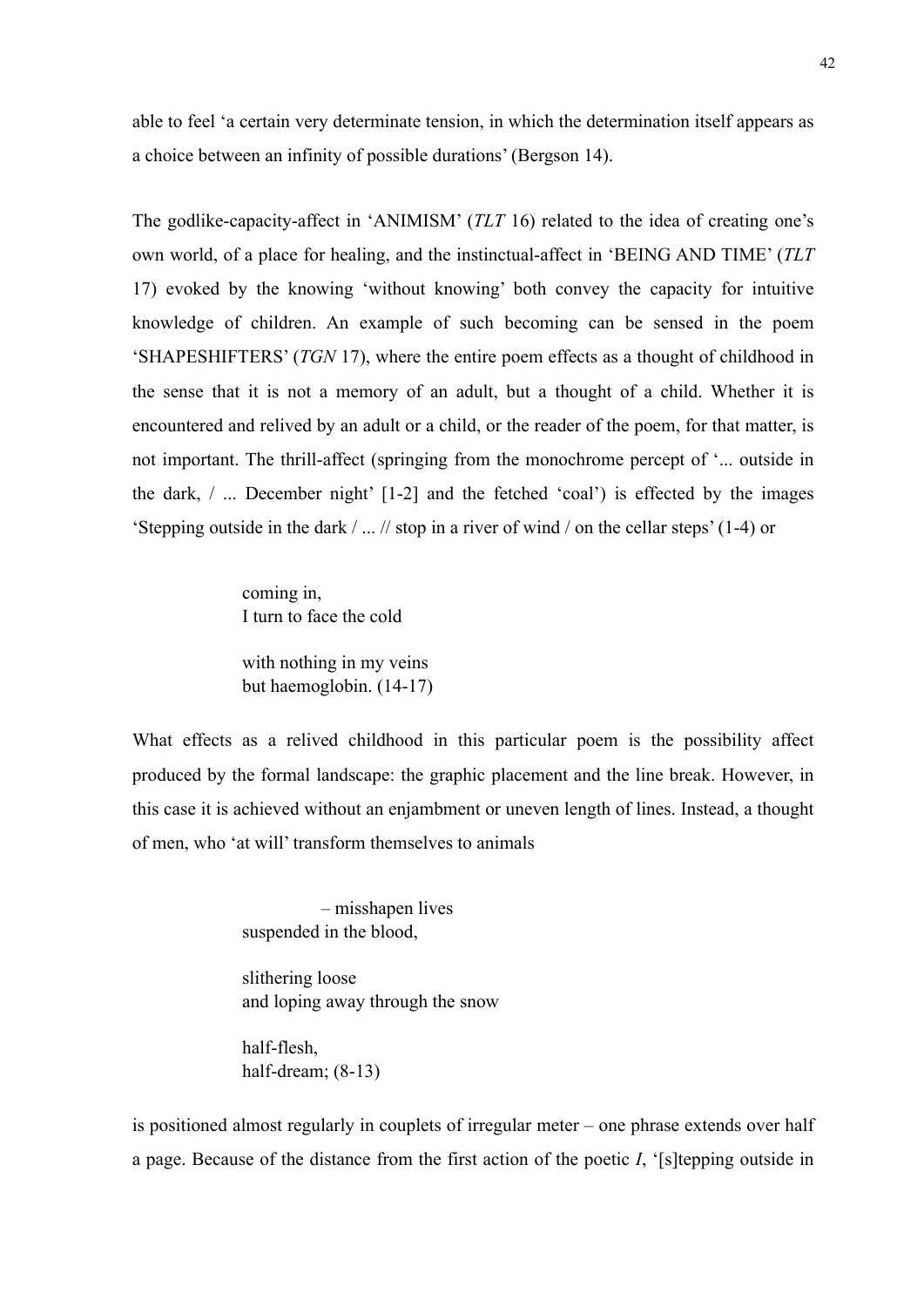the dark' (1), and the proximity of the word 'slithering' that expresses what the shapeshifters do, the next phrase starting with the line 'or, coming in' (14), relates rather to the latter. Thus, in spite of the semicolon after 'half-dream' (13), the formal structure effects the continuation of the description of what the shapeshifters would do, – even though the next line already begins with an 'I.' The sensation is extended and reinforced by the word 'haemoglobin', the function of which in human blood is to transport oxygen to the stem cells. Breathing cold, fresh air on a December night certainly ensures a sufficient level of oxygen. Yet, metaphorically in light of attributing the 'coming in' also to a(the) shapshifter(s), James's notion of oxygen as possibility and Deleuze's possibility as the a priori Other evoke the affect of the becoming-shapshifter of the poetic *I*. This brings the analysis to the becoming-other; in the case of this particular poem – becoming a shapeshifter.

Before concluding the topic of becoming, it should be mentioned that the formal means for creating intensity here, in 'SHAPESHIFTERS' (*TGN* 17), is an unusual backwards technique. When evoking tension by formal means, as explicated in 'KOI' (*TLT* 3), Burnside uses a kind of backward enjambment and fragmented graphic placement. The sense of the stanza is often organized by the visual and the aural effects, with enjambment across the stanza breaks, reducing or adding the number of lines in the stanza to create a certain dynamics. In early modern English, the function of verse was to 'reassert firmness and order' (Dubrow 174), and the length of a line could be used to play with the possible stability of the column 'built' by the poem. Thus, an indented line in a couplet could hint at ethical and even emotional instability (Dubrow 174). The case of a column of couplets in free verse, indented to the left, yet not very stable on the right, does not evoke anything in a first reading. It is difficult to imagine a culmination in the middle merely on the visual basis. Yet, after establishing the affect of becoming in the middle of the poem, a noticeable '<' shape can be seen, which perhaps has the unconscious effect of concentrating attention precisely in the middle.

To give one more example of how sensation is produced, I will turn to the poet Helen Mort, who in her argument on the insufficiency of the liminal reading of John Burnside's work by some critics, highlights his use of synesthesia, referring to his 'strange sensory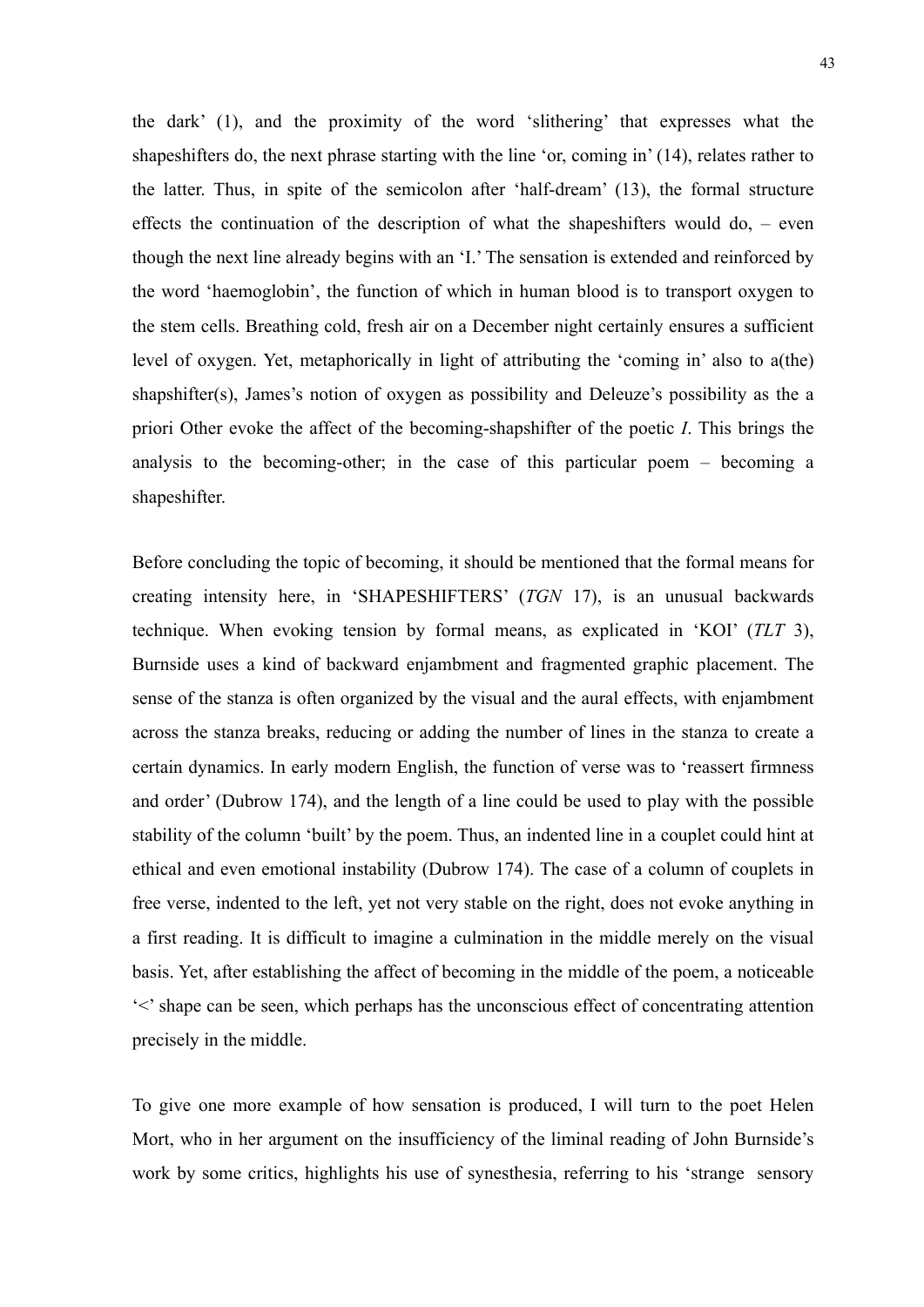pairings' ('A Crack') and 'ghost-couplings' ('A Crack'). Reading such synaesthetic images as 'the moss and curvature / of nightfall,' 'musk and terror,' 'blood-warmth and pollen,' 'gunsmoke and cyan,' 'blood and narrative,' 'hymns / and ghost towns,' she senses 'an easy profundity' in some of them, as if 'a sense of mystery-achieved-too-easily,' yet in the case of others she feels their ability to shock 'with a near-physical force.' (Mort) Synesthesia can be both a neurological phenomenon, where the stimulation of a sensory or cognitive pathway leads to an involuntary experience in other sensory or cognitive pathways, and, a relatively common rhetorical device by which the same happens in a metaphorical process. The synesthesia that Mort discusses is, however, slightly different from that explicated in the analysis of the next poem.

The poem 'ONE HAND CLAPPING' (*TGN* 11) begins as a story of a blind person. It is a common metaphor to speak of the blind as if they could see with other, functioning senses. Burnside characterizes his blind man as

> a swaddled mind suspended in its own momentum fruit falls mornings at the beach

the scent of oil or rain the perfect sound of running water – what a blind man sees by inference

> and how it fails one sunless afternoon (2-12)

When read in one go as a phrase, not as several lines of poetry, it is just a part of a sentence, merely lacking appropriate punctuation. When the same text is graphically laid out, however, it is not only the missing commas that the line breaks substitute. The first three consecutive nouns and noun phrases – momentum, fruit falls, mornings at the beach – in which the blind man's mind is swaddled all take the adjective 'own' (its own momentum, its own fruit falls, its own mornings at the beach) and thus create an expectation for the following lines that are graphically laid out in a visually similar pattern.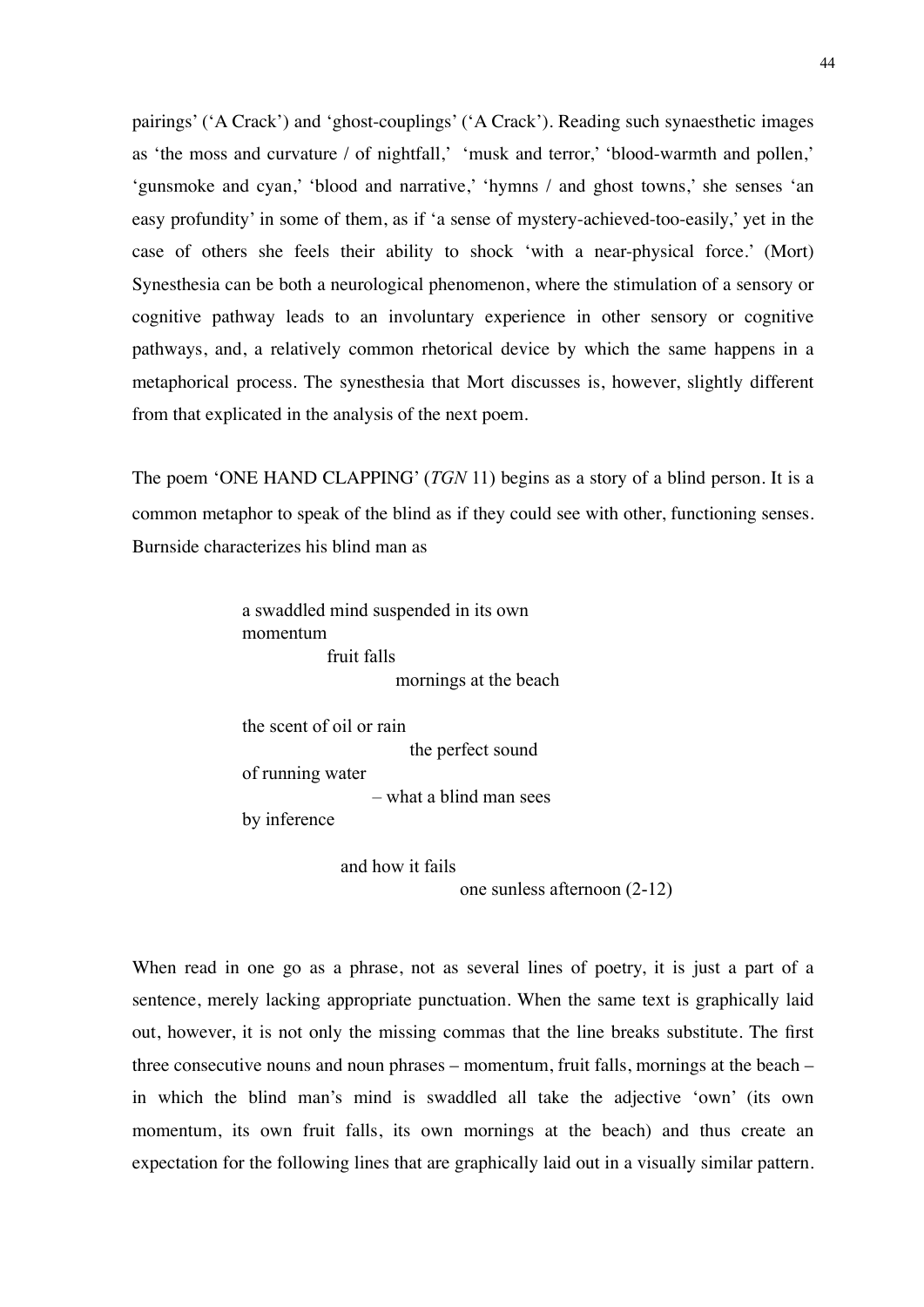A skipped line after 'beach' might indicate perhaps a semi colon, a hint that another list is beginning or that the following two lines belong together, thereby creating a synaesthetic effect. On proceeding to the next line it becomes appearant that it is a case of enjambment and that it is not the scent that is 'the perfect sound' (7), but this phrase belongs with 'of running water' (8). Still, as the graphic pattern continues, the force of the synaesthetic image is strong enough to overpower the common sense of the enjambment. Therefore the next two lines – again similarly laid out and, what is more, lacking a skipped line and a semicolon – somehow reinforce the idea of the continuity of the initial pattern, or perhaps it is because of the inertial velocity that another synaesthetic effect is produced with the coupling 'of running water' (8) and '– what a blind man sees' (9). The latter, as will be discovered in the next line, is another instance of enjambment. However, the initial motion acquired has not yet slowed down and extends into the following visual 'triplet,' which is no longer actually a triplet due to the skipped line after 'by inference'(10), which indicates that regardless of the similar layout of the three lines, they do not belong with '– what a blind man sees' (9).

Nevertheless, it seems that it is precisely that, the blind man's visual capacity, which fails. This may be understood in two ways. First, there is no question that a blind person's capacity to see fails him. Yet, the noun 'swaddled' in the first lines gives a two-way percept – that of being deprived of freedom but also the percept of safety – which instead of the lack of a sense and its failure, through the strong effect of the conjoining of the bodily senses creates an impression of something else besides, or even instead of, the sense of sight failing. This impression is confirmed in the following 'stanza.' Through the evocation of the failure of bodily senses, which as if a cranefly/angel tried to 'map a wall' '... at the wrong annunciation' (17), an other kind of sensation or capacity emerges:

> (a) charm we possess in the small hours and the world we might create if left to our own devices a purer space

where someone wakes and whispers in the dark till nothing or the thought of nothing

answers. (18-26)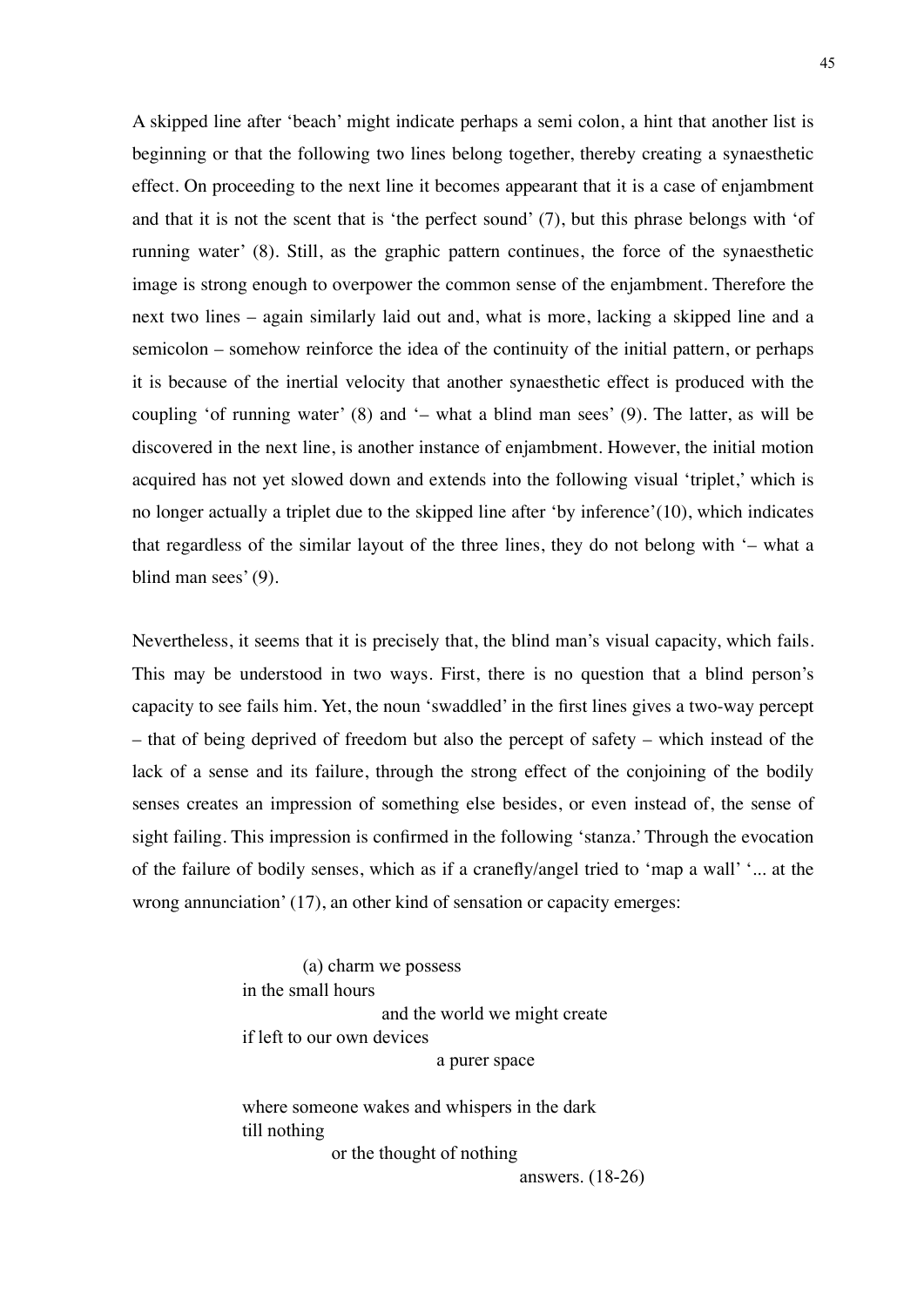The latter example reasserts Burnside's idea of everyone's capacity to heal him or herself by creating a 'purer space,' not only as a poet, but by a slow mode of life, by recognizing the everyday – sometimes rather old-fashioned or far-fetched activities for urban dwellers, yet easy to relate to for anyone with rural or suburban garden state experience.

Within the study of affects and percepts in this chapter it was proposed that the landscapes of uniform colour in Burnside's poetry can be recognized as or associated with the nothingness as a felt presence. The *aplat,* whether white, blue, or black, erases the everyday world known to us and yet contains another that can only be known intuitively, especially by children. The *aplat* is also present within the flesh and in the back of the mind, being what we love in ourselves. It is what triggers our becoming other, a substance of nothingness from which new worlds can be created. It was also established that the notion of nothingness, from the perspective of the opposition of what is conventional or unconventional, and what from the perspective of significance can be recognized and what cannot, is not subject to recognition in rational representational terms.

When uniform colour, whether blue, black or white, produces the same effect within a work of art, or from one work to another, Deleuze claims that the author becomes that colour. This, then, rather than constituting a non-human landscape, is 'in accordance with a pure affect that topples the universe into the void' (*WP* 20), leaving the writer 'above all with nothing to do' (*WP* 20).

This idea could be explained through the two-way movement between what Deleuze calls the plane of organization and the plane of consistency or composition, as was introduced in Chapter 1. The plane of organization is ceaselessly interrupting the movements of the lines of flight by 'plugging' them and 'working away' the plane of consistency, and the plane of consistency, acts in the same way upon the plane of organization 'causing particles to spin off the strata, scrambling forms by dint of speed or slowness, breaking down functions by means of assemblages or microassemblages' (*TP* 270). Simultaneously, the plane of organization is what the plane of consistency is constantly extricating itself from. Deleuze, thus, attributes certain forces or capacities to sensation, but also sees a danger in this kind of mutual activity: if the plane of organization succumbs, the plane of consistency could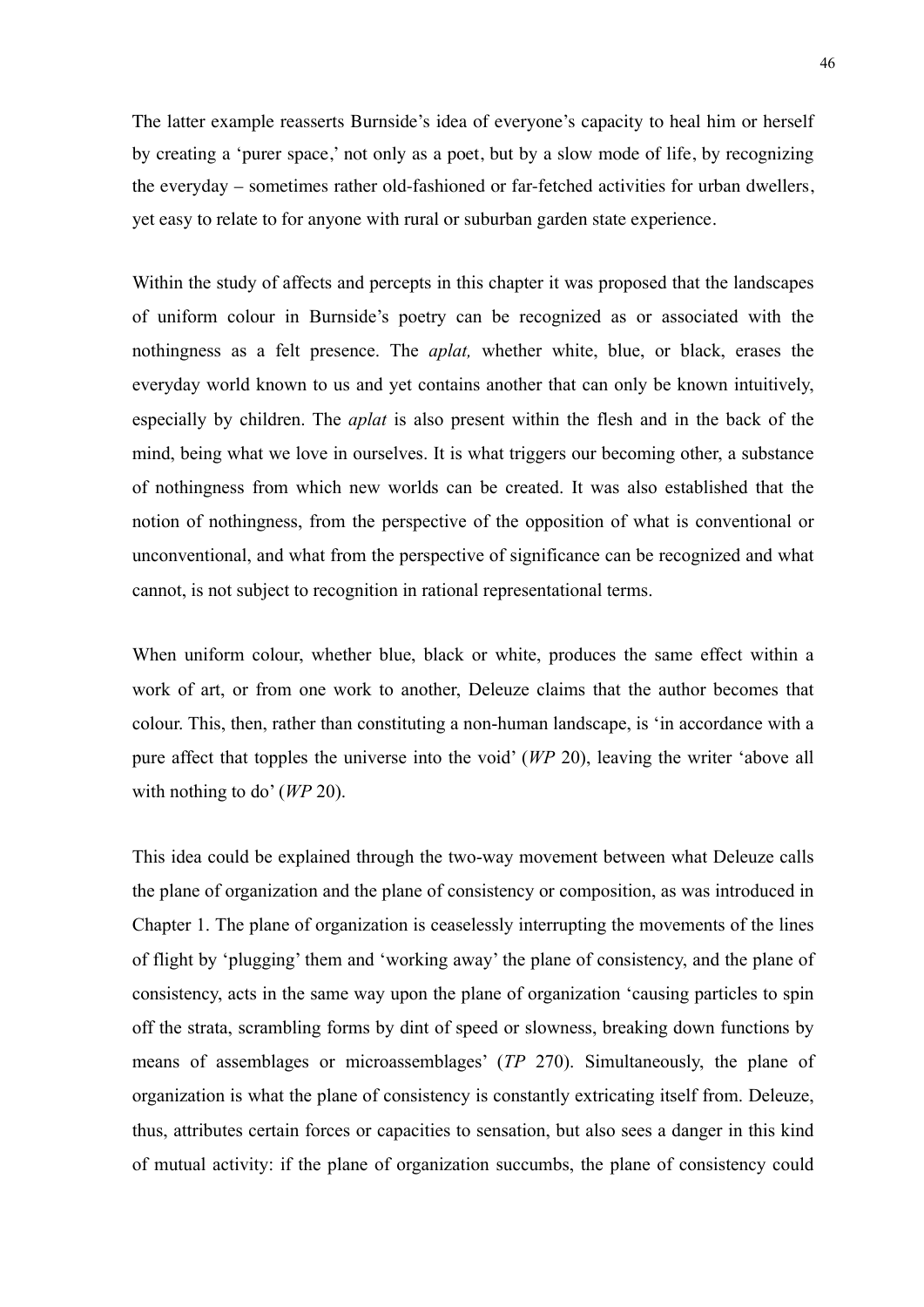become 'a pure plane of abolition or death' (*TP* 270). Therefore he considers it necessary 'to retain a minimum of strata, a minimum of forms and functions, a minimal subject from which to extract materials, affects, and assemblages' (*TP* 270).

Regardless of the obvious recurrence of the white-percept – the sensation of healing one's existence by creating a world, a 'home' – Burnside does not 'topple' his world into the void. His lines of flight are not always infinite, for they are merely moments, or perhaps hours. Burnside's poetry seems to allude to that solitude, although offering an escape, a paradise, a dwelling place 'where we can haughtily maintain our integrity by ignoring a vicious and corrupt social world' (Burnside, 'Visitor') – can become a spiritual dead end, an act of self-indulgence or escapism' (Burnside, 'Visitor'). What the plugs are, what kind of forces disturb the paths of escape in Burnside's poetry, will be discussed in the next section of the thesis.

## **2.2 Frames in John Burnside's Poetry**

Deleuze names architecture 'the first of the arts' (*WP* 179). He even goes as far as to claim that 'art begins [...] with the house' (*WP* 179). However, the house, here, does not only stand for a house as a building, it is a part of a tripartite compound that Deleuze uses to exemplify how the forces of sensation are formed and, yet again, how the sensations can be extracted from the work of art. The compound is flesh-house-universe/cosmos. While the flesh is the body that encounters a work of art and cosmic are the forces of becomings that are extracted inside the block of sensations, it is the house that provides the flesh with something to hold on to so that the becomings would become a freeing and creative force not a hindrance or a chaos. What exactly Deleuze means when he claims that the latter could happen might be a result of letting down one's defences at the moment of opening oneself up to enjoy the work of art, its vulnerability. Thus, the '[f]lesh is only the thermometer of a becoming. The flesh is too tender' (*WP* 179).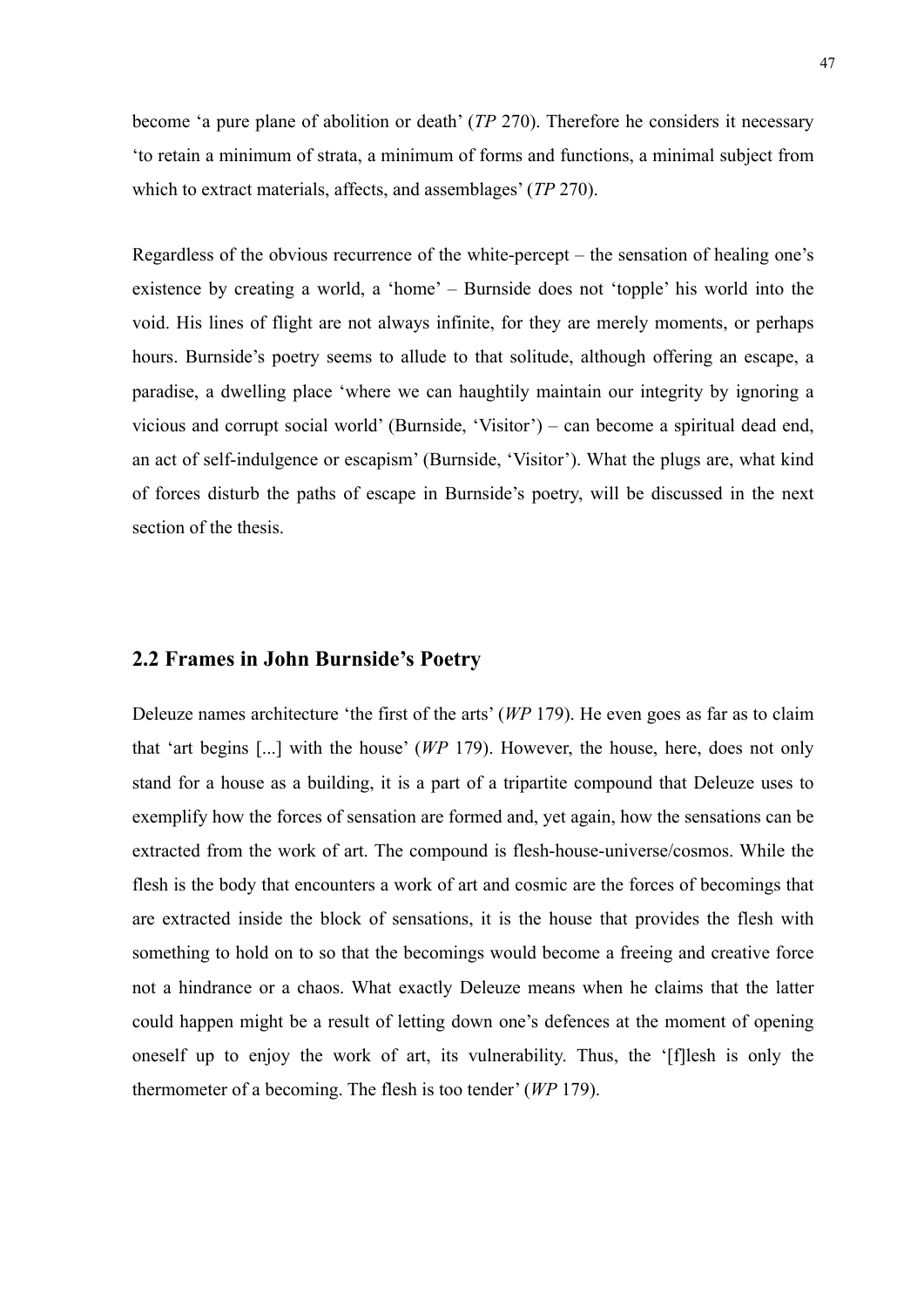The framework that the house provides for the flesh can be assimilated into another of Deleuze's concepts, that of (de)territorialization. The forces of becoming are lines of flight, they deterriorialize from anything that is stagnant, banal, clichéd or imposed. Deterritorialization, however, is what leads to pure immanence. Deleuze's ethics, though, as mentioned above, regards exaggeration in anything, even lines of flight/pure immanence, as lethal and possibly leading to chaos and/or destruction. What then prevents the sensation in a work of art from leading into destruction?

From the perspective of the work of art, the task of the house is to provide a frame that would support the sensation, so that it can stand on its own. For example, the 'walls but also floors, doors, windows, French windows, and mirrors, give sensation the power to stand on its own within autonomous frames. They are the sides of the bloc of sensation' (*WP* 179). The house takes part in the becomings and the way in which their elements are joined or left open; it regulates the cosmic forces of sensation. The artist is responsible for how the frames (the walls, the curves, the floors, etc.) are positioned so that the forces are conjoined, broken open or cut off in order to exert 'the type of depth' (*WP*  179) needed.

> It is life, the "nonorganic life of things." In every way possible, the housesensation is defined by the joining of planes in accordance with a thousand orientations. The house itself (or its equivalent) is the finite junction of colored planes. [...] The flesh, or rather the figure, is no longer the inhabitant of the place, of the house, but of the universe that supports the house (becoming). It is like a passage from the finite to the infinite, but also from territory to deterritorialization. (*WP* 179)

The universe/cosmos that Deleuze mentions manifest in a work of art as the area of plain, uniform colour, 'the single great plane, the colored void, the monochrome infinite' (*WP*  180). This resonates with what was examined in part 2.2 above when the uniform colours in Burnside's poems were discussed. However, there may be other phenomena not yet mentioned that constitute the pure forces of the infinite, the universe, for instance, animal and plant motifs. What conjoins the sensations in the poems discussed and the kind of effect they can have on the reader will be examined as follows. As was pointed out in part 2.1.1 above, in Deleuze's view sensation in different forms of art seems to be produced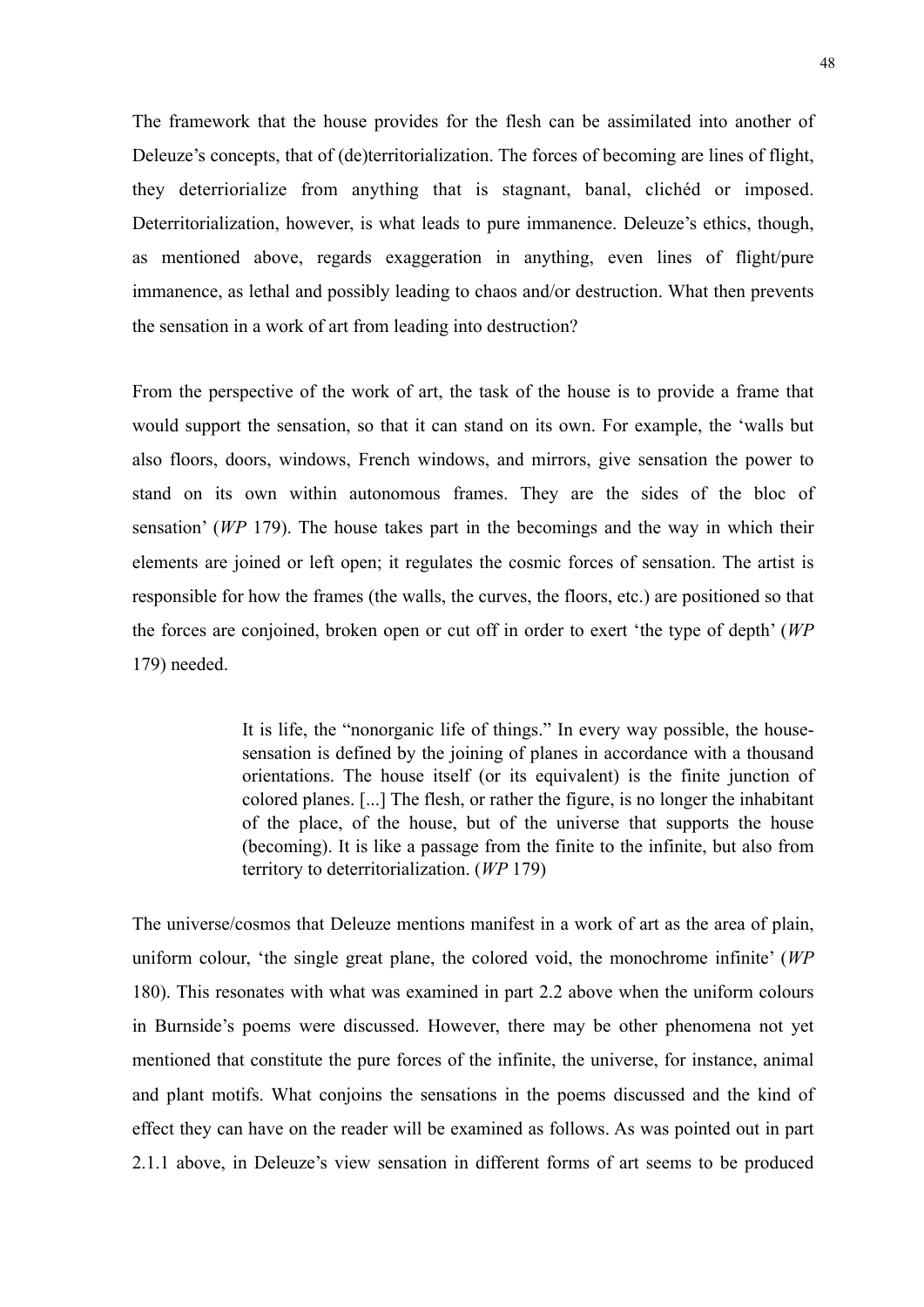according to the same principles, which explains why he often uses the terminology interchangeably. Therefore, examples of what Deleuze regards as frames in different forms of art sheds light on what he means.

Curbing the infinite cosmic force – the uniform black in Matisse – is the French window (*WP* 180). In Seurat's paintings Deleuze sees the stippled technique as a frame; in Mondrian's work, it is the squares that by being gathered in one corner of the abstract paintings open up the external lines. Nevertheless, in both Seurat (the stippling) and Mondrian (positioning the squares in one corner of the painting), it is their techniques that give the picture the greatest capacity to affect: 'give the picture the power to leave the canvas' (*WP* 188). The framing lines and the sections they form do not take the place of coordinates but are part of compounds of sensations (*WP* 187).

The external, outermost frames conjoin and counterpoint with others within the block of sensation, and this – the relations of counterpoint into which, for instance, the characters enter – is what Deleuze sees as characteristic of literature, particularly the novel. He negates the countering of the opinions of the characters, but emphasizes the importance of their experiences, 'felt in their becomings and their visions' (*WP* 188). Especially welcome are the situations that 'bring out the madness of dialogue' (*WP* 188). He cites counterpoints that novelists such as Dos Passos exemplifies 'in the compounds he forms with characters, current events, biographies, and camera eyes, at the same time as a plane of composition is expanded to infinity, so, as to sweep everything up into Life, into Death, the town cosmos' (*WP* 188).

In the case of music, the simplest instance of a composition consists of the monophonic air, which is a 'vibration'; the polyphonic motif, which is a 'clinch,' a coupling, entering into the development of and creating a counterpoint with another; and the theme, which is harmonic modifications and which does not close when 'plugged,' without also 'unclenching,' 'splitting,' and 'opening.' These three forms, according to Deleuze, are elementary in order to construct the 'sonorous house and its territory.' It is, however, possible to compose more complex closures and shuttings-off and accomplish the opening of the work of art onto a 'limitless plane of composition.' (*WP* 186-190)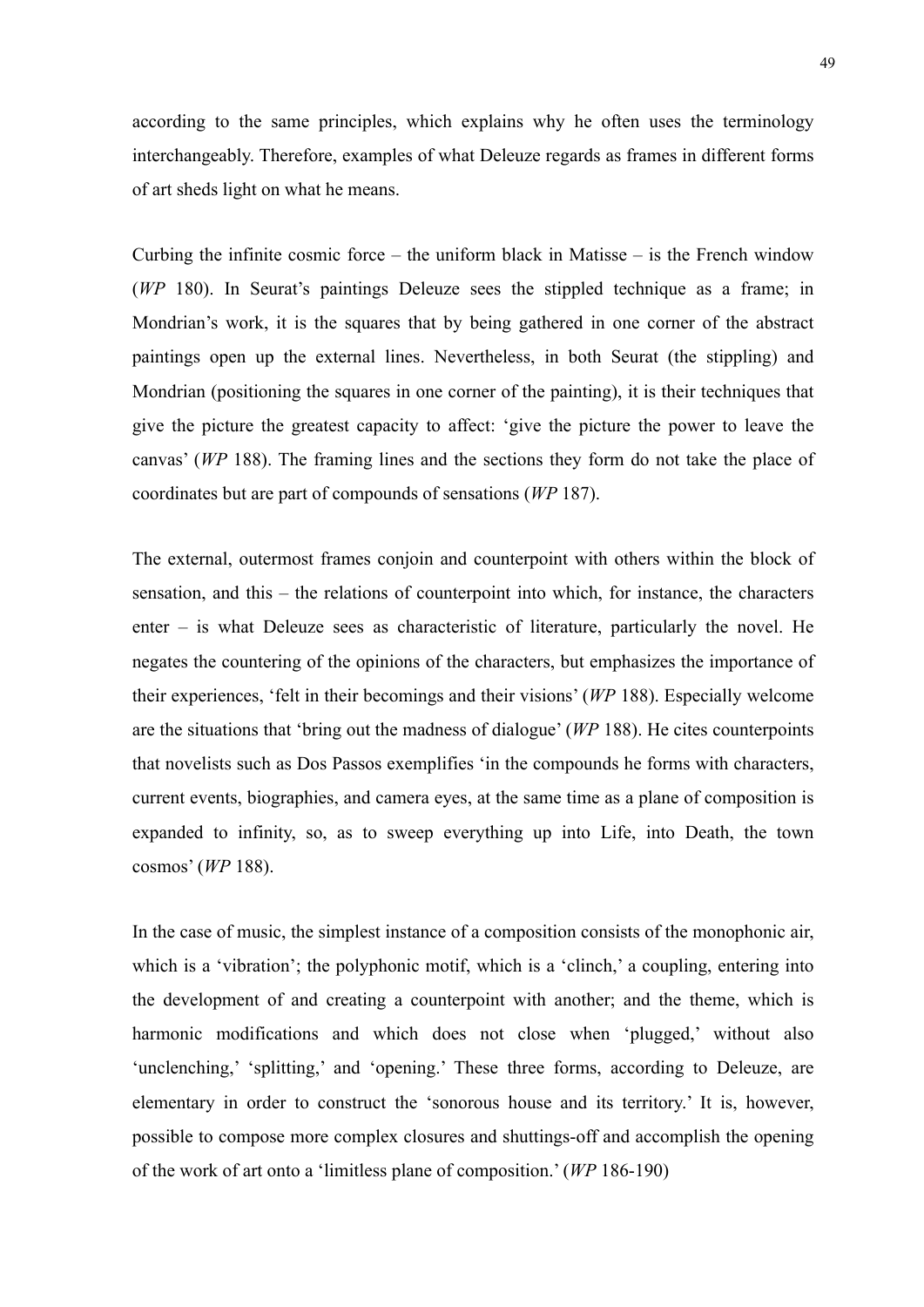As was already ascertained in the Chapter 1, both in the case of the planes of organization and composition, and in the case of a block of sensations and its material or technique, neither of them is prior to or superior to the other. Likewise, the house does not come after the cosmos nor the cosmos after the territory, the cosmos does not come after the figure/ flesh, and vice versa. There is a 'strict coexistence or complementarity' **(***WP* 7**)** without any of them being the first.

> The composite sensation, made up of percepts and affects, deterritorializes the system of opinion that brought together dominant perceptions and affections within a natural, historical, and social milieu. But the composite sensation is reterritorialized on the plane of composition, because it erects its houses there, because it appears there within interlocked frames or joined sections that surround its components; landscapes that have become pure percepts, and characters that become pure affects. At the same time the plane of composition involves sensation in a higher deterritorialization, making it pass through a sort of deframing which opens it up and breaks it open onto an infinite cosmos. (WP196-7)

The task of art, then, is restoring and rediscovering the sense of the infinite. But as with the plugging and closing-off, the opening out to infinity is also regulated by sections and frames. According to Deleuze, the frames that territorialize and reterritorialize occur in many ways. In painting, 'The frame or the picture's edge is, in the first place, the external envelope of a series of frames or sections that join up by carrying out counterpoints of lines and colors, by determining compounds of sensations' (*WP* 187). Yet, 'in the search for the sensation as being' (*WP* 167), every artist uses his own method: 'we need only compare Proust and Pessoa, who invent different procedures. In this respect the writer's position is no different from that of the painter, musician, or architect' (*WP* 167). So it is, then, that what constitutes frames is different in every author and in every work of art, regardless their medium of expression, precisely as was the case with percepts and affects. Thus, according to the above view of frames as part of the becomings, I infer that they must be examined according to the sensation that they produce as exemplified in the first two parts of Chapter 2. The sensations, however, should do the opposite to what deterritorialization does.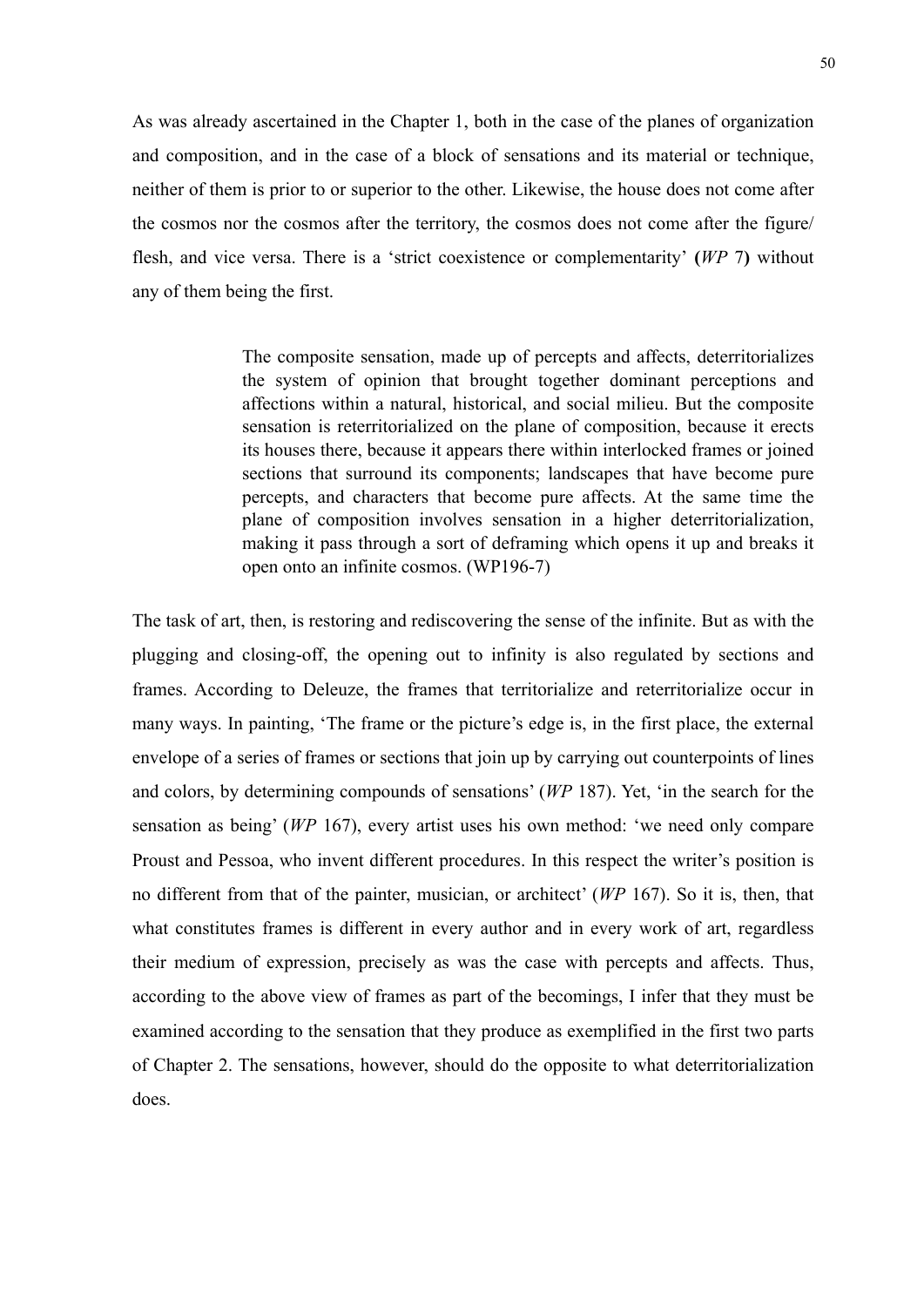From the perspective of Clay's research, which concentrates on innovative poetry, with its break from poetic conventions of form, syntax, etc., conventionality in form is regarded as reterritorializing (40). Also, while the failure to represent or signify (which forces one to approach innovative poetry with sensation) deterritorializes, the same attributes (signification and representation) reterritorialize (Clay 50). Regarding the social milieu, Clay infers that the revolutionary is, according to Deleuze, what produces absolute deterritoriaization; it is the 'historically inevitable forces of subjectivization' which in turn reterriotialize (Clay 168). This is confirmed by Deleuze himself, when, in the light of Kafka's work, he regards as reterritorializing all the acts that subjectify: being a 'bureaucrat, inspector, judge, or judged' (*Kafka* 12), which he believes trigger the animal becomings both in Kafka's work and also in general in all children who 'build or feel these sorts of escapes' (*Kafka* 12). Deleuze also sees the character of the father in Kafka as, on the one hand, caught in the process of deterritorialization, because of leaving for the city (from the countryside), yet remaining to reterritorialize by subjectifying in his family and business, submitting to the authorities (*Kafka* 12). Therefore, submitting to imposed norms is what reterritorializes, as well.

What is it, then, that contributes to a certain air in John Burnside's poetry which with its framing forms secures a closing-off and ascertains reterritorializing? Considering both the approach adopted by Clay, as described in the previous paragraph, and the examples by Deleuze, the frames in Burnside's poetry between which the relations form will be elucidated below. Reterritorialization is still part of becomings, but the movement is finite: 'An incorporeal transformation is still attributed to bodies, but it is now a passage to the limit' (*TP* 108). Thus, the method used will remain the same as when elucidating percepts and affects.

What can be seen as producing a reterritorializing air in the poem 'KOI' (*TLT* 3) is the sequence of imagery, the task of which is to convey what the 'nothing' discussed is not: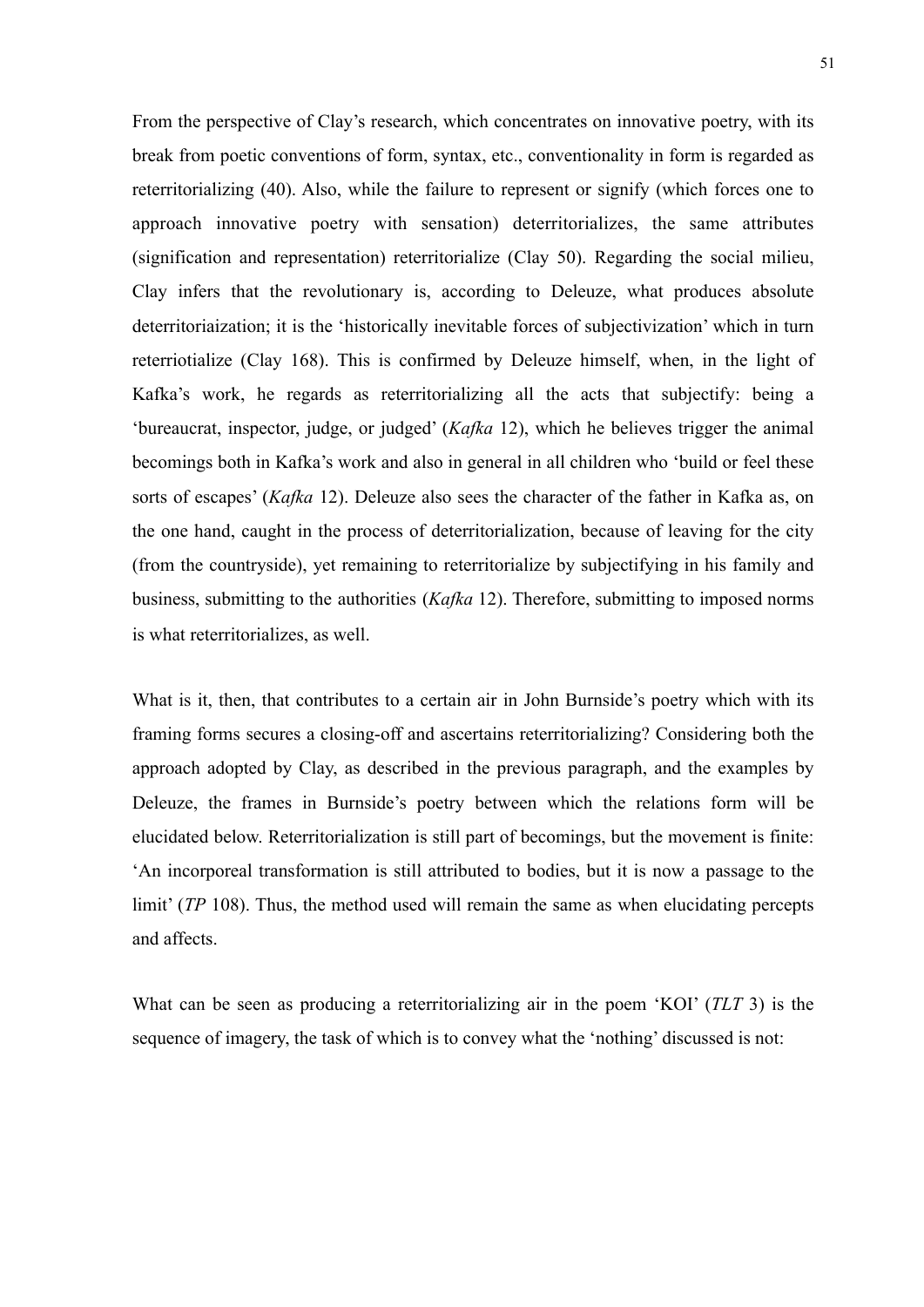not dogwood or the unexpected scent of jasmine by the west gate

 not the clouds reflected in these puddles all around the bowling green deserted after rain and darker than an early polaroid  $- (5-12)$ 

Controversially, it seems that to eliminate a sensation, it must first be evoked. What seems to be common to the images used is that they can be accessed by bodily senses (the seven senses identified by psychology, as presented on page 33). Other common aspects seem to be that all of the images are from nature and/or strongly allude to solitary musing. The same bodily restriction can be sensed in the recipe for how to overcome entrapment within the body:

> beginning where an idle mind spools out to borderline and limit half a mile of shadows in the pinewoods or a rim

of wetland – rush and willow gathered close . . . . . . . . . . . . . . . . . . . . . .

a sudden

ambiguity of liverwort or birch. (18-27)

Although seemingly limited by a 'journey's end' and the 'no man's land' (in the next two lines), the frame is subsequently deterritorialized by the illusion affect produced by 'suggesting.'

Animal and plant motifs, according to Deleuze, may be affects as becoming animal and becoming plant. Yet, percepts and affects complement each other, if the body 'disappears into the plain color' (*WP* 183), it may become the attribute of the percept or 'part of the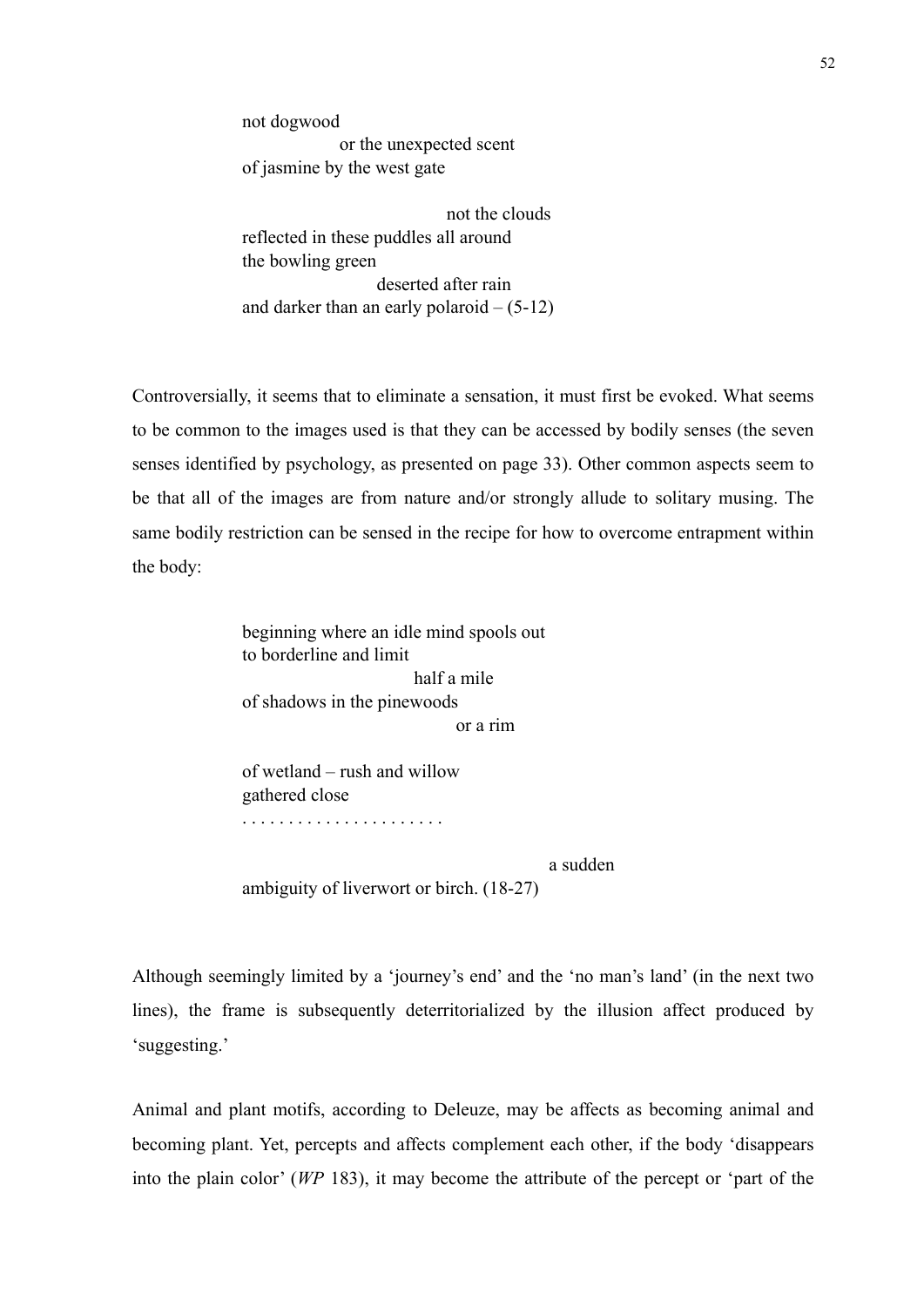wall' (*WP* 183) as a frame. The way in which the body disappears into the percept is exemplified in the poem 'TAXONOMY, 1 FLORA' (*TLT* 6): the plain colour, which is simultaneously that 'something we love in ourselves' and the answer of the meadow, is what is evoked by the plant imagery. In 'KOI' (*TLT* 3), however, the nature and plant imagery becomes a reterritorializing force.

A certain reterritorializing effect is also produced by the dynamics of the poems. As Burnside himself has mentioned, his poems start from one idea and like a stream of thoughts might end up going in an unexpected direction, or jumping from several topics to several others. For the most part, these fragments vary between those effecting the flight and those that the flight, or the escape, is triggered by. In 'KOI' (*TLT* 3), what reterritorializes the flight of creation-affect and the nothingness-percept is the change of topic from a philosophical musing to a fabulation of the lived, a walk in a botanical garden. But besides that, special force is exerted with certain effective words. In the lines: 'the koi hang in a realm of their invention  $\ell$  with nothing that feels like home  $\ell$  – a concrete pool' (56-58) where the fish move

> as if they understood in principle but couldn't wholly grasp

the vividness of loss(68-71)

the phrases 'nothing that feels like home', 'the vividness of loss', 'concrete pool' extract the percept of limitedness of space, freedom and security. The end of the poem strikes with an ambiguous 'this' (5 lines below) which is difficult to pin down: 'we will ask  $// \dots / ...$ whether this // is an illusion' (74-78). 'This' could refer to how the world outside of the concrete pool seems to the fish and whether they are even aware of their loss. However, because of its graphic placement, 'this' – being visually far from the previous line and the following line – receives a special emphasis. Thus it disengages from the comparison of the world in- and outside of the pool and shifts the focus to the world in general, calling its existence into question. In the subsequent comparison of the 'this' to the blackbird who '... withdraws / one moment at a time // remembering its myth of origin' (83-85), the verb 'withdraws' prolongs the sensation of loss that was evoked in the context of the decorative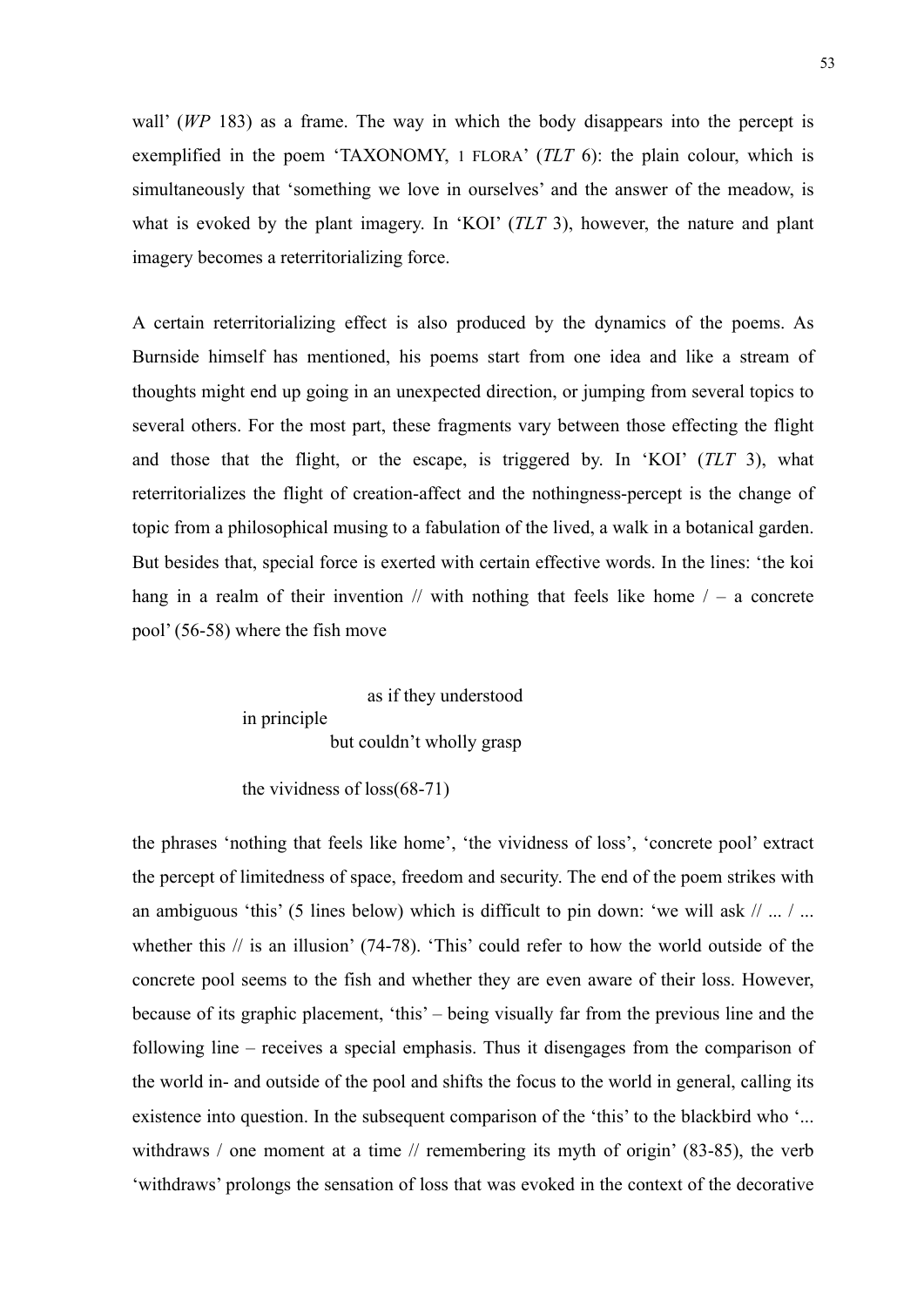fish bred in captivity, reterritorializing the creation-affect being the opposite of what was evoked by making a world.

In 'TAXONOMY, 1 FLORA' (*TLT* 6) the reterritorializating forces are at work already at the beginning of the poem, when first the affects evoked by waltz and trust are limited by the word 'only' ('... it can only be shared / like a waltz, / or trust' [1-3]**).** Although the sensation of harmony, sensitivity of reciprocal coordination and consideration, simultaneity, closeness and velocity/movement is that of flight and escape, a deterritorializing force, the restriction applied to it by the word 'only,' indicates, this time, the limit of rational thinking required in taxonomy, and not the limit of bodily senses. The phrase 'this commonplace affection' evokes the banality-percept which is extended to the word taxonomy. Taxonomy, as the systematic scientific classification of living organisms, also falls under the effect of the unnecessary ('... singles out / a hairstreak' [*TLT* 6, 4-5]), lack and withholdment ('leaving the rest untold; / the world / unspoken;'[*TLT* 6, 7-9]). While the named reterritorializations are mutually at work with the sensation of harmony, sensitivity of reciprocal coordination and consideration, simultaneity, closeness and velocity/movement sensations, there is an obstructive closing by a limit – the return from the blue-percept back to the bodily senses: 'but looking always worked towards a word: / trading the limits of speech / for the unsaid presence' (25-27). Although the end of the poem produces simultaneous re- and deterritorializing effects again, the restricting percept evoked by 'limit', which is opened up by the commercial/business-affect produced by 'trading,' bears strong reterritorializing qualities, which not only limits the blue *aplat*, but almost overshadows it.

The poem 'BEING AND TIME' (*TLT* 17) is reterritorialized by a temporal aspect. It is proposed on page 17 that childhood in Burnside's poems is connected with the Bergsonian notion of intuition: the method or ability to grasp movement, as it occurs, in the constant present. The whole poem, therefore, is otherwise deterritorializing, mostly through the whiteness and the recollection of a childhood sensation. However, what hinders the almost becoming child, is the use of the past tense in the poem. The temporal limitedness of the moments in the zone of indiscernibility (as discussed on page  $8$ ) – the moments that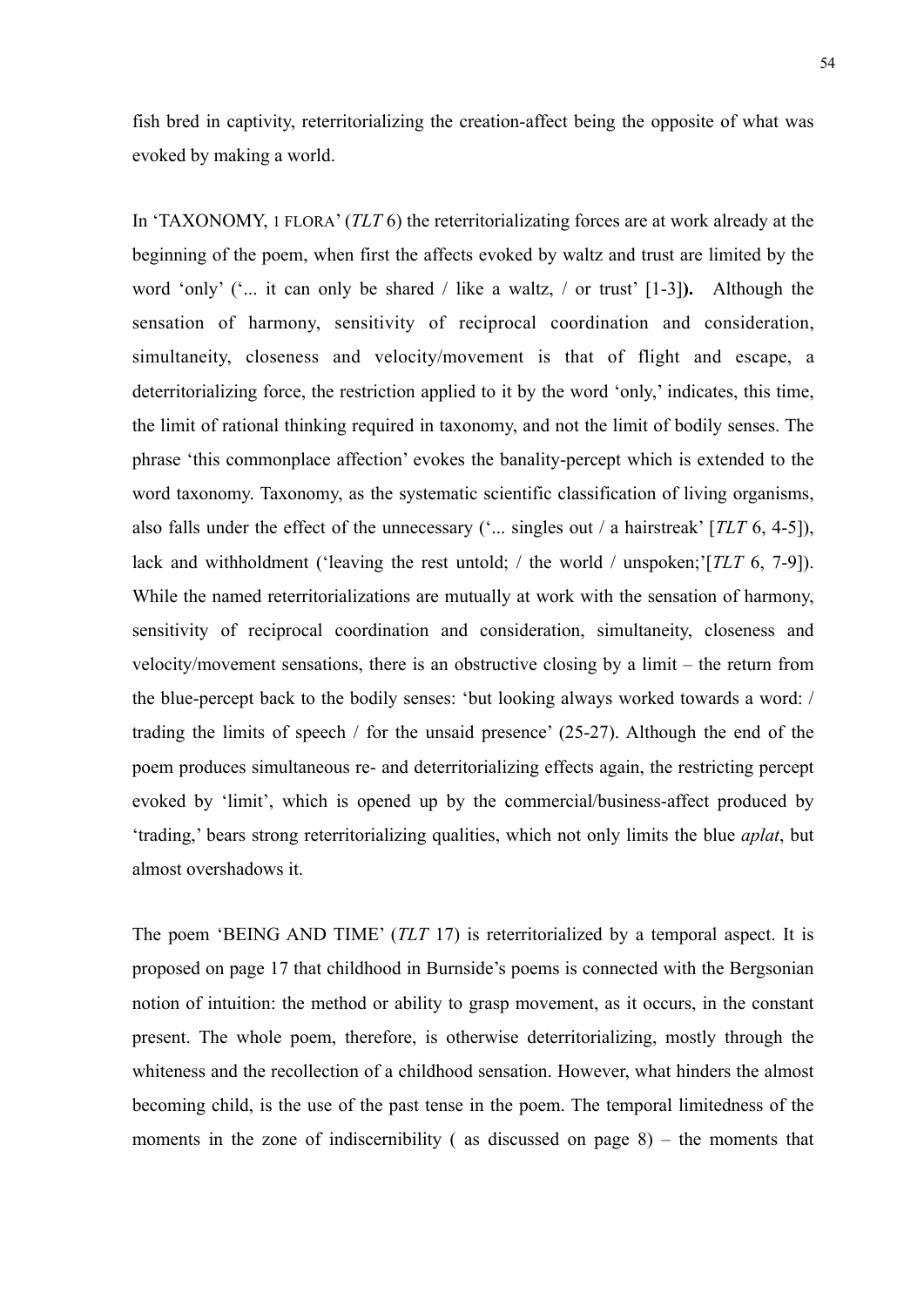provide the 'nowhere,' 'the divine quotidian,' – is another aspect of the reterritorialization. In the poem 'AMNESIA' (*BCB* 54),

> It never lasts; but for a while, at least, I forget what I wanted to see from my kitchen door and watch the new snow (1-7)

Thus, these instances of possibility and creation are not always easily accessible, we can '... go for weeks and never catch ourselves / like this, the trace of magic we possess / locked in the work of appearing' (*Gift Songs* 25, 14-16). As the Bergsonian view on movement was explored in connection with intuition, becoming, and childhood, the very same theory is closely connected to his idea of duration. In Burnside's poems, linear/ chronological, homogenous time, which is composed of a homogenous line of successive conscious moments that are identical and follow one another as separate units, without penetrating each other (Bergson, *Time* 109), is what reterritorializes. The time of becomings, the zone of indiscernibility is what seems to be the heterogenous time: 'a real duration, the heterogenous moments of which permeate one another; each moment, however, can be brought into relation with a state of the external world which is contemporaneous with it, and can be separated from the other moments in consequence of this very process' (Bergson, *Time* 110). This is also what determines the difference between a childhood memory and a becoming child: the former identifies with the child as a child in the light of one becoming an adult, while the latter is the present of the child, the experiencing individual: ' "a" child [that] coexists with us, in a zone of proximity or a block of becoming, on a line of deterritorialization that carries us both off' (*TP 294*). While some poems are almost entirely of deterritorializing force, others only reterritorialize. The poem 'HISTORY' (*TLT* 20), fabulating an ecocritical version of the history of mankind in fourteen lines, does not, however, gain pure staticity nor does it hit 'the wall', but gives a glimmer of hope of finding an 'unvoiced presence,' being '... untouched by god, / and homesick for the other animals' (13-14).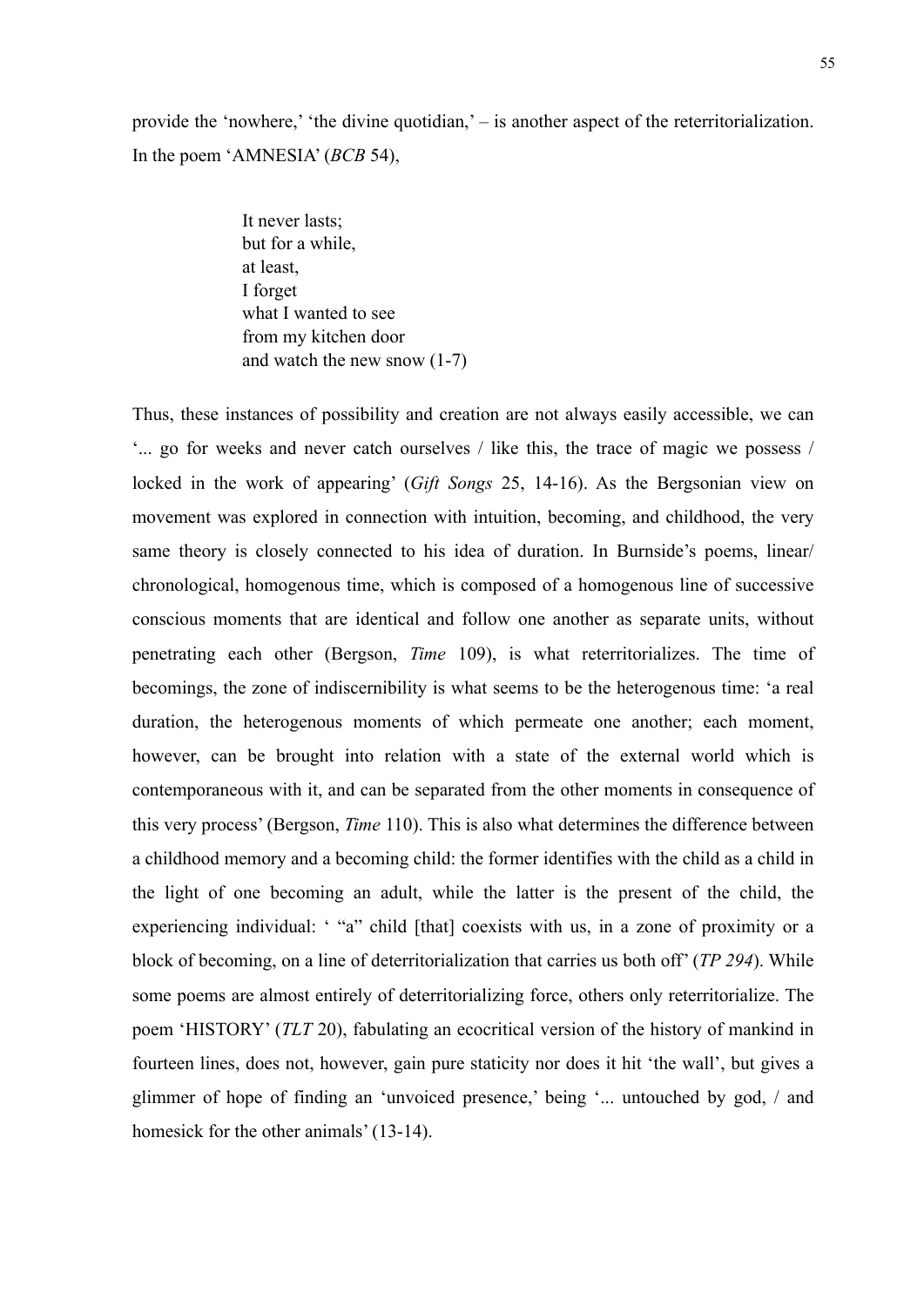As can be seen above, the frames, or perhaps a frame with several aspects, are at work in both of the dimensions of the landscapes introduced at the beginning of this chapter – the formal and the imaginative landscape of the poem's images and non-image based sensations. The recurring frames, or a frame with several aspects, are, first, the nature imagery, and second, the inefficiency/limitedness of both bodily senses and rational thinking. What will be examined next are, again, the opposition of what is conventional or unconventional, and recognisable or unrecognisable in terms of significance.

The use of plant and animal imagery, when not connected to becoming animal, can be regarded as recognizable and thus reterritorializing. The same is true of naming in general, which is connected to the 'limit of speech' mentioned in the previous section. In 'TAXONOMY, 1 FLORA' (*TLT* 6) the limit of speech evokes a limitedness-of-rationalityaffect through 'leaving the rest untold' and also the limitedness of the bodily senses through '... it can only be shared / like a waltz, / or trust' (1-3). The poem '*DE HUMANI CORPORIS FABRICA*' (*TGN* 4), carries a similar sensation when distinguishing between the anatomy of the human body, as presented in the book from the school library as something amazing yet horrifying:

> as if I had been asked to paraphrase this body with the body I possessed: hydraulics for a soul cheese-wire for nerves a ruff of butcher's meat in place of thought(;)  $(50-55)$

and contrasting it to the way bodies move and breathe:

 ... how a shudder starts and runs along the arm toward the wings that flex and curl between the shoulder blades (73-77)

However, while in the poem 'THE LIGHT TRAP' (*TLT* 23) moths are flying namelessly in the darkness and come to be named on the white sheet through 'guesswork,' in 'HISTORY' (*TLT* 20) the subjectifying aspect of naming and speech is emphasized. The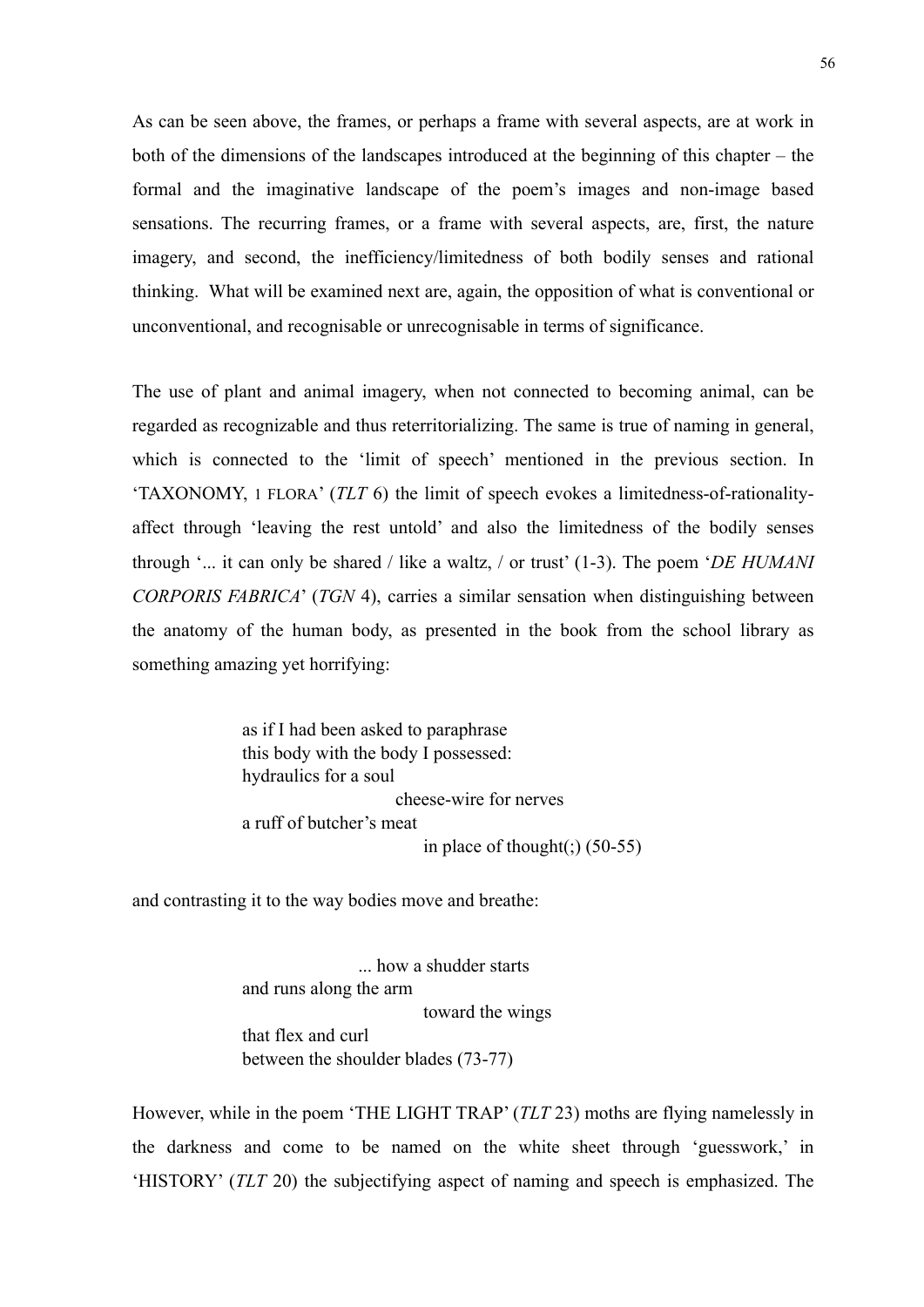latter poem also alludes to the biblical event of Adam naming God's creation and presents history thereafter from the perspective of naming: 'Then Adam forgot the names and one by one / the creatures died' (1-2). According to Walter Benjamin's theory of language<sup>14</sup>, Adam translated the 'divine and creative word of God' (Gilloch 75), which therefore pinpointed their true essence. This, however, was before the fall and the building of the tower of Babel; subsequently, languages, 'arbitrary in terms of the relation between word and thing and, in their plethora of terms for the same phenomenon, overname nature' (Gilloch 75) which is, perhaps, more the sign of poverty, than richness. The line 'He seemed heroic then, a breed apart,' indicates Adam's belief that he is superior to those he names, forgetting that he too is one of the creatures. The same motif occurs repeatedly, for instance, in 'ANIMALS' (*TLT* 18): animals on moonlit nights '... cross our path, unnameable and bright / as any in the sudden heat of Eden' (7-8); and in another poem, also named 'HISTORY' (*TLT* 40): 'what makes us who we are / is [...] something lost between the world we own / and what we dream about behind the names' (23-26).

A strong reterritorializing aspect in Burnside's work is that of the 'wrong' world view. The belief of one's superiority to the non-human, e.g. flora and fauna, is undoubtedly part of this, as is being born into imposed norms and relations, wether social, religious, or other. For instance, in 'THE GOOD NEIGHBOUR' (*TGN* 3), it is said that the good neighbour is the one who 'rises in the small hours, finds a book / and settles at a window or a desk' (3-4), or '... see[s] the morning in, alone for once' (5) watching and tasting 'on winter nights, the snow; in summer, sky' (13) (the latter contributing to the general *aplat*). What produces the sensation of smooth space and the figure of the poetic *I* passing into the landscape is the liberating/relieving-affect of the lines 'unnamed, unburdened, happy in himself' (6) and the ambiguous/elusive '... he's not quite there, / but not quite inexistent, nonetheless' (17-18). The reterritorialization that cuts off the line of flight, the escape, sets in with the last stanza of the poem when the good neighbour '... lays his book down, checks the hour / and fills the kettle, ...' (19-20). The checking of the time brings the 'neighbour' from the nonlinear/non-chronological, timeless space, the zone of

<span id="page-56-0"></span><sup>&</sup>lt;sup>14</sup> Benjamin is known for his theory of pure language, the perfect language of God. The function of philosophy, for instance, is to recover this perfect language by calling things by their proper names (Gilloch 75).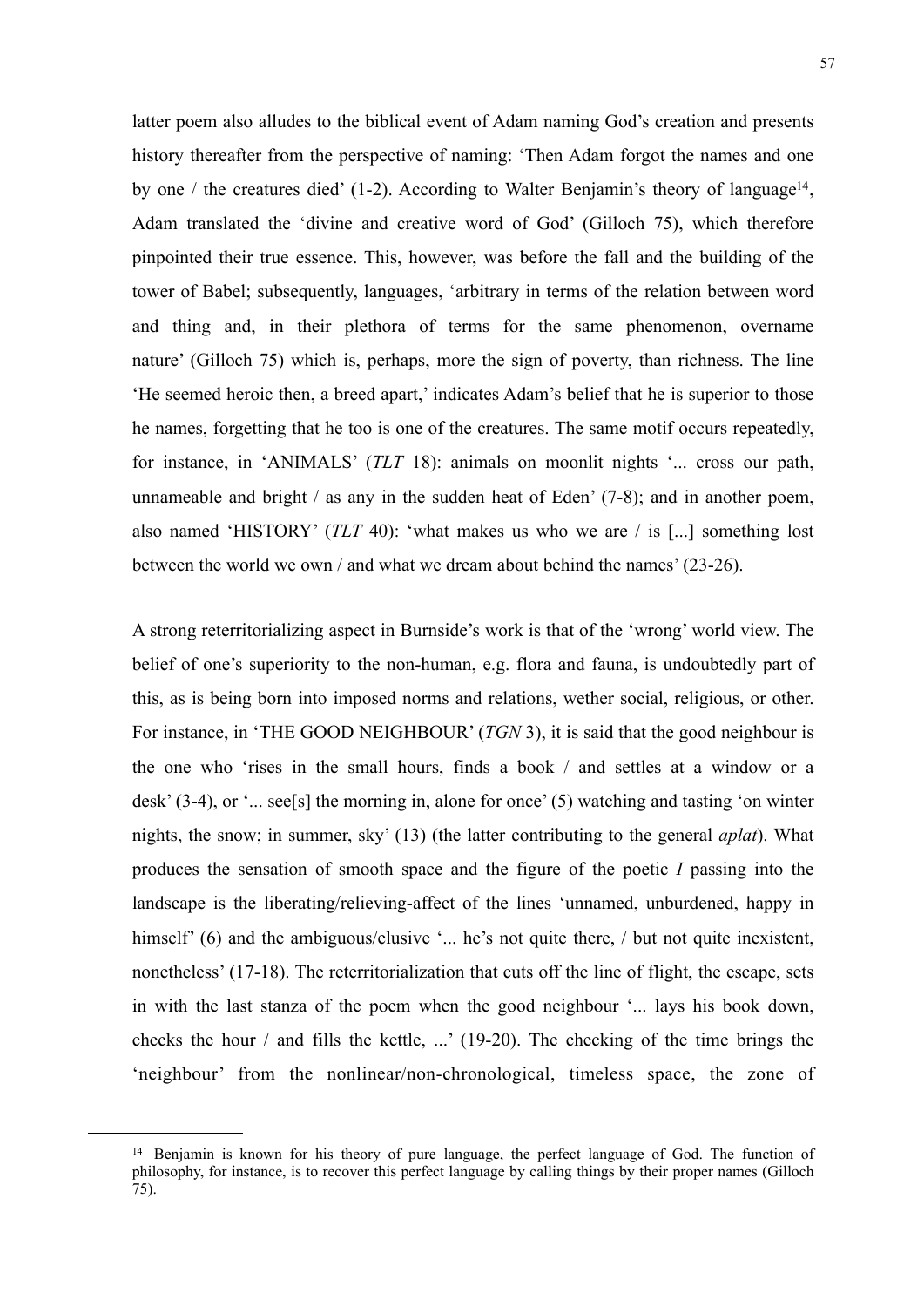indiscernibility, back to temporality and with the filling of the kettle, he subjects himself to the everyday, the banal, which hinders the true self:

> my one good neighbour sets himself aside, and alters into someone I have known: a passing stranger on the road to grief, husband and father; rich man; poor man; thief. (22-25)

The poem also hints at the blurring of the line between the subjective 'self' and what Deleuze calls the concrete other (*LS* 318) within this zone of indiscernibility. Another formal aspect that participates in the enforcing of the sensation of reterritotializing is the rhyme in the last two lines of what is otherwise a blank verse poem. It is rather common for English poetry in blank verse to end with a rhyming couplet; in 'THE GOOD NEIGHBOUR' (*TGN* 3), however, the sudden appearance of rhyme is what reinforces the sense of subjectifying to certain rules.

What can, according to Deleuze, be regarded as reterritorializing aspects are those that 'impl[y] a desperate attempt at symbolic reterritorialization, based in archetypes' (*Kafka*  19). A possible archetypical figure in Burnside's poetry, for instance, is Orpheus – as a charmer with music and a border-crosser to the otherworld. What Deleuze has in mind, perhaps, is that archetypes are static, refer to certain objects or events, fail to evoke sensation, reverting it to rational analysis instead. The motif of the border-crosser is encountered repeatedly. The crossers are usually animals stealing through the hedges, though there are also humans who shapeshift into animals. The blackbird is known as a border-crosser between this and the otherworld, an omen of death, yet also a harbinger of good fortune in folklore and Christian symbolism; in a Druid legend, blackbirds sit and sing in the World Tree, lulling the listener to sleep and inducing a trance so that they can travel to the otherworld. The blackbird appears in many of Burnside's poems, for example, 'remembering its myth of origin' (*TLT* 3, 85), 'risen from the pull / of gravity, // the blackbird makes / a territory of light' (*TLT* 37, 11-14). In some cases, it evokes a sense of connection, as waltz and trust do in the poem 'TAXONOMY, 1 FLORA' (*TLT* 6). For example, in 'A THEORY OF EVERYTHING (*TLT* 83):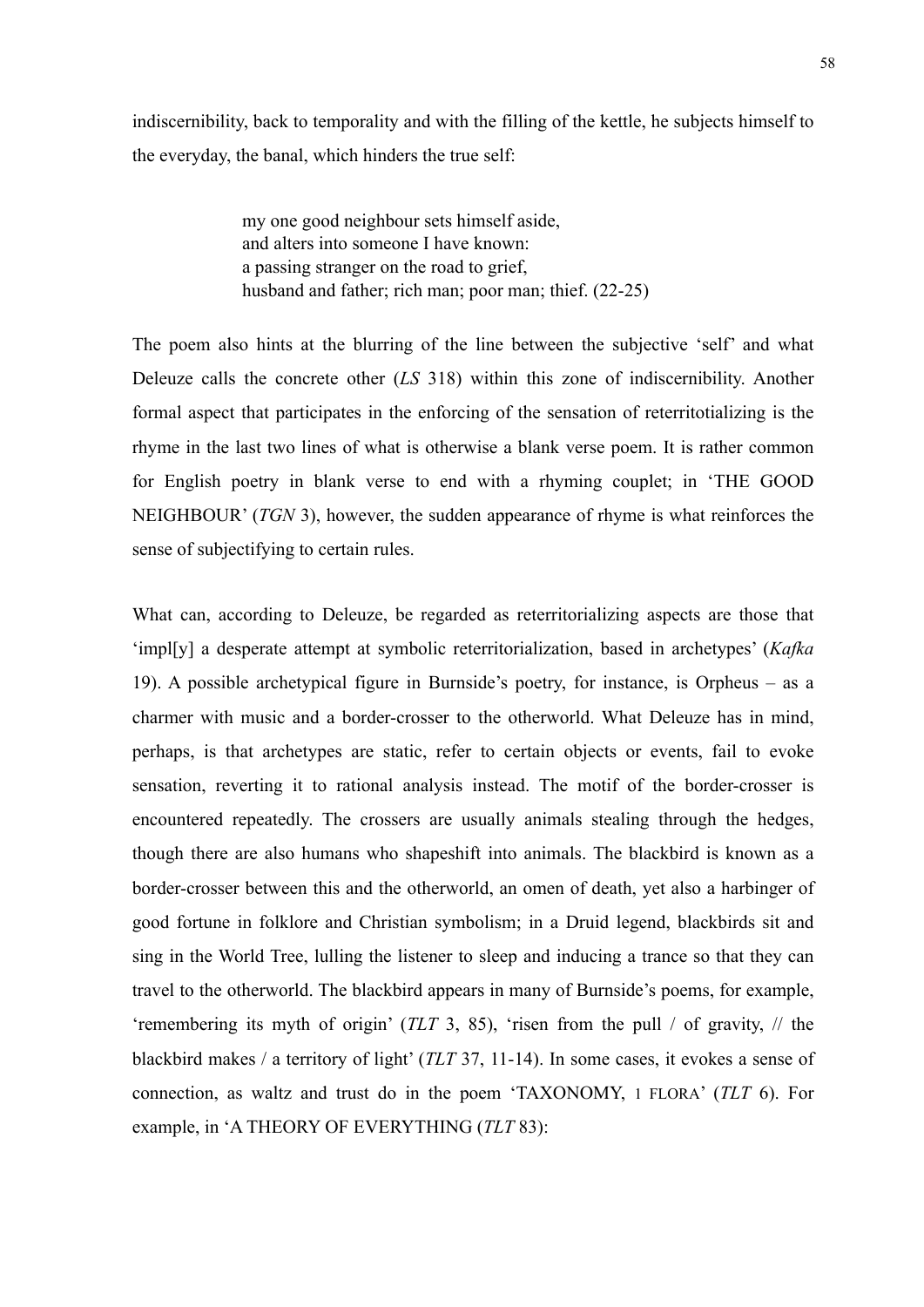– a history of light and gravity  $-$  no more  $$ for this is how the world occurs: not piecemeal but entire and instantaneous the way we happen: woman blackbird man. (10-17)

The graphic placement of the last three words insinuates that blackbird is literally between a woman and a man, not in the sense of the verb 'to be' but as a zone of proximity and indiscernibility, and this is strongly effected by the line 'the way we happen.' Clearly, the blackbird stands for something other than itself.

The significance of the blackbird is already emphasized at the beginning of the collection *The Light Trap*, where a stanza of a poem by Wallace Stevens, 'Thirteen Ways of Looking at a Blackbird,' is used as an epigraph: 'A man and a woman / Are one. / A man and a woman and a blackbird / Are one' (9-12) Stevens' poem, consisting of 13 short-line freeverse stanzas, each of which portrays blackbirds in different contexts with a shifting point of view, 'plays both at representation and misrepresentation' (Muñoz). The misrepresentation is caused by the 'lack of determination which stems from the debunking of Western logic and rhetoric' (Muñoz), while there is an attempt to undo the representation through symbols from religion and folklore: the blackbird is regarded from the aspect of both the negative connotations of symbols and also the positive, which might 'manage to transfer some restorative union with nature in the acceptance of things' (Muñoz). While it has been suggested that 'Thirteen Ways of Looking at a Blackbird' can be viewed and symbolized in an 'infinite number of ways' (Muñoz) and Stevens himself has urged us to regard the poem as 'a collection not of epigrams or ideas, but of sensations' (qtd. in Muñoz), it is Jonathan Bate who, in his review of the collection *The Light Trap*, believes that the blackbird in both Burnside's and Stevens' poems does represent something concrete, namely, 'the sense of connection between the human and the non-human.' He proposes that this sense in which we can – and cannot – be one with the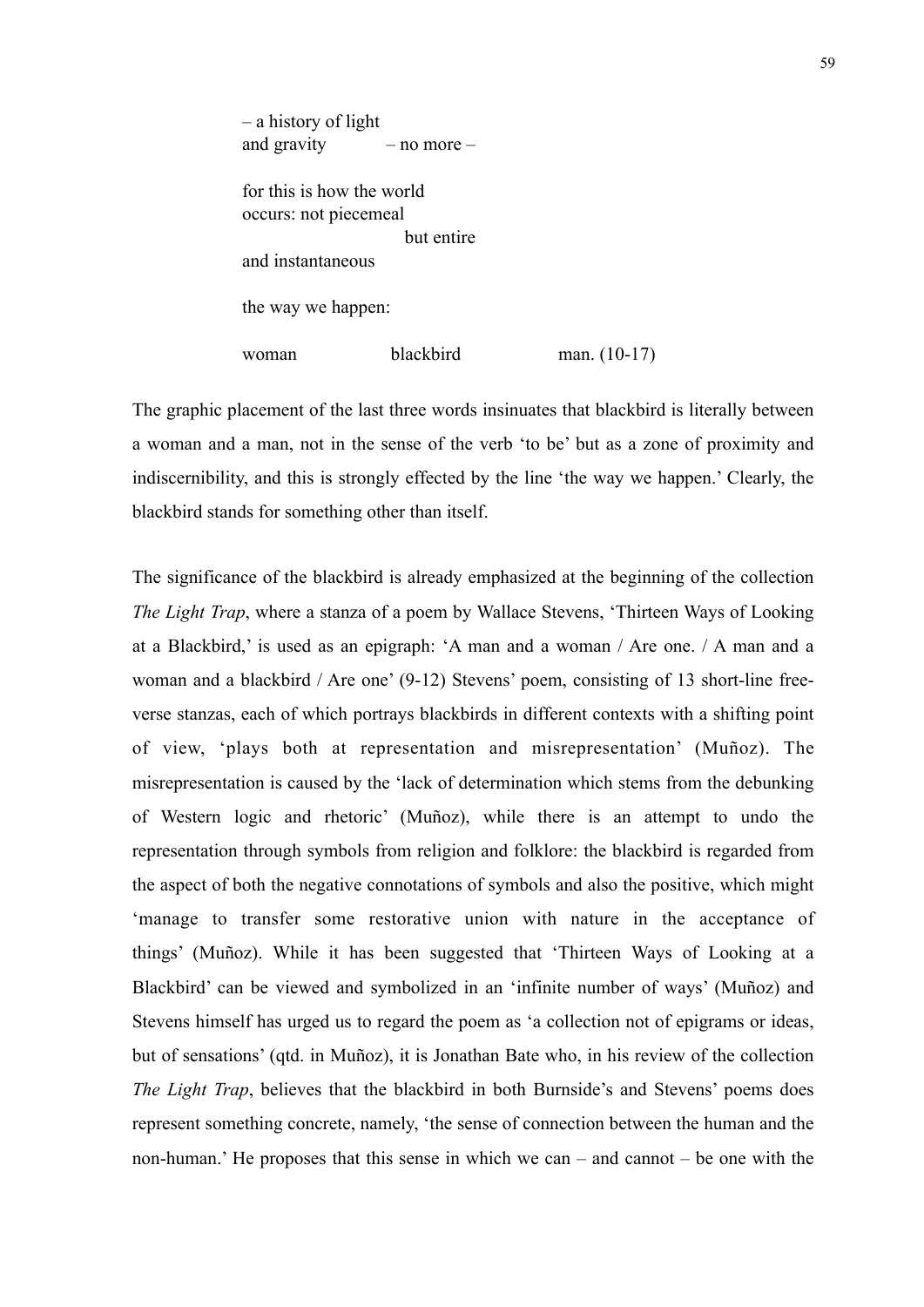non-human world is the 'principal concern' of the poetry of both authors. Comparing Burnside to Stevens, he argues that the works of both authors activate the

> paradox that we are both a part of and apart from nature. We are linked to our environment, and to the species with which we share the earth, in a complex and delicate web. At the same time, we live in culture as much as nature and we mediate our world through language and imagination. Stevens's great gift was to meditate upon this mediation while always grounding himself in what cognitive scientists call qualia – the specific textures of our experience of the world (the sound of an owl, the auroras of autumn, the green of a cockatoo's wing, the smell of an orange, the taste of lobster Bombay with mango chutney). (Bate)

Although qualia are universals, they are also subjective and it could be asked whether one individual's sense of an abstract connectedness is another's sense of it as well. A glance at both the reviews and the academic research on Burnside's works, poetry and prose, testifies to the fact that they seem to impress readers as liminal, numinous, and conveying a sense of mysteries that are just beyond our reach.

Jonathan Bate, regarding Burnside's work as ecocritical, observes it from the perspective of Deep Ecology, which amongst other movements and philosophies is rooted in the Romantic movement (Dosa). Romanticism is a term which, according to Jane Kneller, for most of the philosophers of the Anglophone world carries a negative connotation due its allegedly implicit irrationalist, mystical, idealist and utopian ideas (295). A similar approach to Romantic philosophy is reflected in Bate's review, as well. Bate mentions that for Wallace Stevens, Wordsworth and the Romantic tradition were grounding: 'The task he set himself was simultaneously to resist the Romantic fallacy of ascribing feelings to inanimate nature and to embrace the Romantic faith in the solidity and sanctity of earthly things' (Bate).

The concept of unity with nature was the essence of the *Früromantik* movement. Fichte, who in his attempt at unifying Kant's divided self<sup>15</sup> used the word 'hovering' to refer to the

<span id="page-59-0"></span><sup>&</sup>lt;sup>15</sup> Kant's transcendental philosophy holds that there is the phenomenal world – a world the way we experience it – and the noumenal world – the world of things in themselves – a transcendental world which we have no access to with our senses. Therefore there is a 'great gulf' between the world as we experience it and the world of Nature.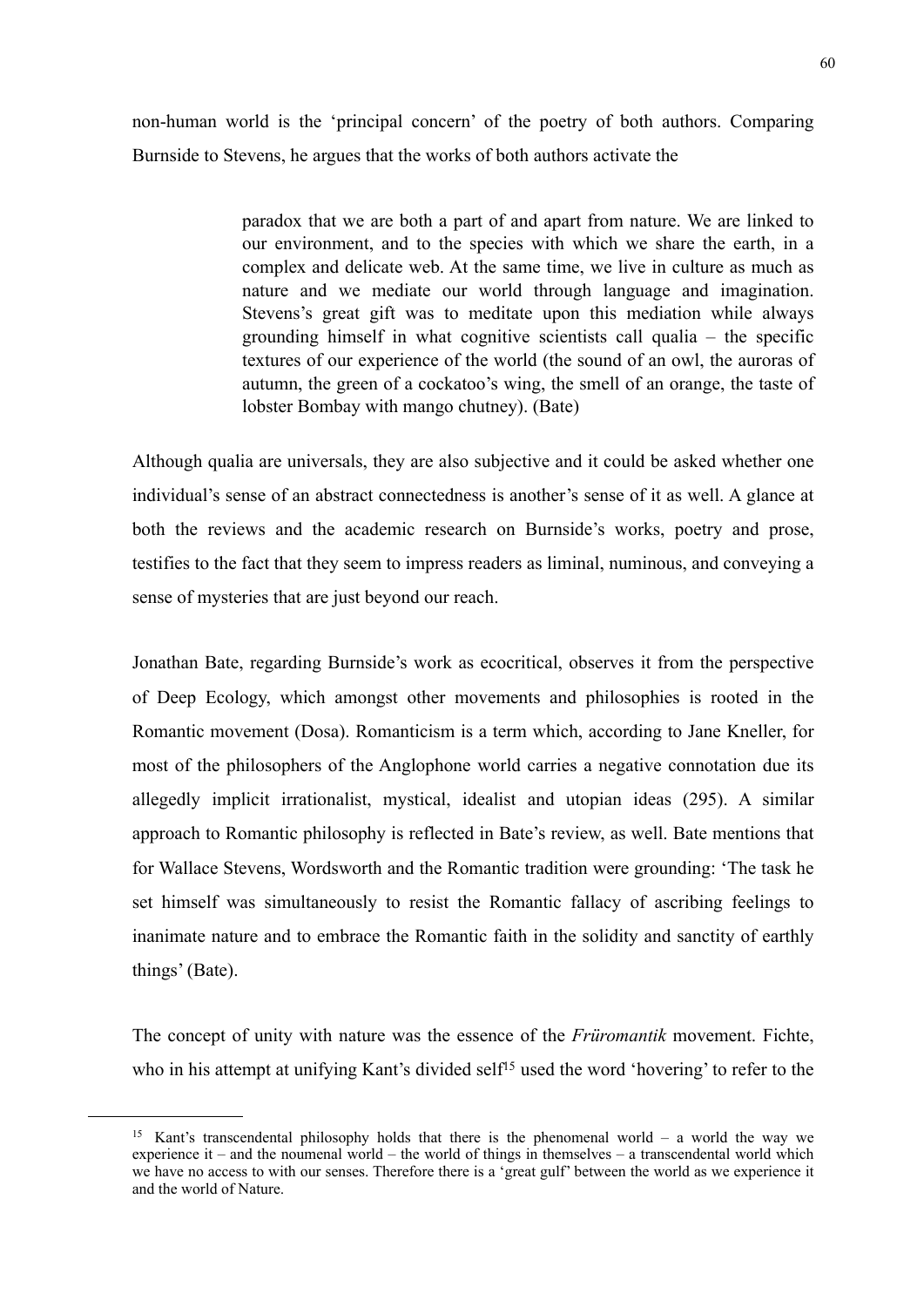'oscillating of consciousness between the sense of its own limitation and its ability to transcend its limitation,' was a great influence on the movement. This idea of 'hovering' was, for instance, adapted by Schlegel, who regards Romantic poetry as something that

> ...can also – more than any other form – hover at the midpoint between the portrayed and the portrayer, free of all real and ideal selfinterest [...] Other kinds of poetry are finished and are now capable of being fully analyzed. The romantic kind of poetry is still in the state of becoming; that in fact, is its real essence: that it should forever be becoming and never be perfected. (qtd. in Kneller 304)

Fichte's idea is in quite close accord with the notion of the intermediary zone of proximity that has been applied in this paper. It is Deleuze who sees even greater resemblance to his own immanent metaphysics in Fichte's last work, where he, by 'go[ing] beyond the aporias of the subject and the object [...] presents the transcendental field as *a life*, no longer dependent on a Being or submitted to an Act' (*Immanence* 26). Like his own philosophy of immanence as a life, he regards Fichte's as presenting a field, 'an absolute immediate consciousness whose very activity no longer refers to a being, but is ceaselessly posed in a life' (Deleuze, *Immanence* 26). Fichte's idea of philosophizing can be detected in Novalis' definition of romanticism as a creative activity that both takes subject matter to new and transcendent heights and at the same time reduces it to a common, everyday activity. The latter is connected to Spinoza's philosophy of contemplative living and his suggested 'walking the "dusty path" of this world', which the Romantics admired. They did not, however, adopt this idea, because 'for these artistic souls, the colour and even the dust of everyday living were the ultimate subject matter of a poeticized philosophy.' Instead of subscribing to the 'otherworldly-resignation' that Spinoza's suggestion involved, their approach was communicative and passionate (Kneller 306). Although Spinoza's unified account of spirit and nature resolved the Kantian problem of a divided human nature, it also evoked ambivalent feelings: could his 'surfeit of divinity' be regarded as the mark of religiousness or atheism? While his metaphysics was rejected by the early Romantic movement, the aspect of unity was embraced and therefore it could be said that Spinoza's philosophy was possibly as influential as Fichte's (Kneller 303). Novalis also rejects Fichte's view that an 'absolute, metaphysical or even epistemological ground can be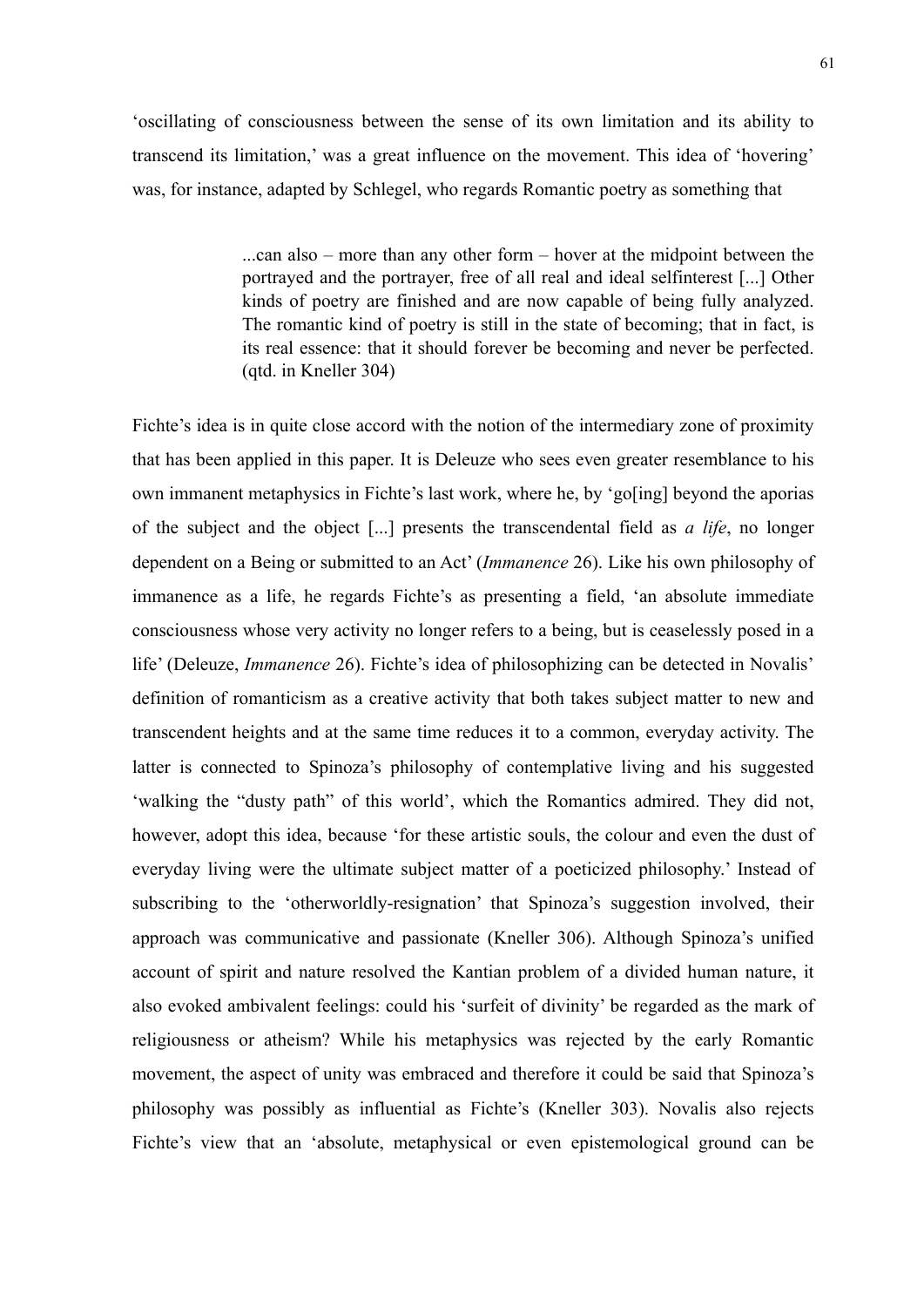arrived at, or fully discovered,' stating that the 'only possible absolute that can be given us is the free renunciation of the absolute' (Kneller 304).

To regard John Burnside's work as romantic is not a novel idea. After the publication of his first collections of poetry he was often referred to as a 'nature poet' on account of the abundant use of nature imagery. Also, on the basis of a casual encounter with his work, he might even seem to be inclined to this 'Romantic fallacy' of animating the inanimate. Nevertheless, what unfolds from this analysis is that the sensation effected by Burnside's poetry succeeds in delivering a richer and deeper idea of what is the 'principal concern' of his work, rather than merely assuming that 'the sense of connection between the human and the non-human' is symbolized by blackbirds. The same has been pointed out about Deleuze's readings of several literary works, that despite the lack of close reading and dense textual evidence, '[t]o read his analyses alongside a selected literary text is almost invariably to discover that a more detailed reading confirms rather than subverts the flows or tendencies which [he] has already observed' (Bryden 105).

It could be argued, then, that at times when a blackbird clearly stands for something other than itself, it has a reterritorializing power, effecting a hidden signifying system, especially to readers who are unfamiliar with symbology in folklore and the mythology of different cultures. Deterritorialization may be obstructed by anything: the 'lost territory' (*TP* 508) may be represented by 'a being, an object, a book, an apparatus or system ...' (*TP* 508). Deleuze says that nothing can really be ultimately territorial. Giving an example of a state apparatus, he believes that its initial task is actually to deterritorialize, yet, it is instantly reterritorialized by 'property, work, and money' (*TP* 508). Likewise, the 'signifying regime,' Deleuze believes, is that of a high level of deterritorialization**,** yet, there is simultaneously a 'system of reterritorializations on the signified, and on the signifier itself, that blocks the line of flight, allowing only a negative deterritorialization to persist, set up by the signifying' (*TP* 508). The negative deterritorialization is precisely the one that has been obstructed, and the positive is the one that 'prevails over the reterritorializations' (*TP* 508). However, because the line of flight in the case of a positive deterritorialization is 'segmented, is divided into successive "proceedings," it might end in catastrophe. This is what happens with 'the passional and consciousness-related' 'subjective signs' (*TP* 508).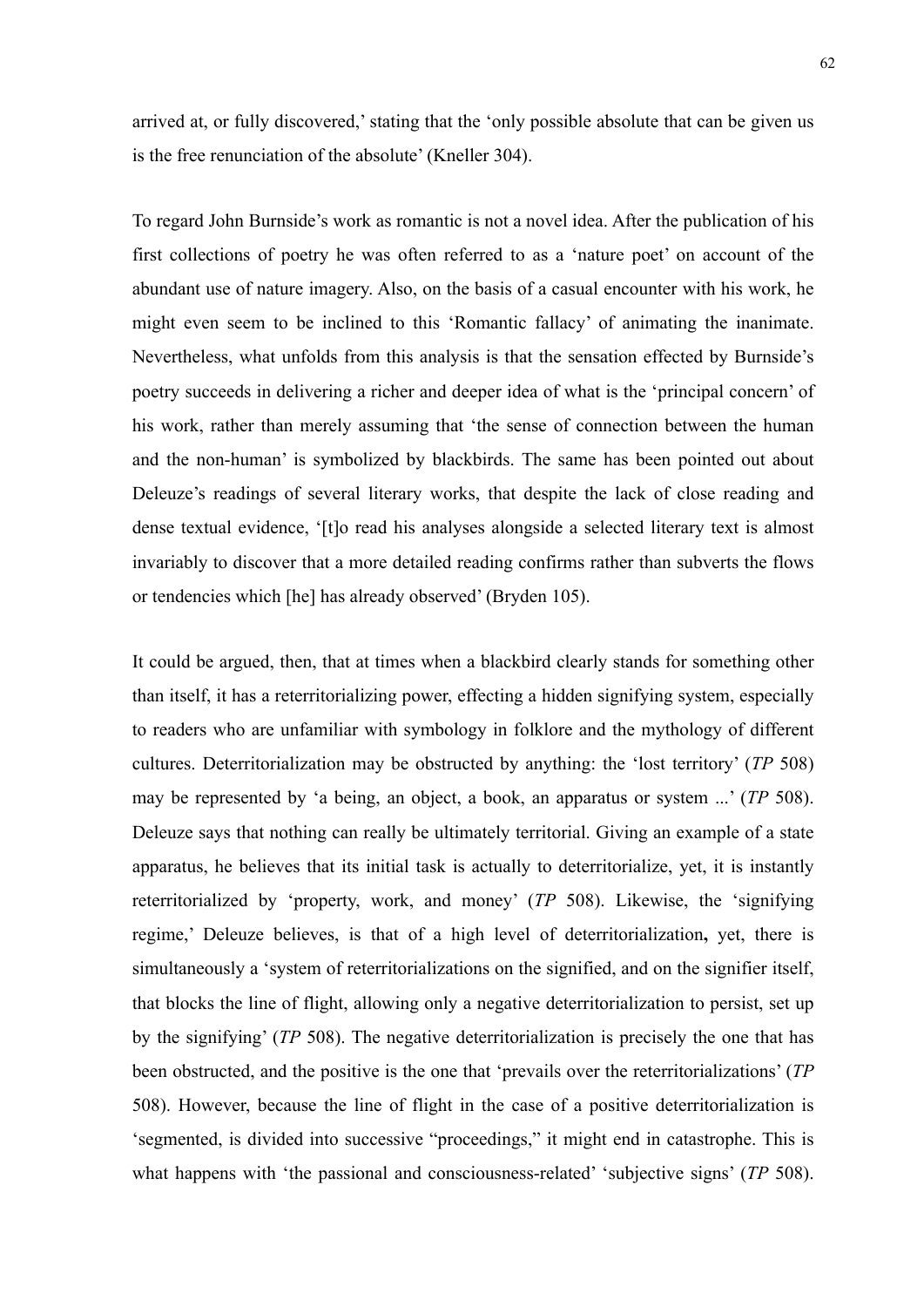As has been established, the blackbird is clearly signifying, yet the something that it stands for is an abstract sensation/notion. Therefore it can be said that it has a reterritorializing capacity, not, however, strong enough to obstruct the sensation evoked by affects and percepts discussed in the previous two subchapters. Thus, according to Deleuze's theory, the relation between the blackbird and the positive, substantial nothingness can be regarded as a positive deterritorialization.

In order to attempt to describe or name the sensation of reterritorialization evoked by the aspects introduced above, it might be helpful to adopt the term 'critical nostalgia,' which Burnside himself has used in one of his essays ('The Hyena'). He talks about aspects of contemporary everyday life that range from the societal conventions that we inherit to 'muzak or traffic noise or celebrity gossip' (Burnside, 'The Hyena') which distract and interrupt, preventing us from 'experienc[ing] the moments of the day' (Burnside, 'The Hyena'), never allowing these to 'entirely unfold or cohere' and forcing them to 'slide quietly from anticipation to memory, without ever being properly savoured' (Burnside, 'The Hyena'). Burnside's lament for the 'loss of the here and now' ('The Hyena') resonates with what Epp Annus calls the manifest of the slow theory ('Afekt, kunst,' 74). Although what Annus talks about concerns methodology in critical theory, the recommendation to slow down the constant search for meaning and concentrate more on the affective world seems to be precisely what Burnside has in mind. 'Critical nostalgia' is the 'nostalgia for the present' ('The Hyena'). It seems to be his quest, as a person and a poet, to re-establish as often as possible the connection with the 'hidden self, for the unsocialised not-person whose dreamlife – both sleeping and waking – forms the lyrical ground of [our] being' (Burnside, 'The Hyena'). He seems to be aware of precisely what Deleuze says about subjecting oneself to the imposed social norms (*Kafka* 12), sensing that the 'perform[ing of] the prescribed rites of personhood' and 'societal convention dismiss[] that [dream]life' and are 'a source of frustration, and even pain.' Finding these moments in the relations between humans and between the human and the non-human world is what helps to heal us (Burnside, 'Travelling' 61) from the damage incurred from 'simultaneously betraying that dreamlife, and so collaborating with those powers and principalities whose job it is to keep [us] more or less tame' (Burnside, 'The Hyena').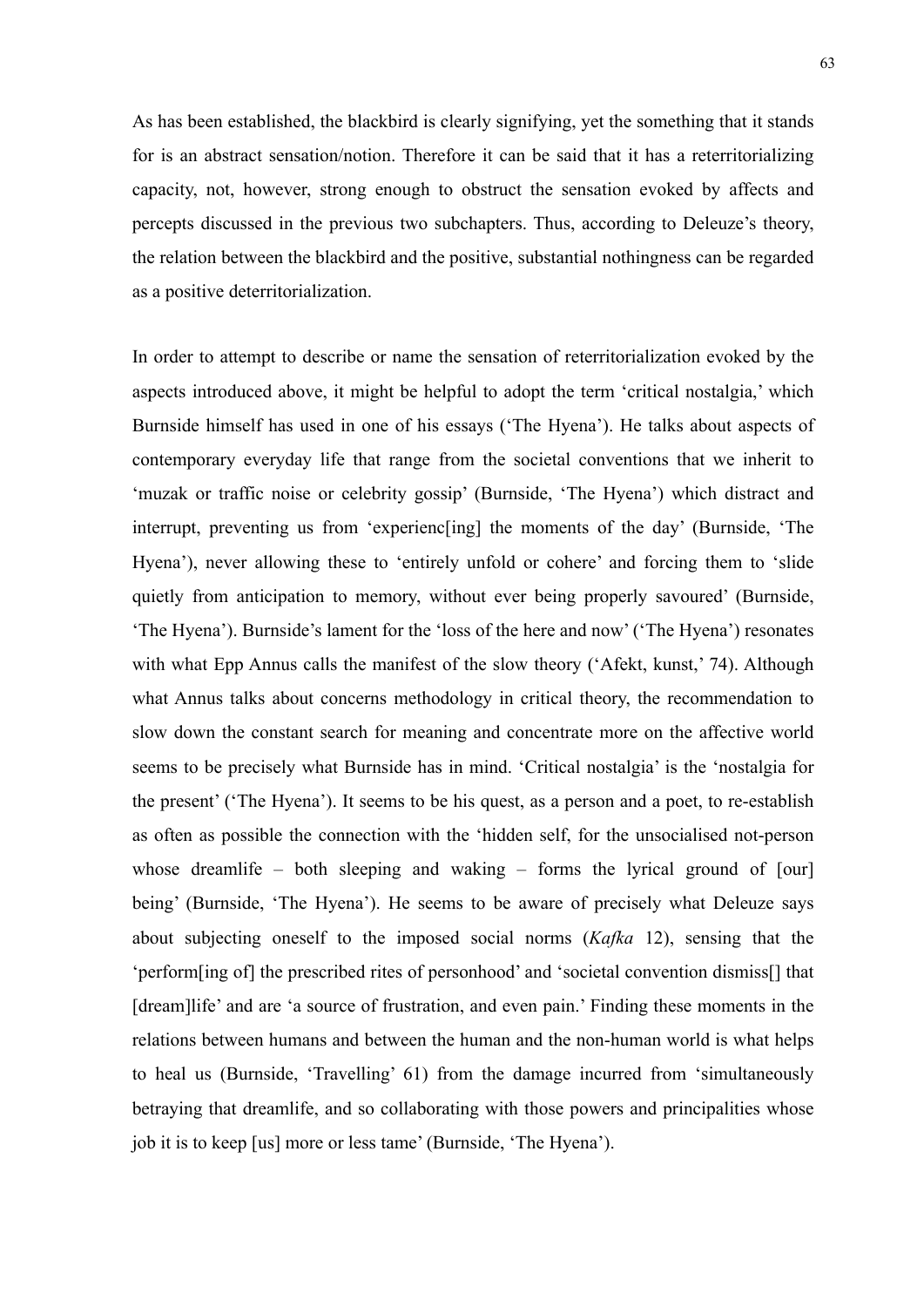Regarding the conventional, subjectifying/subjecting reterritorializing notions, however, it is from this ground that moments of escape with their deterrritorializations spring, carrying a revolutionary vibration, evoking a change in the mindset. Yet, this seems to be the call for another reterritorialization – the call to recognize, notice and collect these moments and perhaps take the sensation to the next level of composition – the composition of a new terrritory, a new world. This thought is confirmed by Deleuze, who sees the negative and the positive combined and conjugated in the absolute deterritorialization, which by connecting lines of flight 'raises them to the power of an abstract vital line, or draws a plane of consistency' 'bring[ing] about the creation of a new earth' (*TP* 510). The creation of a new level of composition, in other words, the ability of art to change the world, can, according to Deleuze, only happen through negative deterritorialization, for it is not transcendent:

> Now, reterritorialization as an original operation does not express a return to the territory, but rather these differential relations internal to [deterritorialization] itself, this multiplicity internal to the line of flight. Finally, the earth is not at all the opposite of [deterritorialization] [...] We could say that the earth, as deterritorialized, is itself the strict correlate of [deterritorialization]. To the point that [deterritorialization] can be called the creator of the earth – of a new land, a universe, not just a reterritorialization. This is the meaning of "absolute." The absolute expresses nothing transcendent or undifferentiated. It does not even express a quantity that would exceed all given (relative) quantities. It expresses only a type of movement qualitatively different from relative movement. (*TP* 509)

What Deleuze sees as relative is movement that relates a subject, 'a body considered as One,' to a striated space, while absolute is movement that relates a body considered as multiple relates to a smooth space. In view of the fact that the nature of the impersonal method proposed by Deleuze when regarding literature and art in general implies a zone of proximity between the reader and the poem, it resembles the intuitive method of Bergson, according to which the reader places himself in the duration when, for an instant, the consciousness of personality is lost (Bergson, *Time* 40). Burnside's poems certainly provide such a smooth space, approaching the status of absolute deterritorialization, through which the reader moves and which the reader has the possibility to become.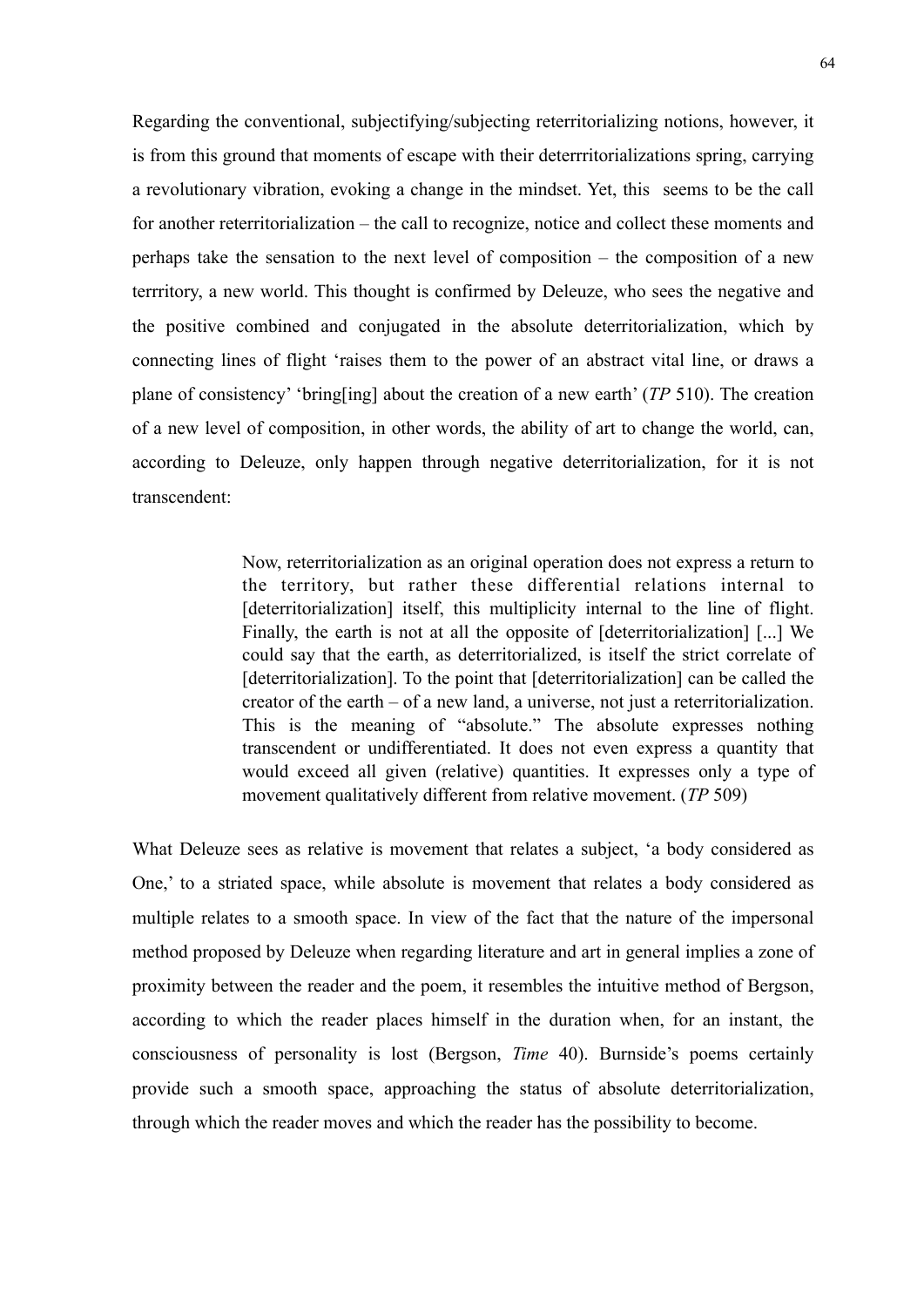## **CONCLUSION**

The current research is a reading of John Burnside's poetry with a focus on the prevalent sensation exerted in the three collections, *The Light Trap* (2002), *The Good Neighbour* (2005), and *Black Cat Bone* (2011). It is underpinned by a methodology which combines the immanent philosophy of Gilles Deleuze, the readings of different authors by Deleuze and the readings of innovative poetry by Jon Clay.

The first part of the reading engages in an examination of sensation as evoked by the formal and linguistic/grammatical aspects of the poems. It establishes that the percepts produced by nouns and adjectives form smooth landscapes of nothingness; these do not, however, effect as negative, but rather as a substantial, positive, yet, mostly imperceptible/ indiscernible nothingness. With the help of some verbs as affects, but mostly through percepts, the 'nothing' is deemed vast and overwhelming, yet situated in an individual, in the flesh. It affects as cosmic/worldly, but also intimate. It is explicated that the use of certain lexical items and repetition elicits the sense of possibility to perceive and access that zone of nothingness and induces its creative potentiality. The nothingness seems to be attributed to children and playing, yet hints at a ripeness like a constant willingness or even necessity, and a preparedness or a certain maturity. Despite the imperceptibility of the nothingness, its presence is alluded to as continuous, not as an inactive field, but as velocity and movement – a zone of mutual coordination and harmony between individuals, between assemblages.

The second part of the reading considers the poem's images and non-image based sensations which are produced via signification. Regarding the capacity attributed to a literary motif to produce a landscape of uniformity, it is proposed that recurring motifs – including colour, sound, temperature, etc., whether as abstract words (such as 'trust' and 'nothing'), or epithets in the imagery which pervade a literary work – can be transferred to poetic devices. This is not, however, from the symbolizing/signifying perspective, but in view of the sensation elicited by the motif.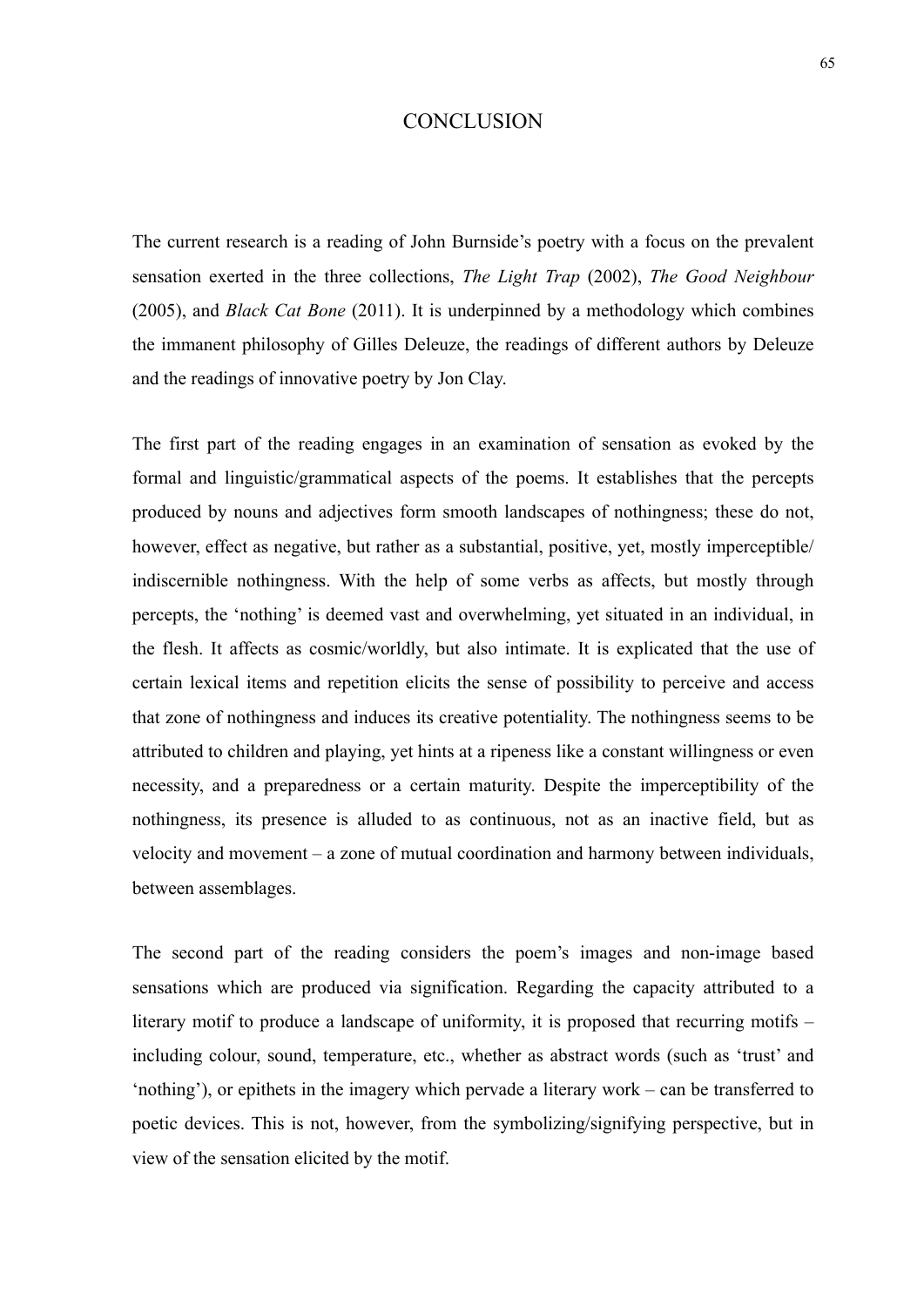Such a motif, viewed in Burnside's poetry, is uniform colour: first, blue; then, white. The colour blue is mostly evoked by the word 'blue,' accompanied by nature imagery: plants, robin's eggs, sky. Similarly to the features attributed to 'nothing,' 'blue' is also a continuum, simultaneously external and internal. It is effected as inextricable or immanent, and like the nothingness, it evokes the sensation of harmony and even love, which is no longer effected through human relations, such as 'trust' and 'waltz,' but through the connection between a human and a non-human, natural world.

The landscape of white is produced by the repeated occurrence of snow or fog that erases the names and the world, reducing it into nothingness, yet exuding the potential of renewal or transformation, the possibility to conjure another world from/of the whiteness. Snowfall holds the possibility of erasure. In Burnside's poems 'white' becomes abstracted not only as snow and fog, but as anything clean and white that facilitates the shift of consciousness that predisposes the perception of the otherwise imperceptible substantial and positive presence of nothingness.

The third part of the second chapter considers why, in Burnside's poems, the capacity to perceive the imperceptible is often attributed to children, and how an experienced event or encounter from childhood is not always a memory, but, rather, becoming a child. In order to do so, childhood, memory and becoming are viewed in the light of Henri Bergson's method of intuition, proposing that his notion of placing oneself in the duration through determined concentration resonates with the function of abstract whiteness and cleanness.

Finally, the powers of sensation are introduced. The findings in the first part of Chapter 2 are deemed as the deterritorializing and the findings in the second part as the reterriorializing aspects of sensations. The former, as the forces that generate movement and change are framed by the latter, which organize and systemize the world. It is established that both of these forces are necessary, in regard to each other and in creating a world. The frames that reterritorialize in Burnside's poems are all the conditions that hinder the above named sensation effected by 'nothing,' 'blue' and 'white.' In other words, everything that prevents the perception of the sensation that can happen either between humans or between the human and the non-human world, and through that obstruct the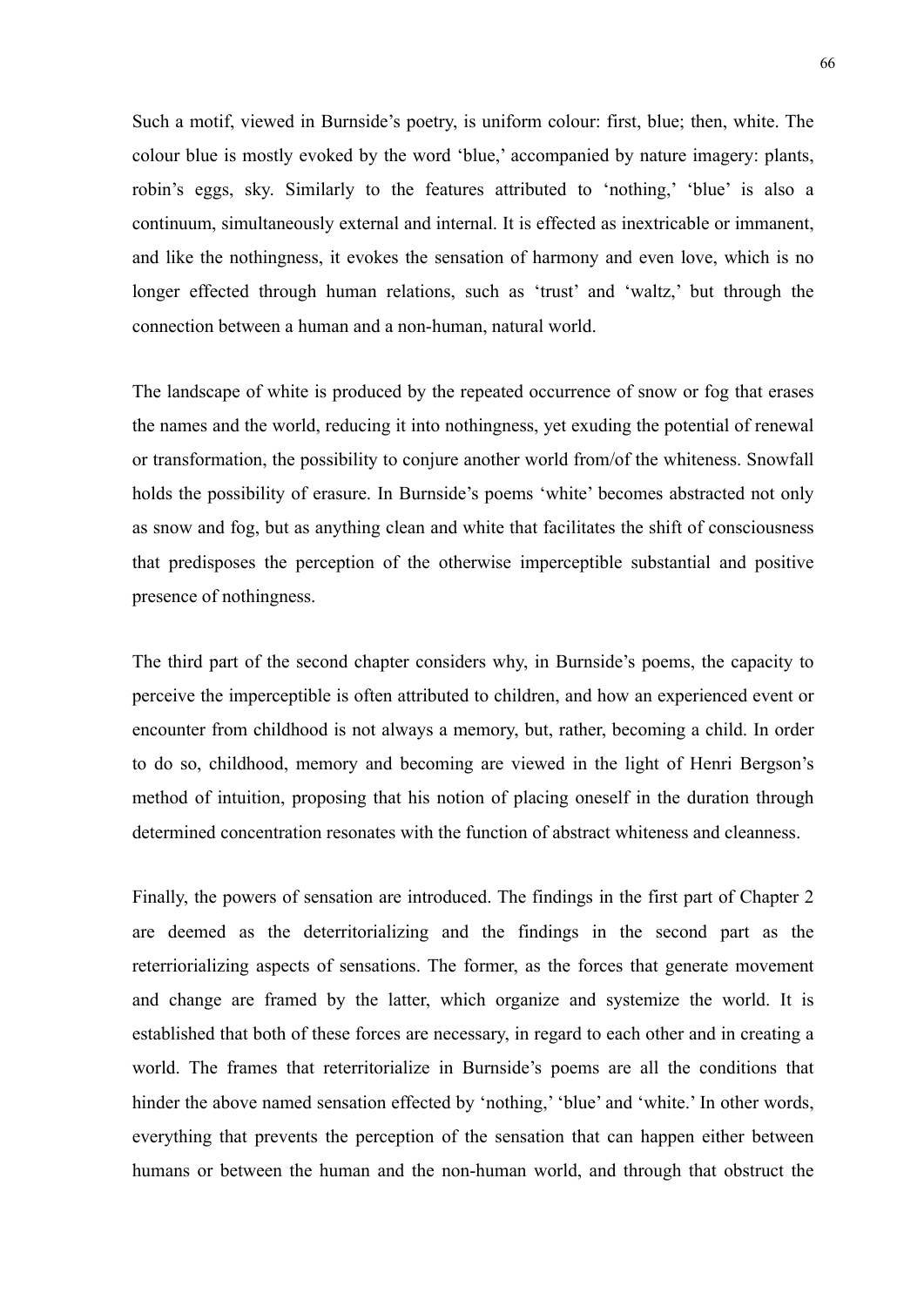healing of one's world, the creating of a new world and the ability to function according to the imposed social or religious norms and conditions.

The aim of the thesis has been to employ an affective reading of poetry, which through the use of Gilles Deleuze's immanent theory of literature endeavours to provide an understanding of John Burnside's poetry that does not rely on meaning-centered, representational approaches. In order to determine whether the method of reading sensation can be regarded as an independent approach or if it is limited to being viewed only in conjunction with meaning-based analysis, an example is provided that demonstrates how an alleged symbolic meaning of the blackbird – the sense of connectedness between the human and the non-human world – is in accord with what emerges from a reading of sensation in Burnside's poetry. There is, indeed, a distinct overlap between the two understandings, yet the sensation effected is more vibrant, deep and diverse. It could be even argued that the symbolic value attributed to 'blackbird' originates in the affect created by the formal and imaginative landscapes.

Hence, it can be said that depending on the objective of the research, the reading of sensation can be regarded as a self-sufficient approach, but but one which could usefully be integrated into a meaning-centred analysis of poetry. As regards further research, this method could contribute to the elaboration of the slow theory as presented by Epp Annus, in so far as it advocates not reducing a reading to a meaning-centred process. In advocating greater attention to the affective sphere, and thus restoring the importance of the inexpressible, it goes some way to alleviating the loss of the intuitive and the creative in the realm of logocentric critical theory.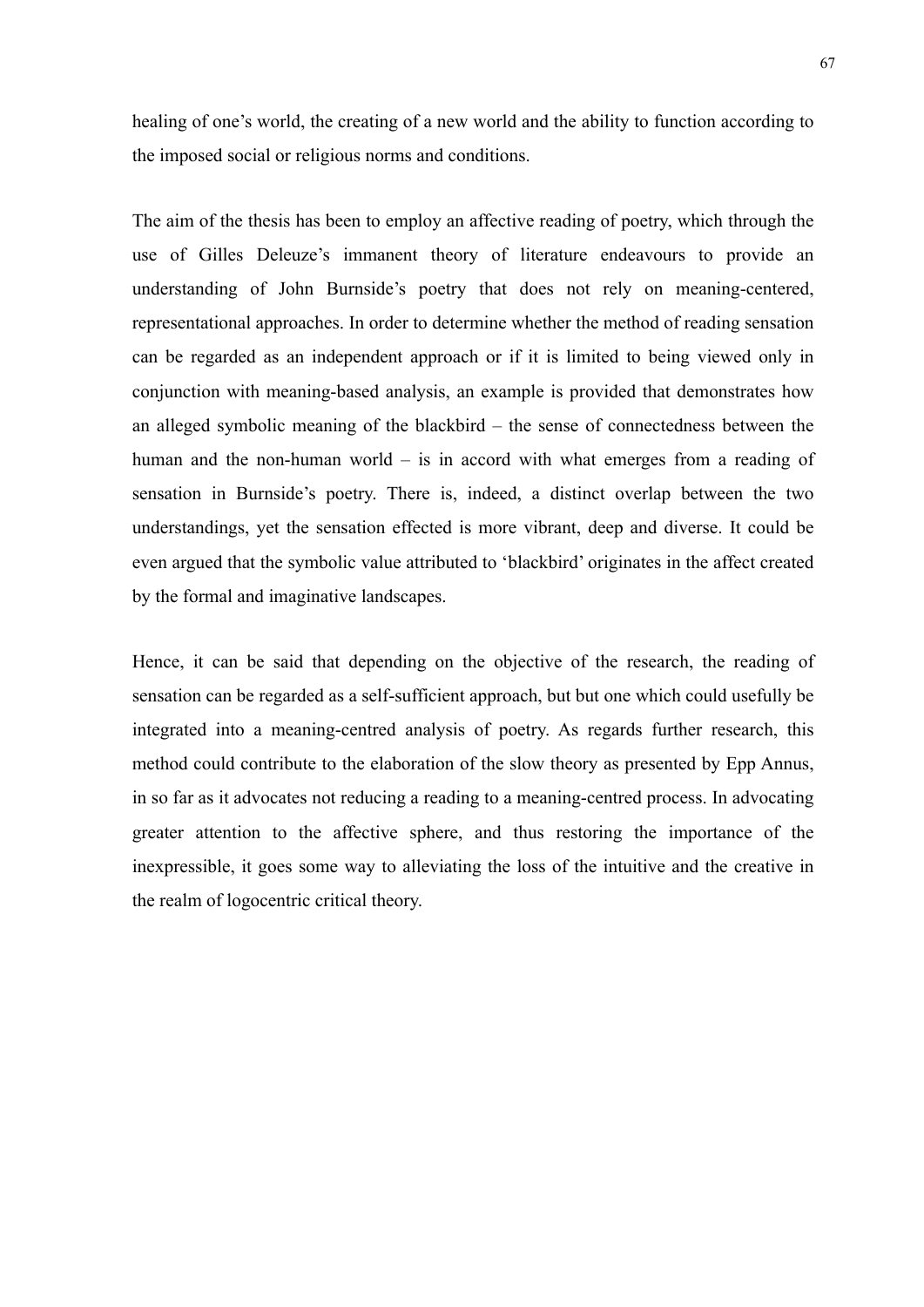## WORKS CITED

- 'Affect'. Defs. 5, 6. The Oxford English Dictionary. Oxford Dictionaries. Web. 30 Mar. 2015.
- 'Affection'. Defs. 5, 6. The Oxford English Dictionary. Oxford Dictionaries. Web. 30 Mar. 2015.
- Annus, Epp. 'Afektiivne pööre humanitaarteadustes' *Methis. Studia humaniora Estonica*  12 (2013): 173-7.

———. 'Afekt, kunst, ideoloogia. Aeglase teooria manifest.' *Vikerkaar.* 3 (2015): 66-74.

- Bate, Jonathan, 'Eco laurels' The Guardian. Guardian News and Media Limited, 23 Nov. 2002. Web. 5 Jan Mar. 2015.
- Beaulieu, Alain. 'Gilles Deleuze and Metaphysics?' *Gilles Deleuze and Metaphysics.* Ed. Beaulieu, Alain. Lexington Books, 2014. vii-x. *Google Books*. Web. 30 Jan. 2015
- Bergson, Henri. *The Creative Mind: An Introduction to Metaphysics.* Courier Corporation, 2012. Print.
- ———. *Time and Free Will: An Essay on the Immediate Data of Consciousness.* Courier Corporation, 2001. *Google Books*. Web. 10 Mar. 2015
- Bristow, Tom. 'Negative Poetics and Immanence: Reading John Burnside's "Homage to Henri Bergson" .' *Green Letters: Studies in Ecocriticism.* 10 (2012): 50-69.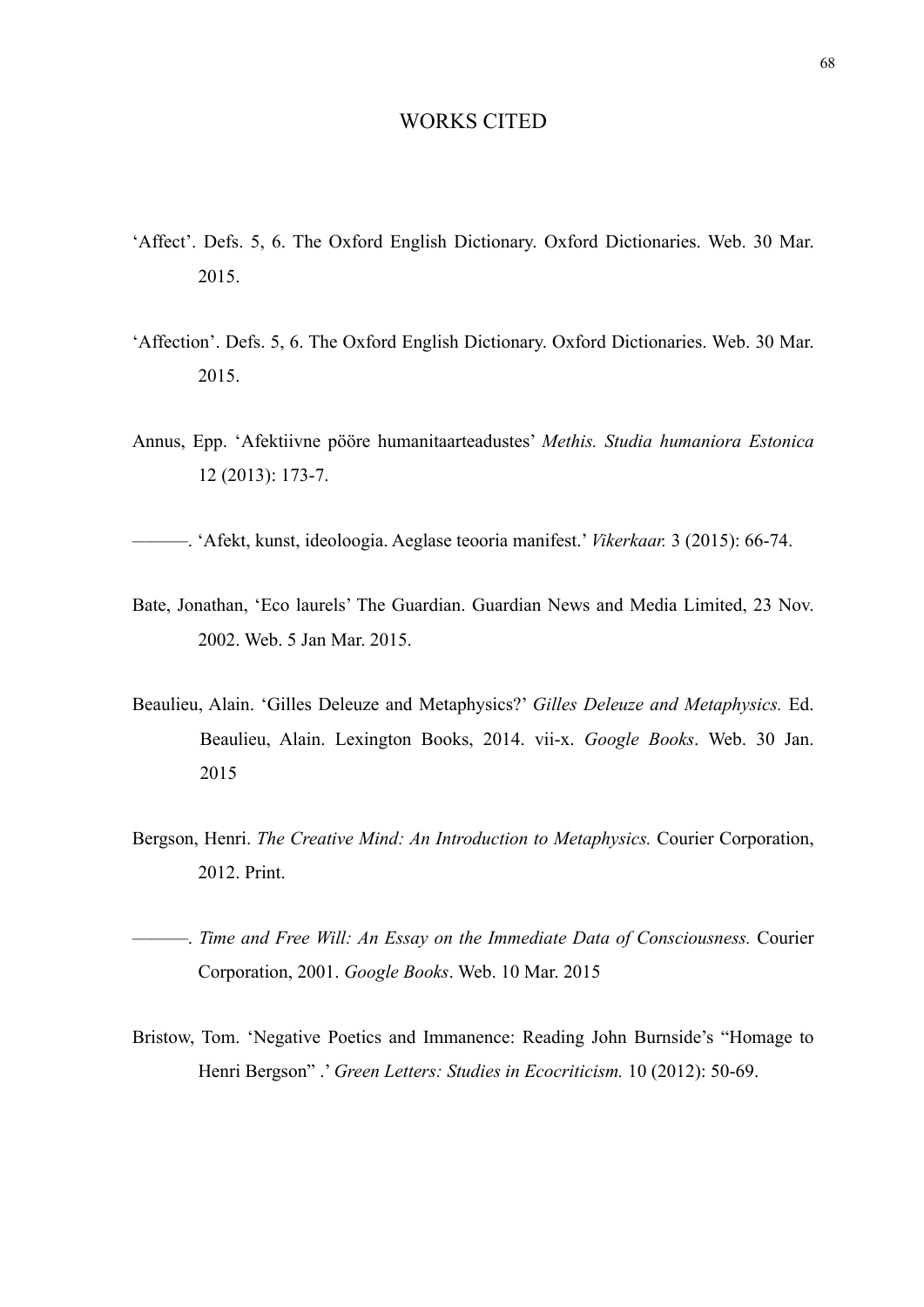Bryden, Mary. 'Deluze and Anglo-American Literature: Water, Whales and Melville'. *Introduction to the Philosophy of Gilles Deleuze.* Ed. Jean Khalfa. Bloomsbury Academic, 2003. *Ebrary.* Web. 10 Feb. 2015.

Burnside, John. *Black Cat Bone*. London: Jonathan Cape, 2011. Print.

- ———. *Gift Songs*. London: Jonathan Cape, 2007. *Amazon*. Web. 16 Jan. 2013.
- ———. 'Poetry and a Sense of Place'. Nordlit 1 (1997): n. pag. [University of Tromsø,](https://www.facebook.com/uit.international)  $URL = <$ <http://www.hum.uit.no/nordlit/1/burnside.html>> Web. 6 May. 2014.

———. *The Good Neighbour*. London: Jonathan Cape, 2005. Print.

- ———. 'The Hyena is My Favourite My Totem Animal'. *The Guardian.* Guardian News and Media Limited, 20 Jan. 2012. Web. 20 Mar. 2013.
- ———. *The Light Trap*. London: Jonathan Cape, 2002. Print.
- ———. 'The visitor'. *Aeon Magazine* 10 (2012): n. pag. Web. 5 Jan. 2014.
- ———. 'Travelling into the Quotidian: Some notes on Allison Funk's "Heartland" poems'. *Poetry Review* 95 (2) (2005): 59-70. Web. 16 Jan. 2015.
- Clay, Jon. *Sensation, Contemporary Poetry and Deleuze: Transformative Intensities.* Bloomsbury Academic, 2010. *Ebrary.* Web. 5 Nov. 2014.
- Cochran, Terry. Translator's Introduction. *Kafka: Toward a Minor Literature (Theory and History of Literature).* By Deleuze, Gilles, and Felix Guattari. Minneapolis: U of Minnesota P, 1986. xxii-xxviii. Print.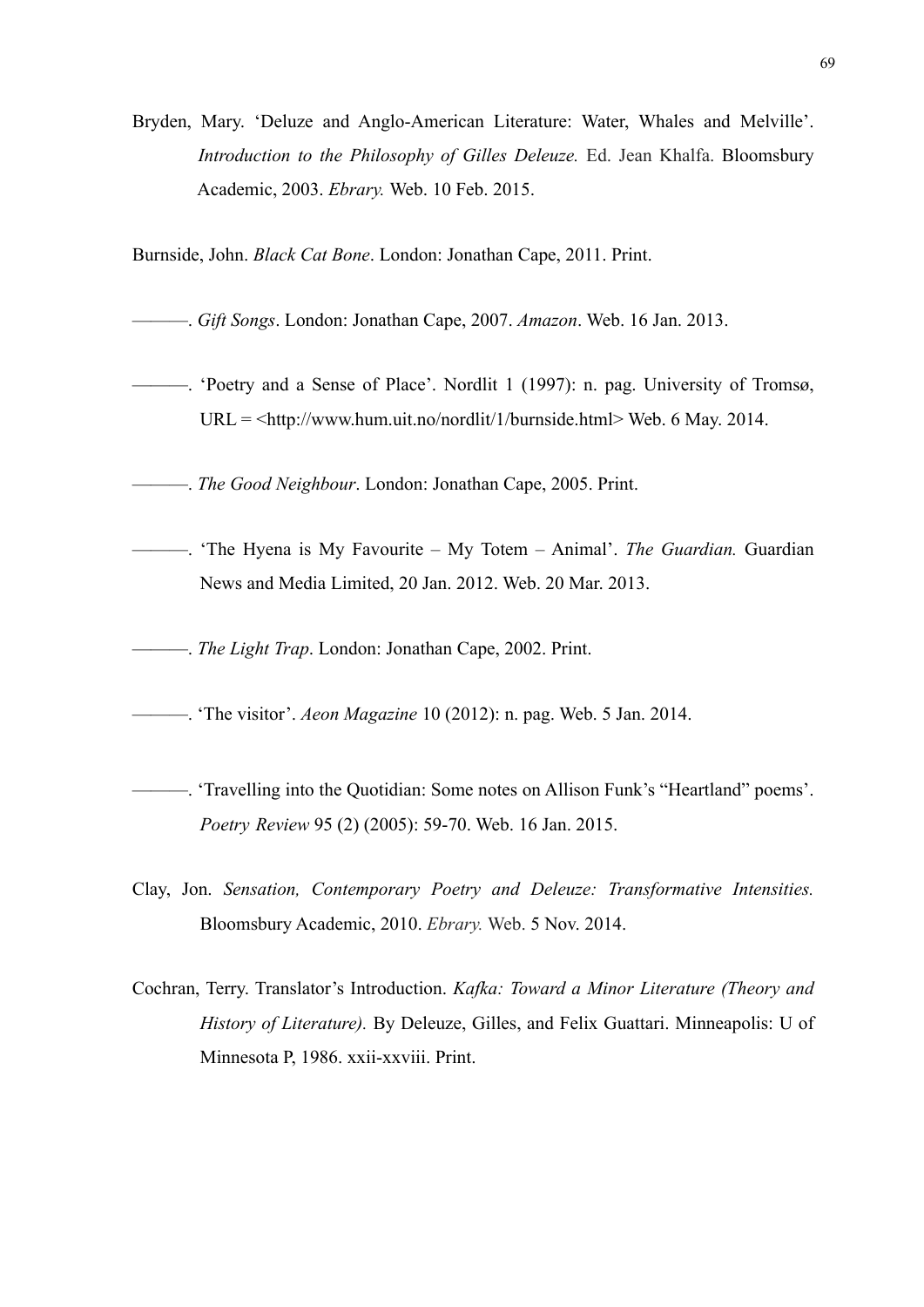- Colombat, Andre Pierre. 'Deleuze and the Three Powers of Literature and Philosophy'. *Deleuze and Guattari: Critical Assessments of Leading Philosophers.* Taylor & Francis, 2001.*Google Books*. Web. 15 Feb. 2015.
- Deleuze, Gilles. *The Logic of Sense.* Columbia: Columbia UP, 1990. Print.
- ———. *Pure Immanence: Essays on A Life.* Zone Books, 2005. Google Books. Web. 25 Jan. 2015.
- Deleuze, Gilles, and Claire Parnet. *Dialogues II.* Columbia: Columbia UP, 2007. *Google Books.* Web. 12 Feb. 2015.
- Deleuze, Gilles, and Felix Guattari. *A Thousand Plateaus: Capitalism and Schizophrenia.* Minneapolis: U of Minnesota P, 1987. Print.
- ———. *Kafka: Toward a Minor Literature.* Minneapolis: U of Minnesota P, 1987. Print.

———. *What is Philosophy?* London: Verso, 2009. Print.

- Dosa, Attila. 'Poets and Other Animals: An Interview with John Burnside'. *Scottish Studies Review* 4.1 (2003): 9-23. Web. 16 Jan. 2012.
- Dubrow, Heather. *The Challenges of Orpheus: Lyric Poetry and Early Modern England.*  JHU Press, 2008. *Google Books*. Web. 25 Mar. 2015.
- Fallon, Claire. 'Poet Jane Hirshfield On How To Read Poetry And Restore "Amazement"' The Huffington Post. TheHuffingtonPost.com, Inc., 20 Mar. 2015. Web. 20 Mar. 2015.
- Gregg, Melissa, and Gregory J. Seigworth. 'An Inventory of Shimmers.' *The Affect Theory Reader*. Eds. Gregg, Melissa, and Gregory J. Seigworth. Duke UP, 2010. 1-28. *Google Books*. Web. 25 Mar. 2015.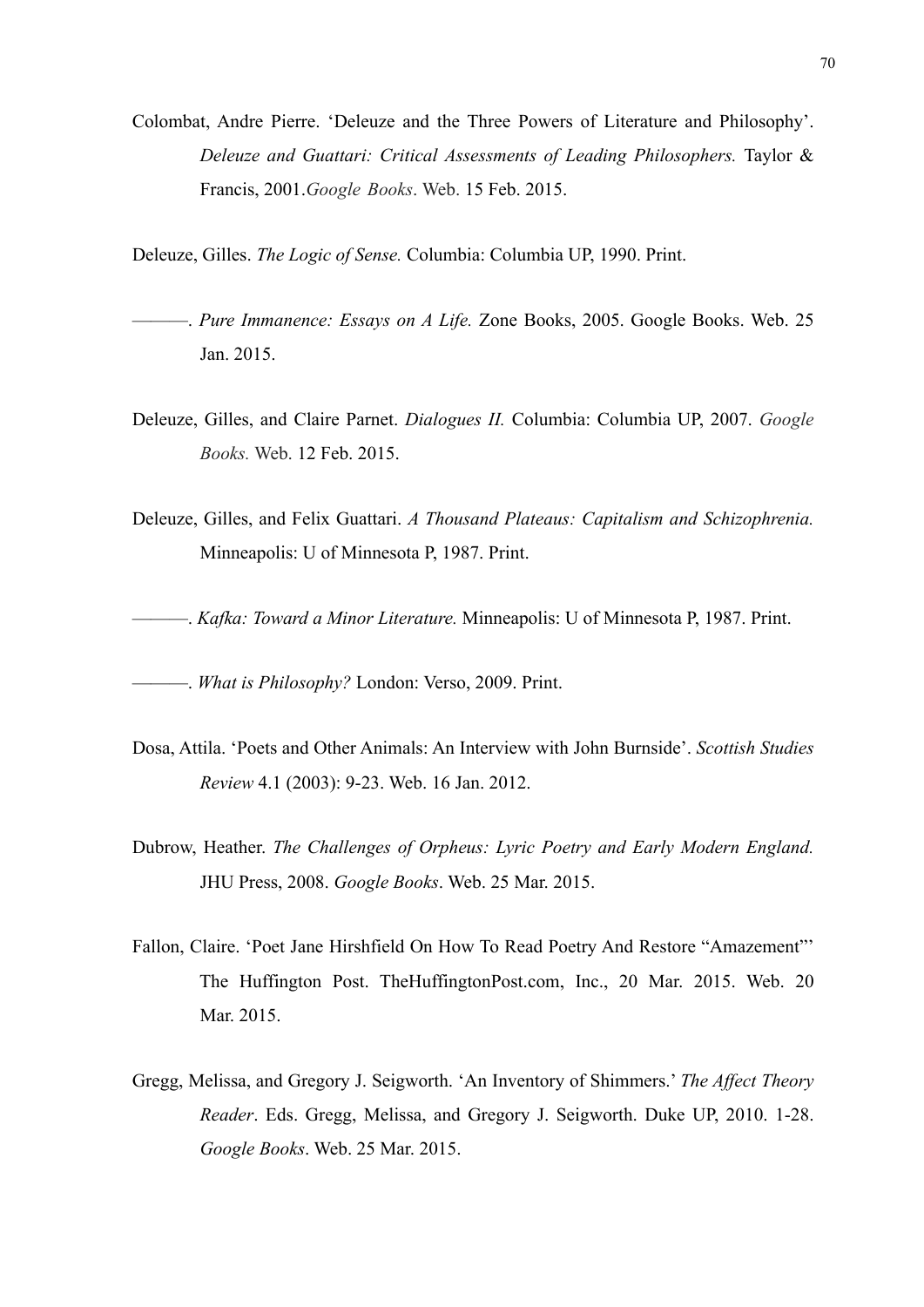- Gilloch, Graeme. 'Walter Benjamin'. *Profiles in Contemporary Social Theory*. Ed. Elliot, Anthony and Bryan S. Turner. London: Sage, 2001. Google Books. Web. 12 June 2013.
- Hemmings, Clare. 'Invoking Affect. Cultural theory and the ontological turn.' Cultural Studies Vol. 19, No. 5 September 2005, pp. 548-67

James, William. *The Principles of Psychology.* Dover, 1950. Print.

———. *Essays in Radical Empiricism.* Lincoln, Nebraska: U of Nebraska P, 1996. Print.

- Kitagawa, Joseph M. *On Understanding Japanese Religion.* Princeton: Princeton UP, 1987. *Google Books*. Web. 14 Mar. 2015.
- Kneller, Jane. 'Rethinking the Subject'. *The Routledge Companion to Nineteenth Century Philosophy.* London: Routledge, 2010 Google Books. Web. 20 Dec. 2014.
- Llorens, Dídac. 'The Analysis of Poetic Imagery'. *Jornades de Foment de la Investigació*. Universitat Jaume I, n.d. 23 Aug. 2012. PDF file.
- Mort, Helen. 'A Crack in the Fabric of Things'. *[Poetry on the Brain](http://poetryonthebrain.blogspot.co.uk/)*. 9 Jul. 2013. URL = <[http://poetryonthebrain.blogspot.co.uk/2013/07/a-crack-in-fabric-of](http://poetryonthebrain.blogspot.co.uk/2013/07/a-crack-in-fabric-of-things.html)  [things.html](http://poetryonthebrain.blogspot.co.uk/2013/07/a-crack-in-fabric-of-things.html)>
- Muñoz, Antonio José Jiménez. The Literary Encyclopedia. The Literary Dictionary Company Limited, URL = <<http://www.litencyc.com>>
- 'Percept'. Defs. 5, 6. The Oxford English Dictionary. Oxford Dictionaries. Web. 30 Mar. 2015.
- 'Perception'. Defs. 5, 6. The Oxford English Dictionary. Oxford Dictionaries. Web. 30 Mar. 2015.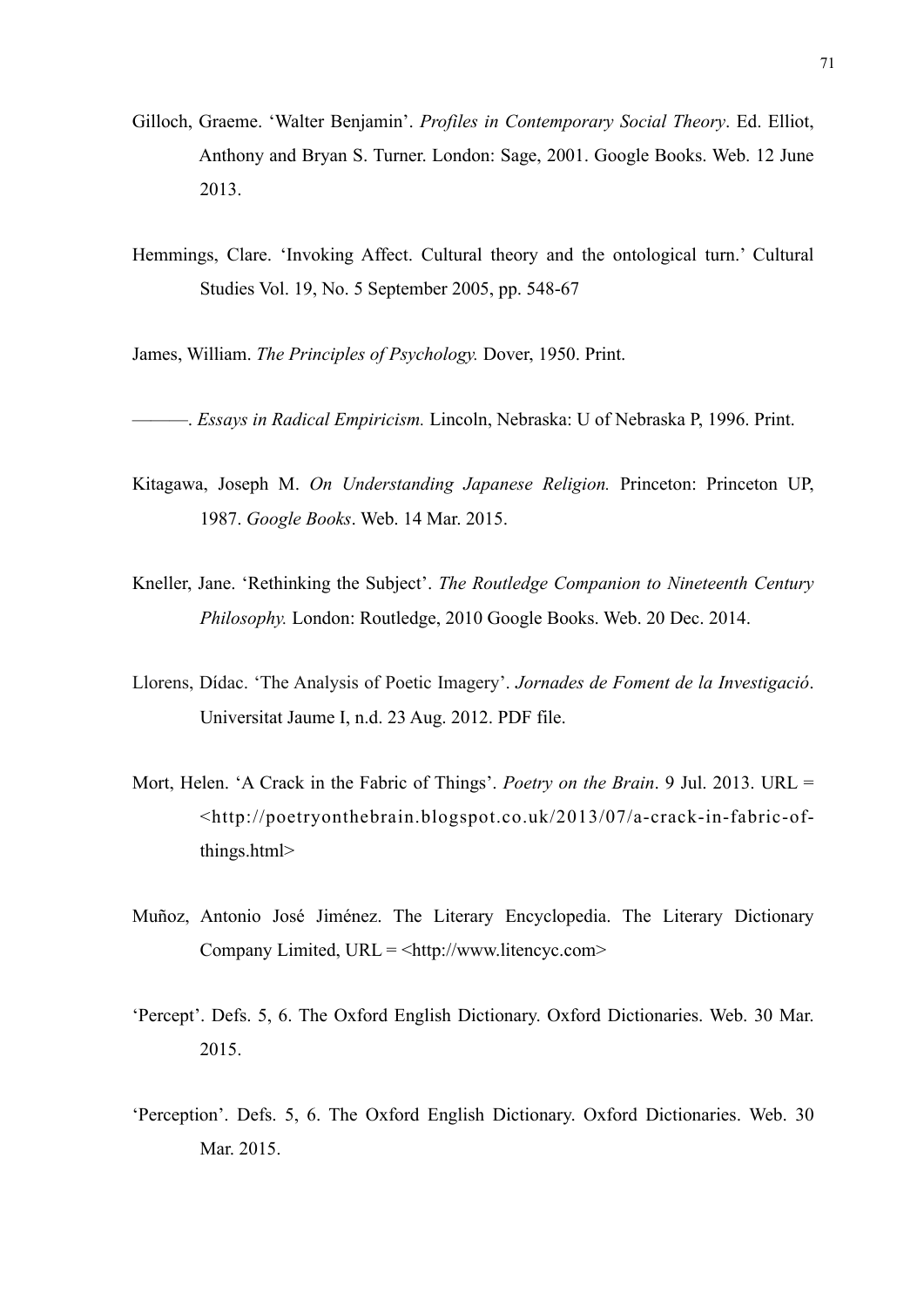- Roberts, Andrew Michael. 'The Visual and the Self in Contemporary Poetry'. *Romanticism and Victorianism on the Net.* 51.8 (2008): n. pag. Web. 20 Sept. 2014.
- Smith, Daniel and John Protevi. 'Gilles Deleuze', The Stanford Encyclopedia of Philosophy (Spring 2013 Edition), Edward N. Zalta (ed.), URL =  $\lt^{\text{http://}}$  $\lt^{\text{http://}}$  $\lt^{\text{http://}}$  [plato.stanford.edu/archives/spr2013/entries/deleuze/](http://plato.stanford.edu/archives/spr2013/entries/deleuze/)>.
- Turner, Victor W. 'Betwixt and Between: The Liminal Period in *Rites de Passage*'. *The Forest of Symbols: Aspects of Ndembu Ritual*. New York: Cornell UP, 1967. 93-111. *Google Books*. Web. 14 Sept. 2012.
- ———. 'Liminality and Communitas' *The Ritual Process: Structure and Anti-Structure*. Jersey City, NJ: Aldine Transaction, 1995. 94-130. *Google Books*. Web. 14 Sept. 2012.
- Villani, Arnaud. 'The Problem of an Immanent Metaphysics'. *Gilles Deleuze and Metaphysics.* Ed. Beaulieu, Alain. Lexington Books, 2014. vii-x. *Google Books*. Web. 30 Jan. 2015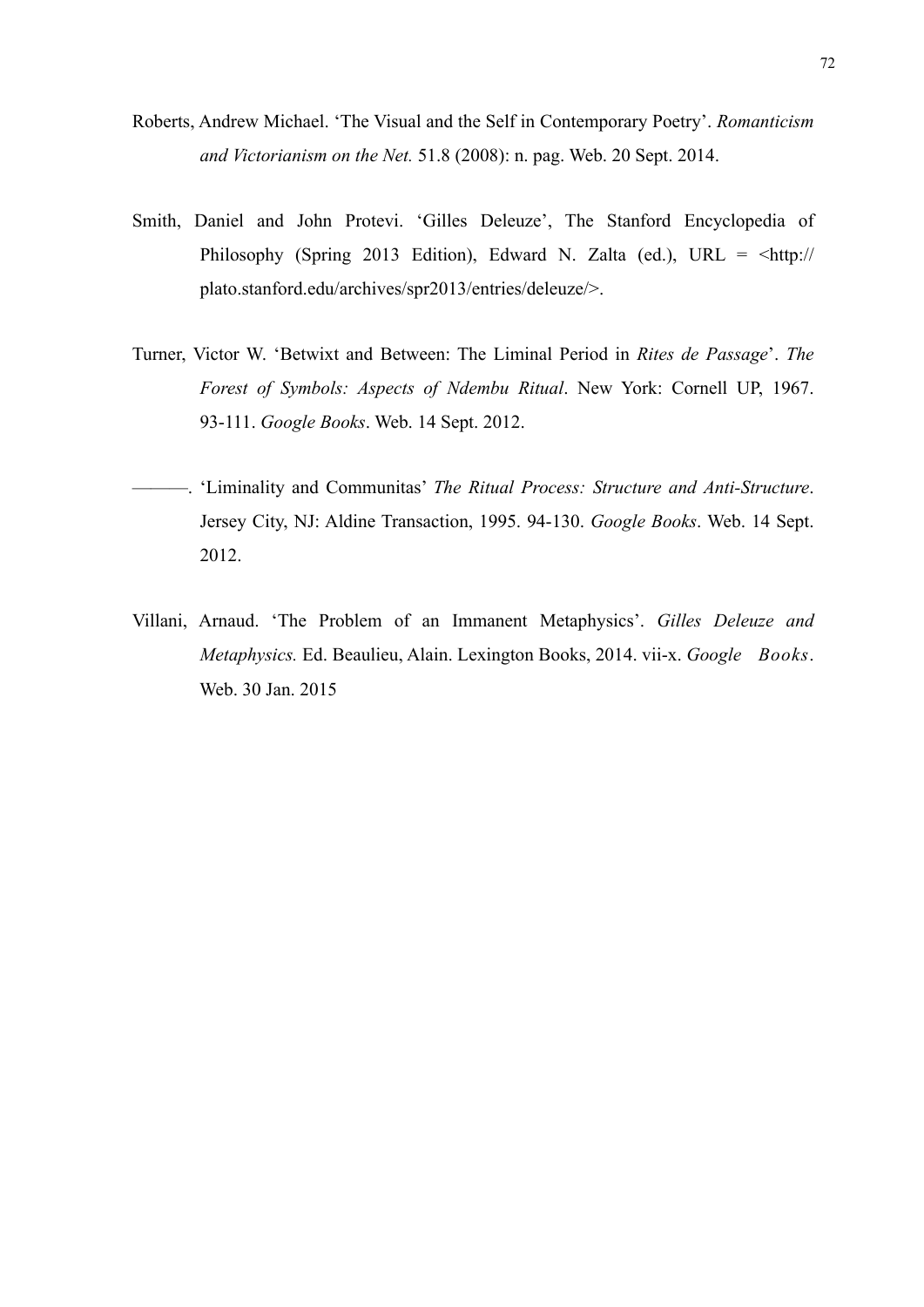# APPENDIX

### KOI

The trick is to create a world from nothing

 – not the sound a blackbird makes in drifted leaves not dogwood or the unexpected scent of jasmine by the west gate

 not the clouds reflected in these puddles all around the bowling green deserted after rain and darker than an early polaroid –

but nothing

 which is present in the flesh as ripeness is: a lifelong urgency.

The trick is in the making not the made

beginning where an idle mind spools out to borderline and limit half a mile of shadows in the pinewoods or a rim

of wetland – rush and willow gathered close

like mourners in the dark –

a sudden

ambiguity of liverwort or birch

suggesting no man's land

or journey's end.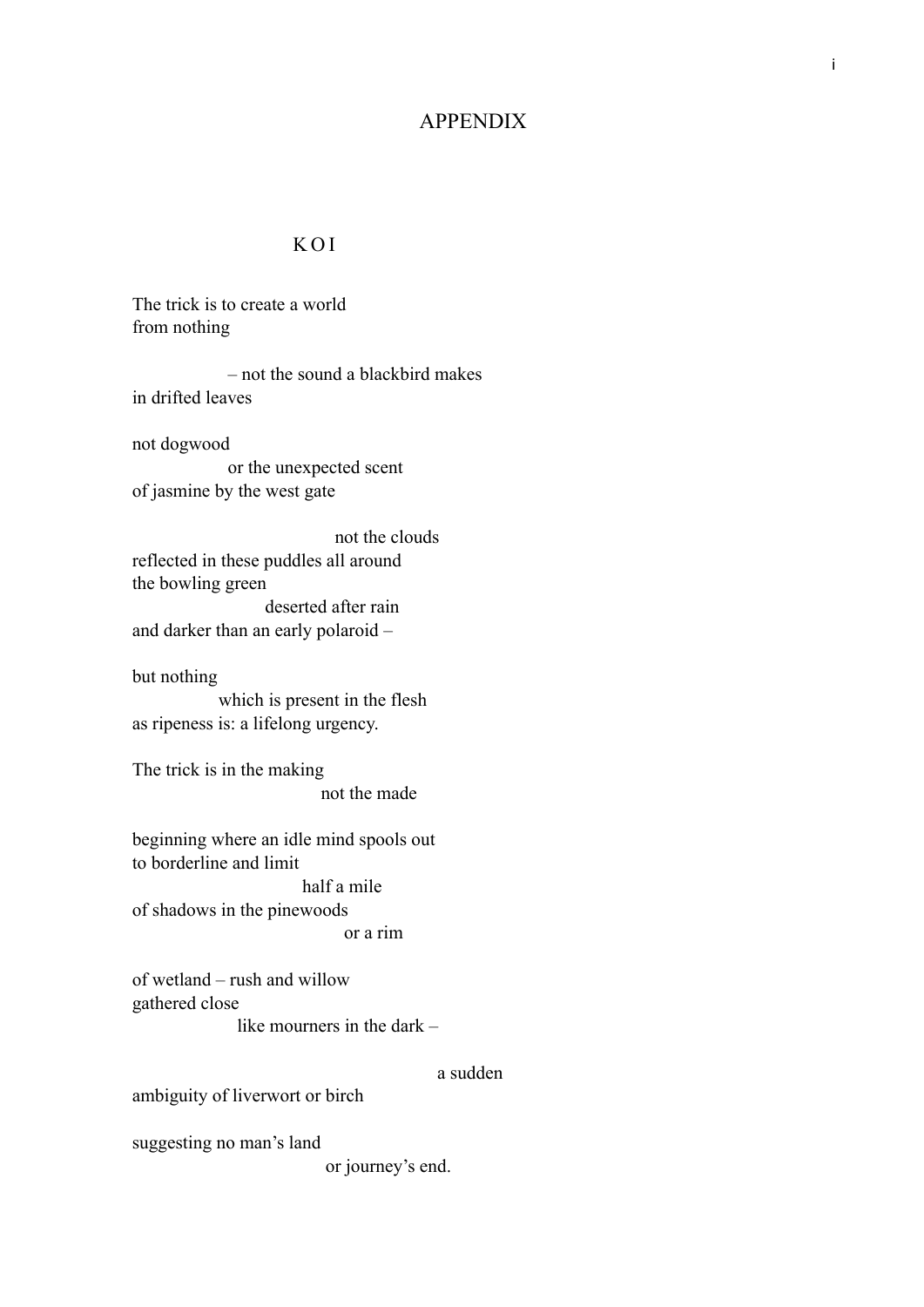As everything is given and conceived imagined real a stone's throw in the mind it's not the thing itself but where it stands

– the shadows fanned or dripping from a leaf the gap between each named form and the next

where frogs and dragonflies arrive from nowhere and the kingdom is at hand in every shift of colour and degree

bullfinch and squirrel hawk-moth and antirrhinum.

All afternoon we've wondered from the pool to alpine beds and roses

and the freshly-painted

palm house

 all afternoon we've come back to this shoal of living fish.

Crimson and black pearl-white or touched with gold the koi hang in the realm of their invention

with nothing that feels like home

 – a concrete pool and unfamiliar plants spotted with light birdsong and traffic pollen and motes of dust

and every time the veil above their heads shivers into noise

they dart

and scatter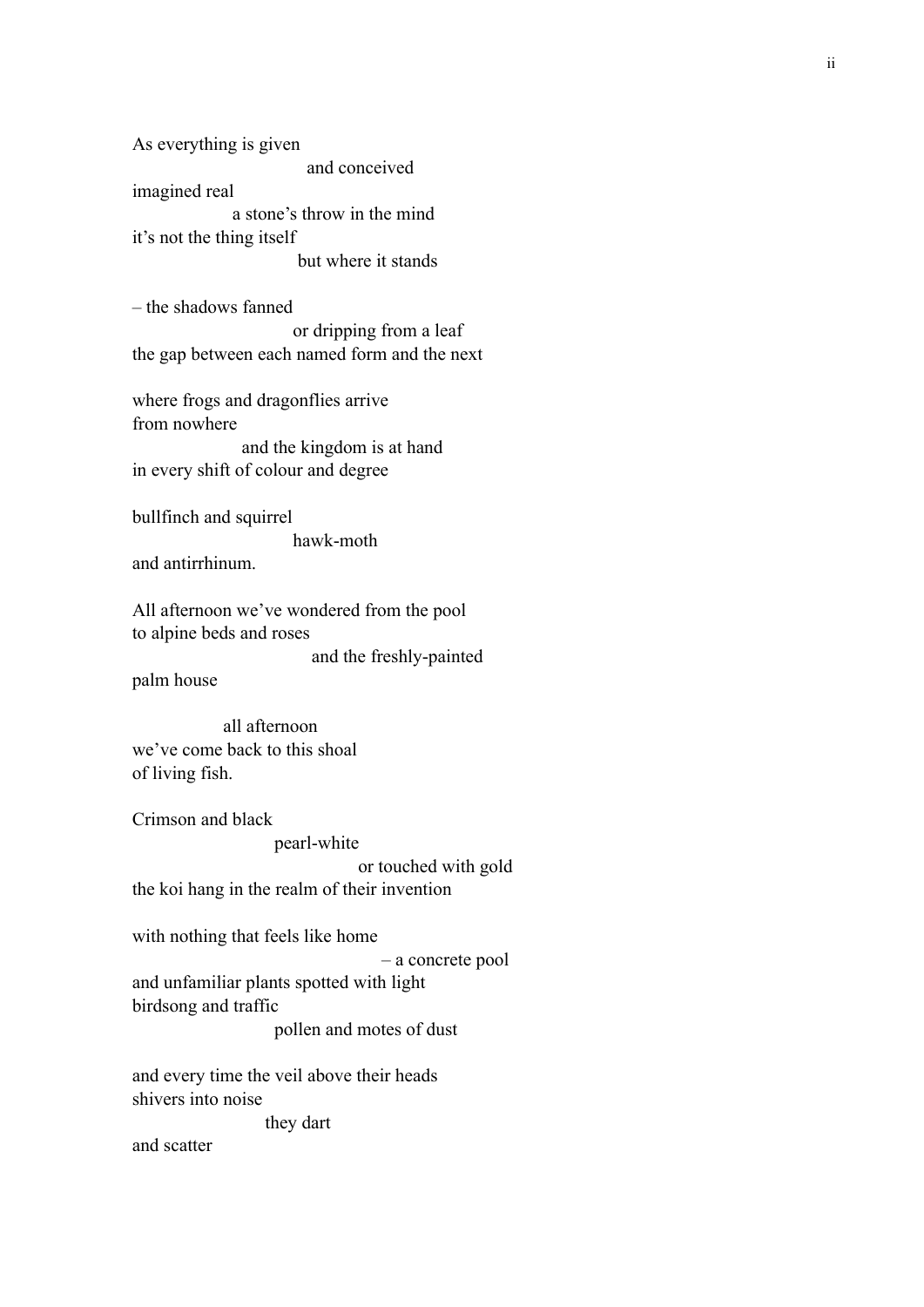though it seems more ritual now than lifelike fear as if they understood in principle

but couldn't wholly grasp

the vividness of loss

and every time we gaze into this pool of bodies we will ask

how much they know of us and whether this

is all illusion

 like the play of light across a surface gilded with a drift of pollen

 or the sound a blackbird makes as it withdraws one moment at a time

remembering its myth of origin.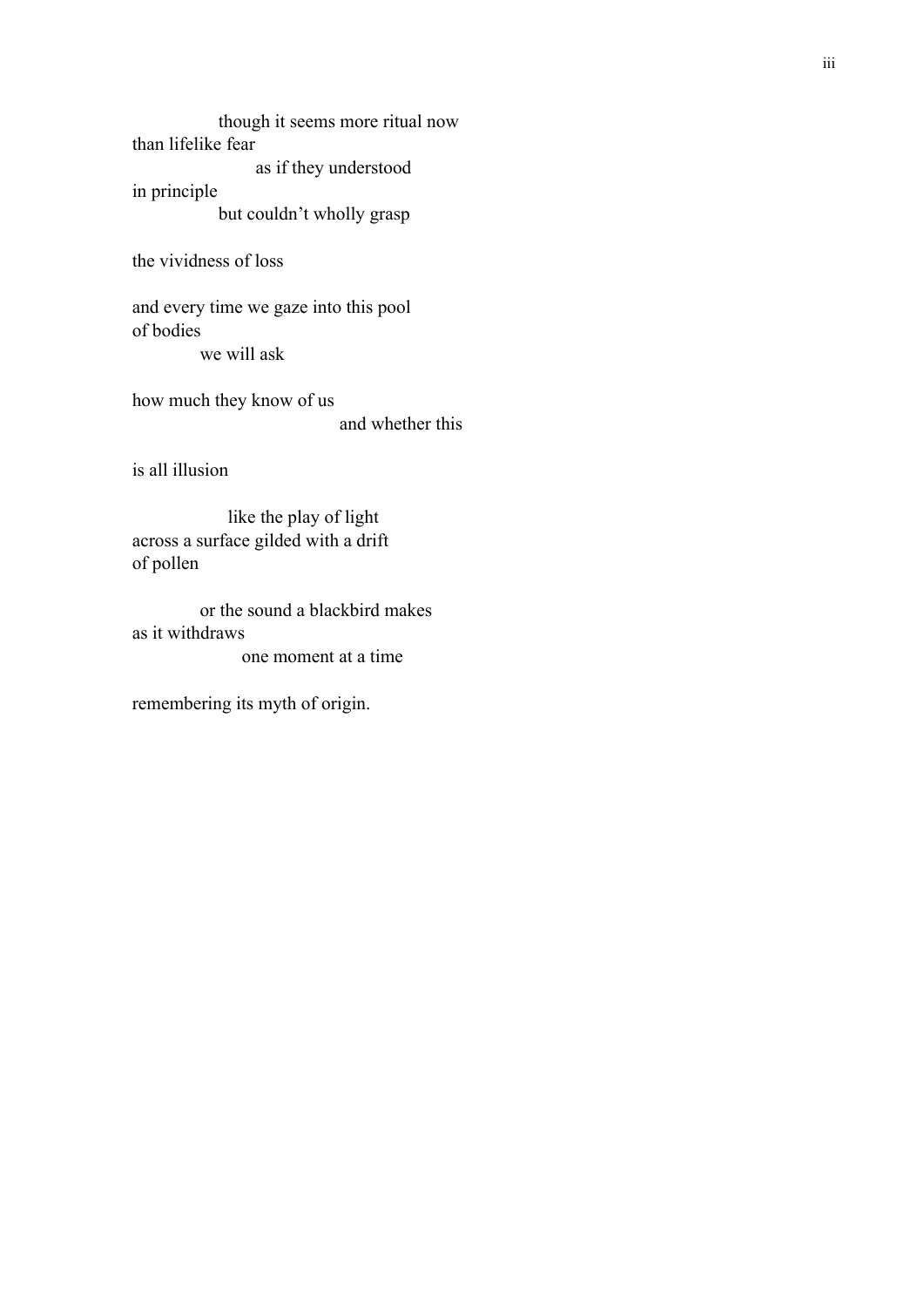## TAXONOMY

#### *for Linda Gregerson*

#### I FLORA

Because it can only be shared, like waltz, or trust,

this commonplace affection singles out a hairstreak, or the pattern on a leaf,

leaving the rest untold; the world unspoken;

and though we mostly look for what we know, there is something we love in ourselves

that a meadow answers: the blue of an upland flower or a tideline of grass;

the heart-shaped or spatulate leaf or toadflax, or fern.

The colour is nothing like baize or polished jade;

the gap between coltsfoot and mint no more or less specific than a kale field after rain,

but looking always worked towards a word: trading the limits of speech for the unsaid presence,

the way the bird that vanished through the leaves is true forever now, being unseen,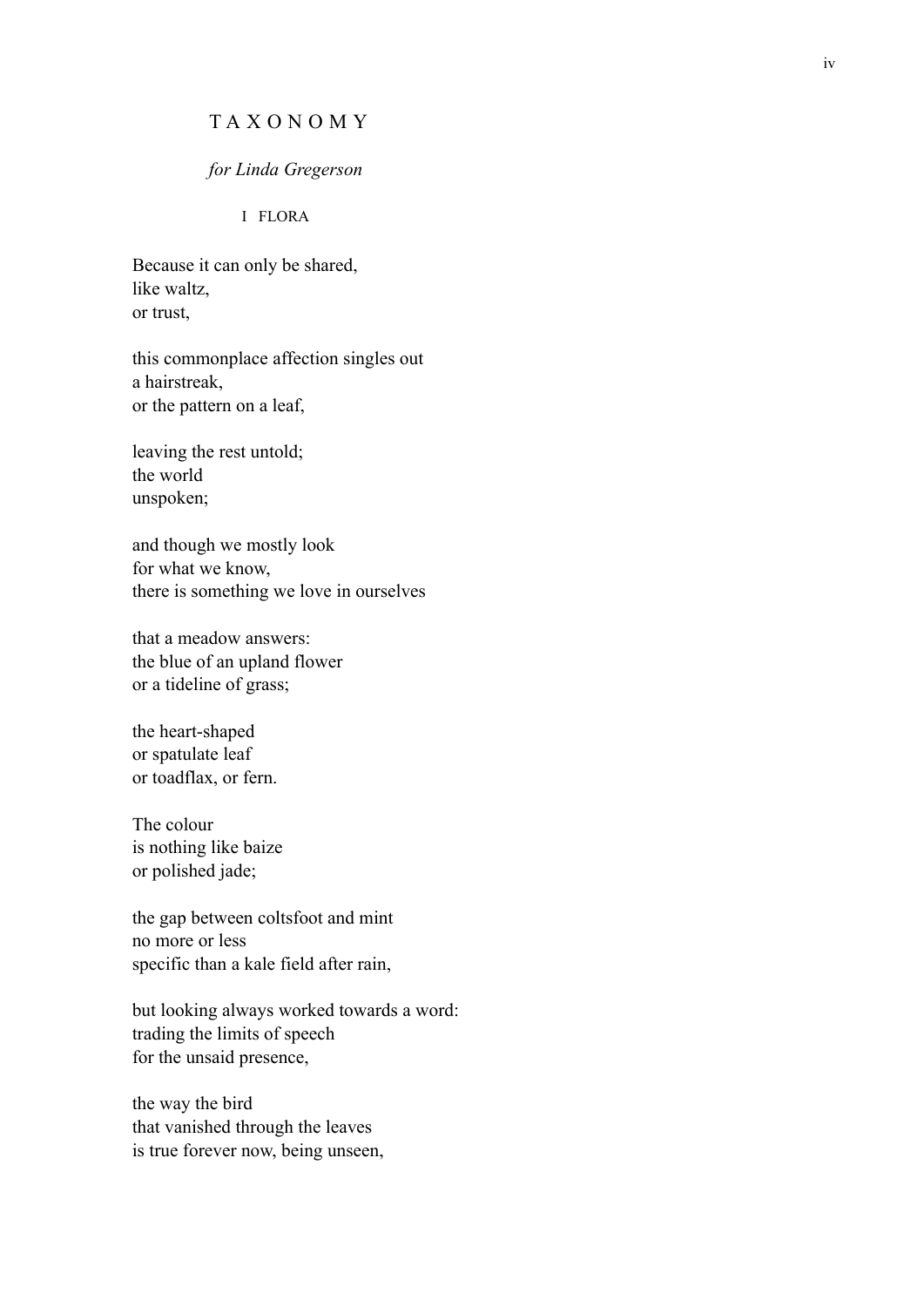and the magic that speech performs is all

continuum: the given and the named discovered and invented one more time,

with each new bud or tendril that unfolds upon the revelation of the known.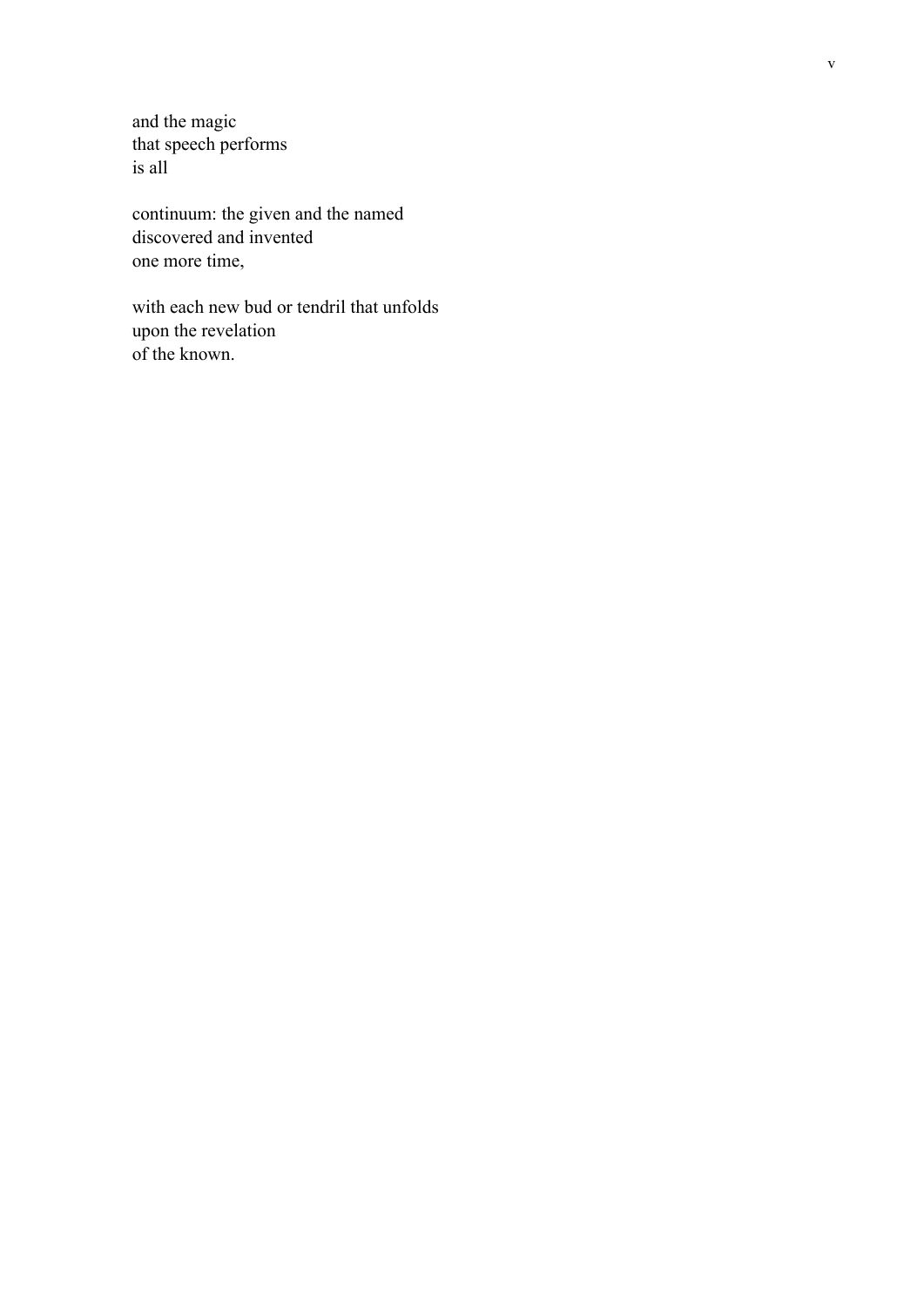## SHAPESHIFTERS

Stepping outside in the dark, if only to fetch the coal, this December night,

I stop in a river of wind on the cellar steps

and think of men, no different from me, transforming themselves at will

to animals – misshapen lives suspended in the blood,

slithering loose and loping away through the snow

half-flesh, half-dream;

or, coming in, I turn to face the cold

with nothing in my veins but haemoglobin,

the thought of someone not unlike myself

in borrowed senses – marten, dog-fox, wolf –

coming to some new scent, some bitter truth, and gulping it down in the dark

while the hunters listen.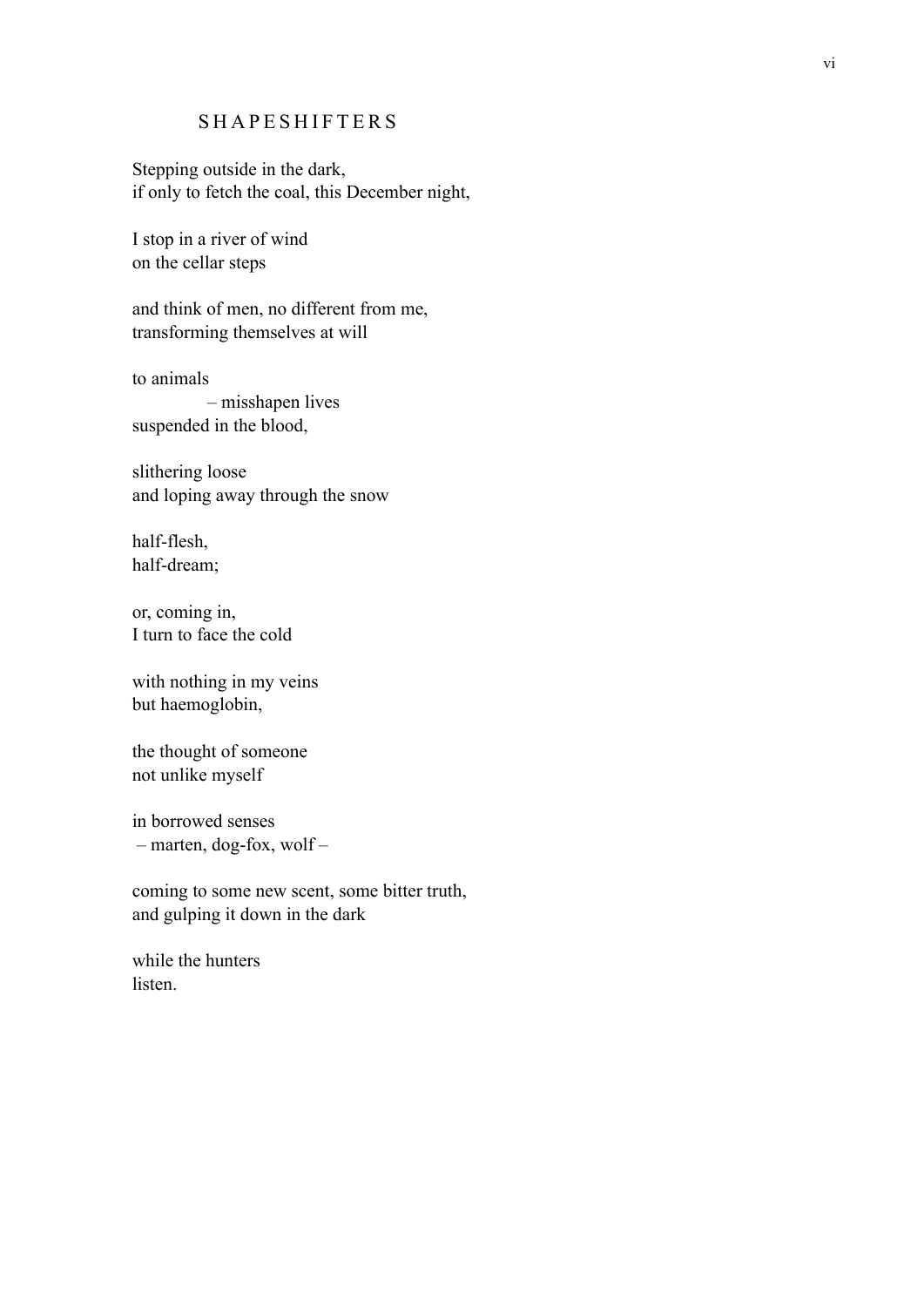### ONE HAND CLAPPING

 *Heard melodies are sweet, but those unheard Are sweeter*

John Keats

This is the tale of a man who is blind from birth: a swaddled mind suspended in its own momentum

 fruit falls mornings at the beach

the scent of oil or rain

the perfect sound

of running water

– what a blind man sees

by inference

and how it fails

one sunless afternoon

late in the year

 the pear trees shedding their leaves a cranefly in the wash-house

mapping a wall

like an angel at the wrong annunciation.

This is the charm we possess in the small hours and the world we might create if left to our own devices

a purer space

where someone wakes and whispers in the dark till nothing

or the thought of nothing

answers.

When I was nine years old

 a favourite aunt gave me a German village locked in glass that when I shook it wansihed into snow.

It had a church

a footbridge in the distance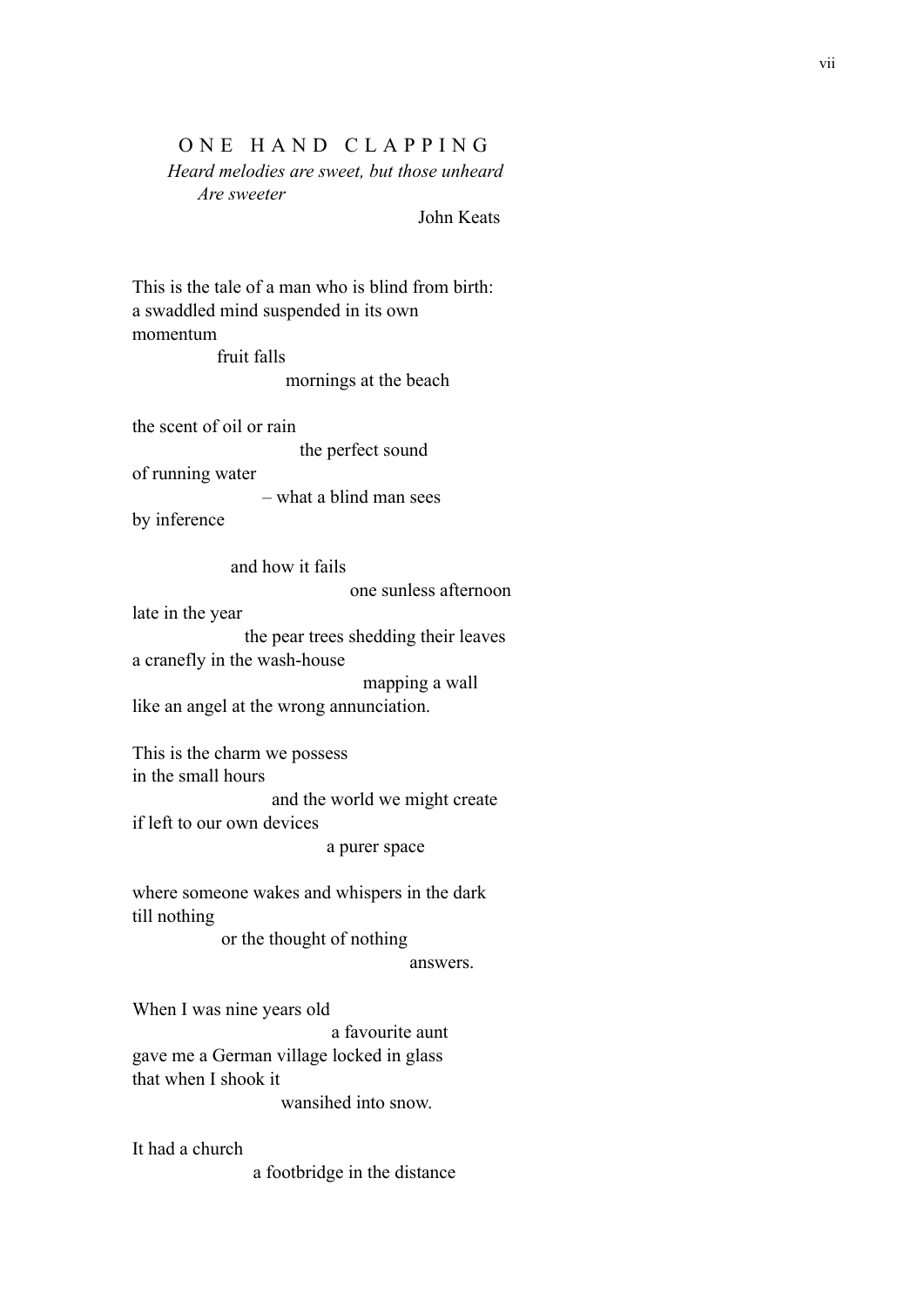lights in the windows cobbles painted stars. I think I lived for months in that last house

before the bridge the river at my door phantoms and bats in the roof

the smell of fir.

It made me think of order something vast that holds us all and never lets us slip

and out of school

 a stranger to defeat I knew there was a word for everything that God had spoken in the wilderness

a single word

 hallowed and round as a pearl for the skitter and glide of the living a proper name

for how a flock of birds is unison swallows and turns at a breakwater

hunting the light

or starlings in the dusk above a pier

how, all at once, and travelling at speed they gather like a cloud and come to rest

not single-minded

not a thoughtless skein

of instinct

 but the creatures of a mind that knows what it intends.

#### **What**

 after all is the sound of one hand clapping? The one tree that falls in the wood that nobody hears? viii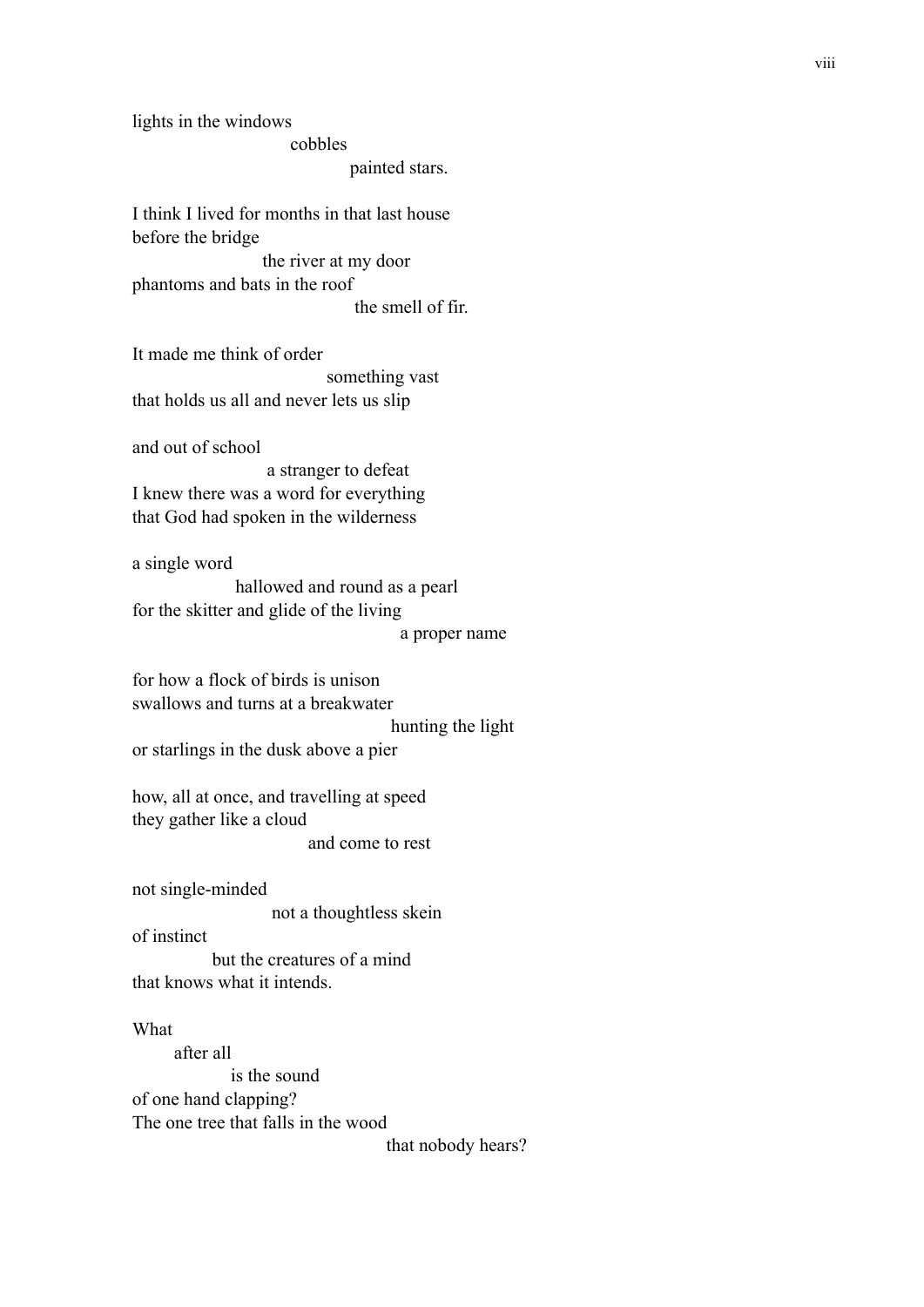Remember the myth were everyone is twinned with something in the fog a lighter self that knows its way by feel and finds us out

in rainfall

or the small hours

finds us out

and leads us home

where danger never goes

to start again

one moment at a time

grammar and kinship

wedlock

collective nouns?

This is the story a man tells after he sees and regrets his blindness the damp leaves and whitewashed walls

the blood-veined wings

offensive as he turns back to the dark

and prays to find the old machinery:

the smell of rain and grass

the ghosts in the snow

those better angels

shifting in the bone.